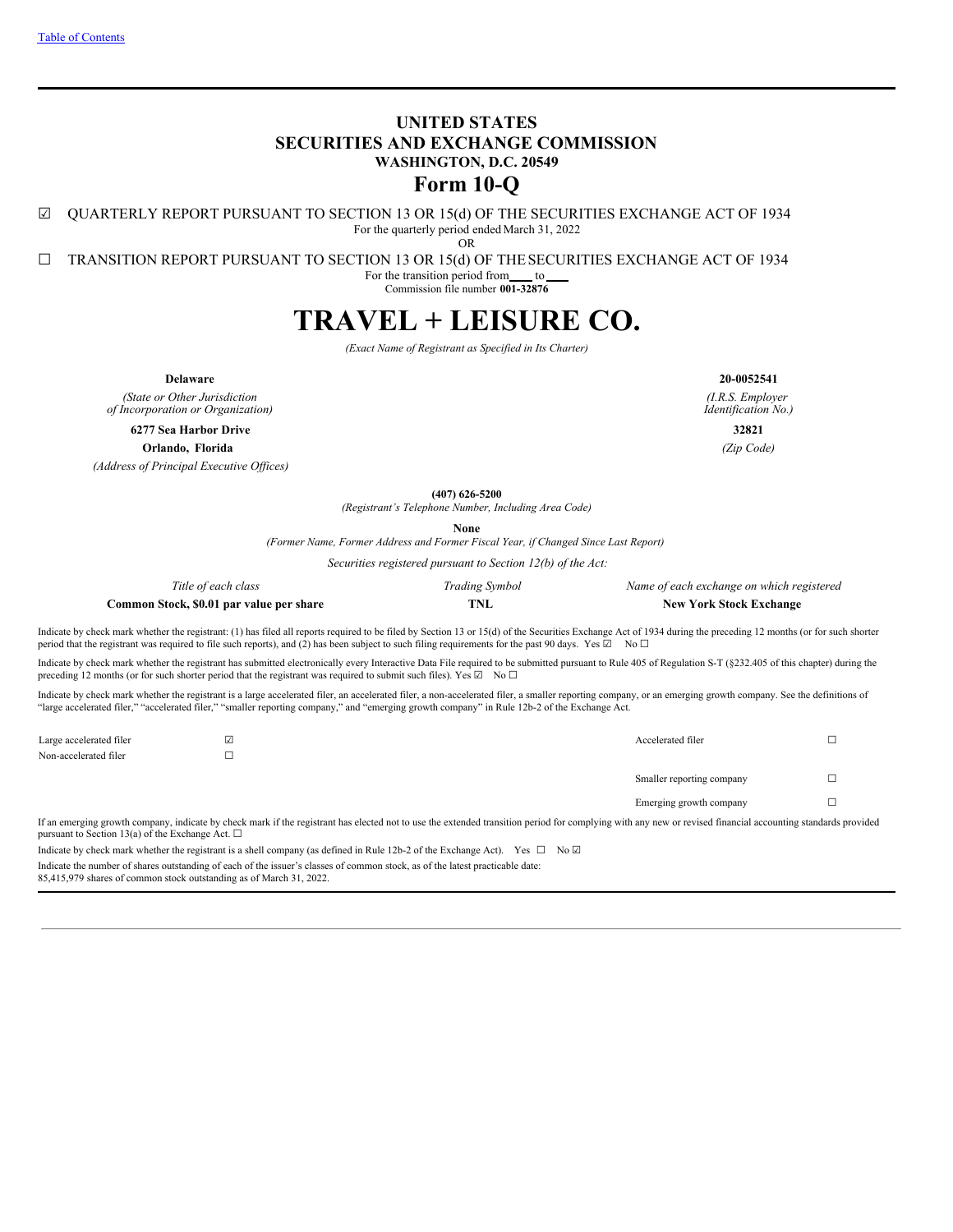# **Table of Contents**

|                |                                                                                       | Page           |
|----------------|---------------------------------------------------------------------------------------|----------------|
| PART I         | <b>FINANCIAL INFORMATION</b>                                                          |                |
| Item 1.        | Condensed Consolidated Financial Statements (Unaudited)                               | 3              |
|                | Report of Independent Registered Public Accounting Firm                               | 3              |
|                | <b>Condensed Consolidated Statements of Income</b>                                    | $\overline{4}$ |
|                | Condensed Consolidated Statements of Comprehensive Income                             | 5              |
|                | <b>Condensed Consolidated Balance Sheets</b>                                          | 6              |
|                | <b>Condensed Consolidated Statements of Cash Flows</b>                                | $\overline{7}$ |
|                | <b>Condensed Consolidated Statements of Deficit</b>                                   | 8              |
|                | Notes to Condensed Consolidated Financial Statements                                  | 9              |
|                | Note 1 - Background and Basis of Presentation                                         | 9              |
|                | <b>Note 2 - New Accounting Pronouncements</b>                                         | 9              |
|                | Note 3 - Revenue Recognition                                                          | 10             |
|                | Note 4 - Earnings Per Share                                                           | 13             |
|                | Note 5 - Acquisitions                                                                 | 14             |
|                | Note 6 - Vacation Ownership Contract Receivables                                      | 14             |
|                | Note 7 - Inventory                                                                    | 17             |
|                | Note 8 - Property and Equipment                                                       | 18             |
|                | Note 9 - Debt                                                                         | 18             |
|                | Note 10 - Variable Interest Entities                                                  | 20             |
|                | Note 11 - Fair Value                                                                  | 21             |
|                | Note 12 - Derivative Instruments and Hedging Activities                               | 22             |
|                | Note 13 - Income Taxes                                                                | 23             |
|                | Note 14 - Leases                                                                      | 23             |
|                | Note 15 - Commitments and Contingencies                                               | 25             |
|                | Note 16 - Accumulated Other Comprehensive (Loss)/Income                               | 26             |
|                | Note 17 - Stock-Based Compensation                                                    | 27             |
|                | Note 18 - Segment Information                                                         | 28             |
|                | Note 19 - COVID-19 Related Items                                                      | 30             |
|                | Note 20 - Restructuring                                                               | 30             |
|                | Note 21 - Transactions with Former Parent and Former Subsidiaries                     | 31             |
|                | Note 22 - Related Party Transactions                                                  | 33             |
|                | Note 23 - Subsequent Event                                                            | 33             |
| Item 2.        | Management's Discussion and Analysis of Financial Condition and Results of Operations | 34             |
|                | <b>Forward-Looking Statements</b>                                                     | 34             |
| Item 3.        | Quantitative and Qualitative Disclosures About Market Risks                           | 45             |
| Item 4.        | <b>Controls and Procedures</b>                                                        | 45             |
| <b>PART II</b> | <b>OTHER INFORMATION</b>                                                              |                |
| Item 1.        | <b>Legal Proceedings</b>                                                              | 46             |
| Item 1A.       | <b>Risk Factors</b>                                                                   | 46             |
| Item 2.        | Unregistered Sales of Equity Securities and Use of Proceeds                           | 46             |
| Item 3.        | <b>Defaults Upon Senior Securities</b>                                                | 46             |
| Item 4.        | <b>Mine Safety Disclosures</b>                                                        | 46             |
| Item 5.        | <b>Other Information</b>                                                              | 47             |
| Item 6.        | <b>Exhibits</b>                                                                       | 47             |
|                | <b>Signatures</b>                                                                     | 48             |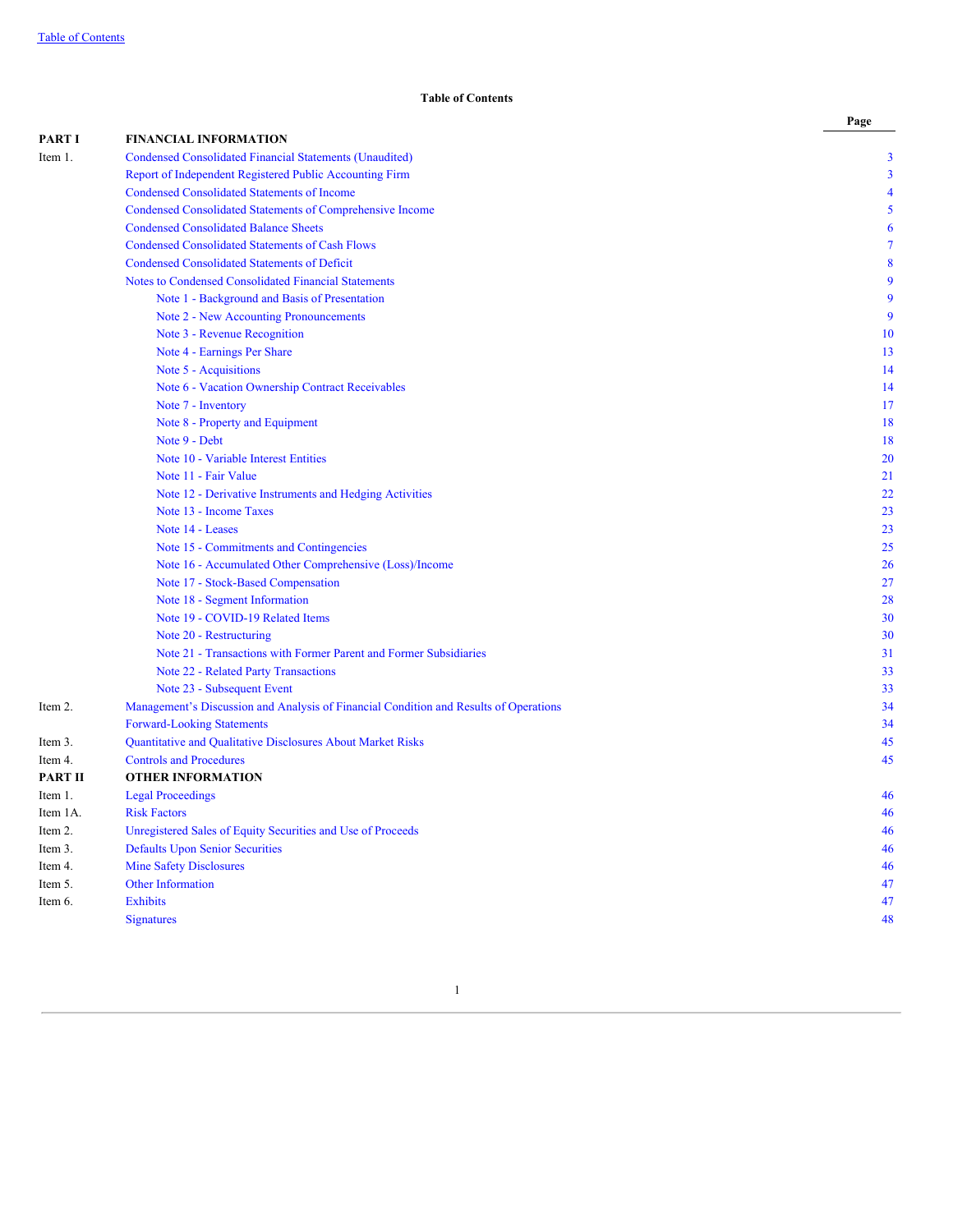# **GLOSSARY OF TERMS**

The following terms and acronyms appear in the text of this report and have the definitions indicated below:

A non-GAAP measure, defined by the Company as Net income from continuing operations before Depreciation and amortization, Interest expense (excluding Consumer financing interest), early extinguishment of debt, Interest income (excluding Consumer financing revenues) and income taxes. Adjusted EBITDA also excludes stock-based compensation costs, separation and restructuring costs, legacy items, transaction costs for acquisitions and divestitures, impairments, gains and losses on sale/disposition of business, and items that meet the conditions of unusual and/or infrequent. Legacy items include the resolution of and adjustments to certain contingent assets and liabilities related to acquisitions of continuing businesses and dispositions, including the separation of Wyndham Hotels & Resorts, Inc. and Cendant, and the sale of the vacation rentals businesses. Accumulated Other Comprehensive Loss Australian Dollar Awaze Limited, formerly Compass IV Limited, an affiliate of Platinum Equity, LLC Business-to-business Travel + Leisure Co. and its subsidiaries Novel coronavirus global pandemic Earnings Per Share Financial Accounting Standards Board The first amendment to the Company's credit agreement governing its revolving credit facility and term loan B entered on July 15, 2020 Generally Accepted Accounting Principles in the United States London Interbank Offered Rate Meredith Corporation Non-Qualified stock options New Zealand Dollar Performance-vested restricted Stock Units Relief period of the First Amendment, spanning from July 15, 2020 through April 1, 2022, or upon earlier termination by the Company Restricted Stock Unit Standard & Poor's Rating Services Securities and Exchange Commission The renewal of the Company's credit agreement governing its revolving credit facility and term loan B entered on October 22, 2021 Special Purpose Entity Spin-off of Wyndham Hotels & Resorts, Inc. Stock-Settled Appreciation Rights Travel + Leisure Co. and its subsidiaries Vacasa LLC Variable Interest Entity Vacation Ownership Contract Receivable Vacation Ownership Interest Volume Per Guest Wyndham Hotels & Resorts, Inc.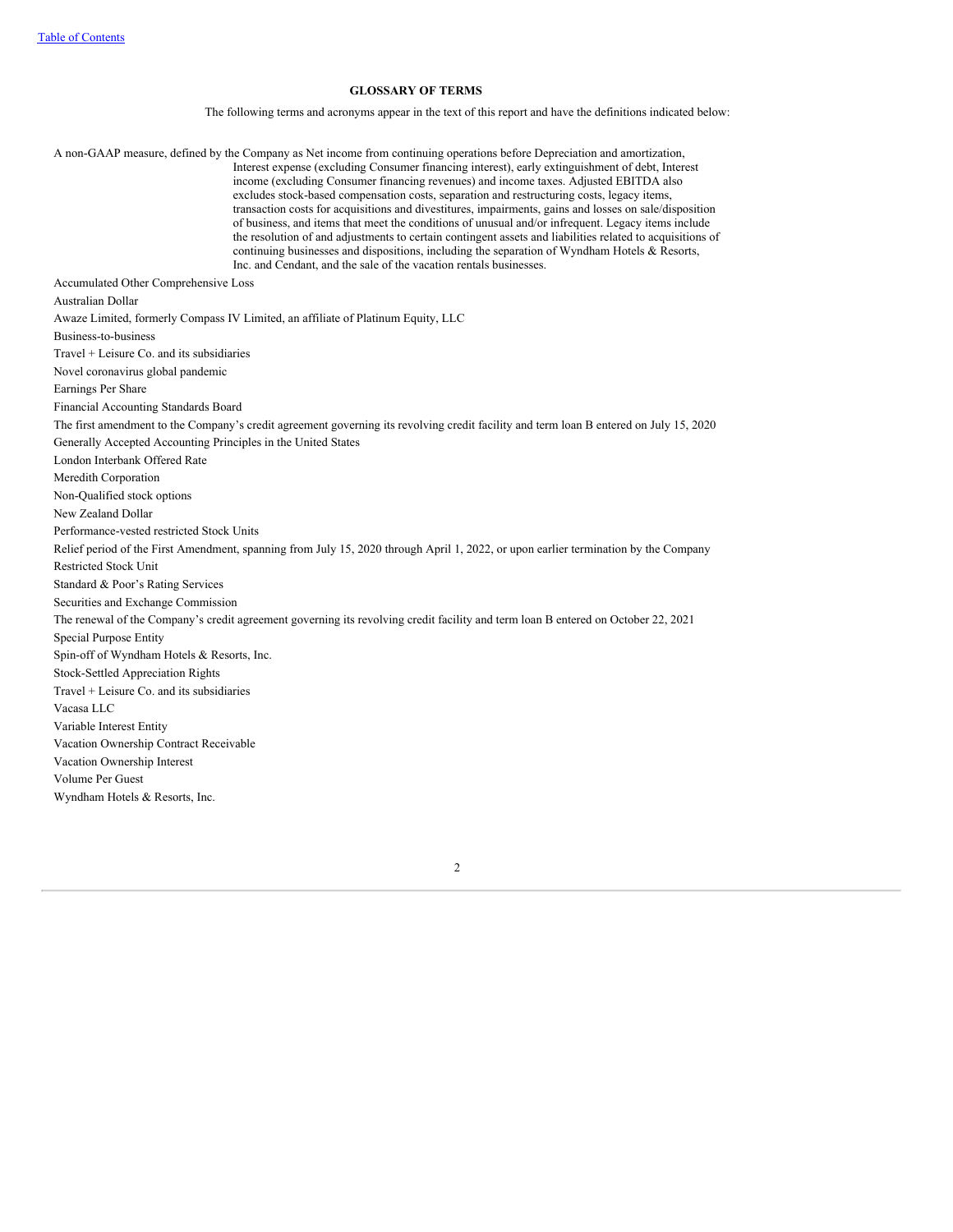#### **PART I — FINANCIAL INFORMATION**

#### <span id="page-3-0"></span>**Item 1. Condensed Consolidated Financial Statements (Unaudited).**

### <span id="page-3-1"></span>**REPORT OF INDEPENDENT REGISTERED PUBLIC ACCOUNTING FIRM**

To the Stockholders and Board of Directors of Travel + Leisure Co.

#### **Results of Review of Interim Financial Statements**

We have reviewed the accompanying condensed consolidated balance sheet of Travel + Leisure Co. and subsidiaries (the "Company") as of March 31, 2022, the related condensed consolidated statements of income, comprehensive income, cash flows, and deficit for the three-month periods ended March 31, 2022 and 2021, and the related notes (collectively referred to as the "interim financial statements"). Based on our reviews, we are not aware of any material modifications that should be made to the accompanying interim financial statements for them to be in conformity with accounting principles generally accepted in the United States of America.

We have previously audited, in accordance with the standards of the Public Company Accounting Oversight Board (United States) (PCAOB), the consolidated balance sheet of the Company as of December 31, 2021, and the related consolidated statements of income/(loss), comprehensive income/(loss), cash flows and deficit for the year then ended (not presented herein); and in our report dated February 23, 2022, we expressed an unqualified opinion on those consolidated financial statements. In our opinion, the information set forth in the accompanying condensed consolidated balance sheet as of December 31, 2021, is fairly stated, in all material respects, in relation to the consolidated balance sheet from which it has been derived.

#### **Basis for Review Results**

The interim financial statements are the responsibility of the Company's management. We are a public accounting firm registered with the PCAOB and are required to be independent with respect to the Company in accordance with the U.S. federal securities laws and the applicable rules and regulations of the Securities and Exchange Commission and the PCAOB.

We conducted our reviews in accordance with standards of the PCAOB. A review of interim financial statements consists principally of applying analytical procedures and making inquiries of persons responsible for financial and accounting matters. It is substantially less in scope than an audit conducted in accordance with the standards of the PCAOB, the objective of which is the expression of an opinion regarding the financial statements taken as a whole. Accordingly, we do not express such an opinion.

/s/ Deloitte & Touche LLP

<span id="page-3-2"></span>Tampa, FL April 28, 2022

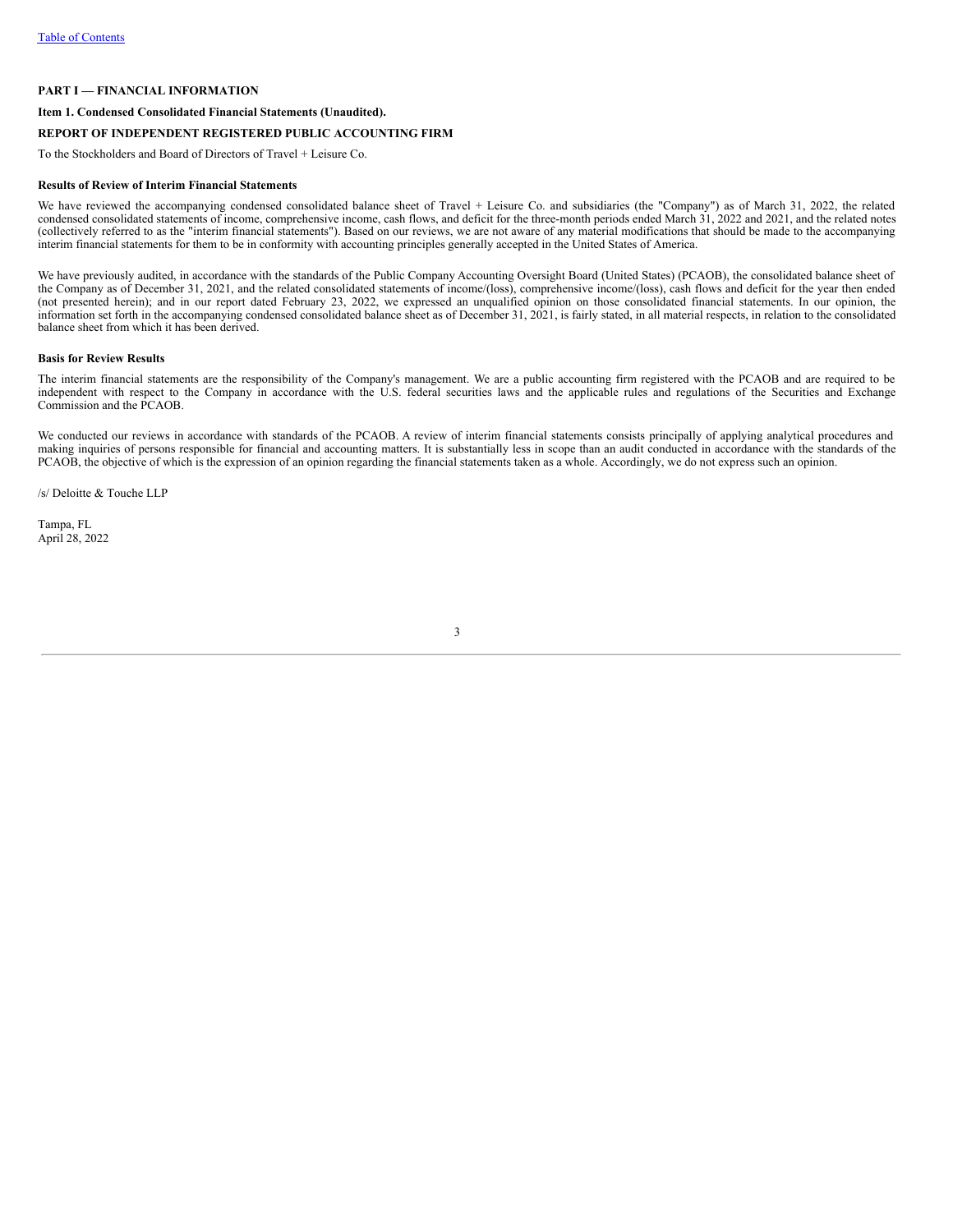# **TRAVEL + LEISURE CO. CONDENSED CONSOLIDATED STATEMENTS OF INCOME (In millions, except per share amounts) (Unaudited)**

|                                                              |              | <b>Three Months Ended</b>      |
|--------------------------------------------------------------|--------------|--------------------------------|
|                                                              |              | March 31,                      |
|                                                              | 2022         | 2021                           |
| <b>Net revenues</b>                                          |              |                                |
| Service and membership fees                                  | \$<br>402    | $\mathbf S$<br>348             |
| Vacation ownership interest sales                            | 297          | 172                            |
| Consumer financing                                           |              | 98<br>98                       |
| Other                                                        |              | 10<br>12                       |
| Net revenues                                                 | 809          | 628                            |
| <b>Expenses</b>                                              |              |                                |
| Operating                                                    | 381          | 290                            |
| Cost of vacation ownership interests                         |              | 40<br>21                       |
| Consumer financing interest                                  |              | 17<br>24                       |
| General and administrative                                   | 120          | 106                            |
| Marketing                                                    |              | 94<br>69                       |
| Depreciation and amortization                                |              | 31<br>30                       |
| Restructuring                                                |              | 7<br>(1)                       |
| COVID-19 related costs                                       |              | $\overline{2}$<br>$\mathbf{1}$ |
| Asset impairments                                            |              | 1                              |
| Total expenses                                               | 692          | 541                            |
| <b>Operating income</b>                                      | 117          | 87                             |
| Interest expense                                             |              | 47<br>53                       |
| Interest (income)                                            |              | (1)<br>(1)                     |
| Other (income), net                                          |              | (3)<br>-                       |
| Income before income taxes                                   |              | 74<br>35                       |
| Provision for income taxes                                   |              | 23<br>6                        |
| Net income attributable to Travel + Leisure Co. shareholders | \$           | 51<br>29<br>$\mathbf{s}$       |
| Earnings per share                                           |              |                                |
| <b>Basic</b>                                                 | $\$$<br>0.59 | <sup>S</sup><br>0.33           |
| Diluted                                                      | \$<br>0.59   | $\mathbb{S}$<br>0.33           |

<span id="page-4-0"></span>See Notes to Condensed Consolidated Financial Statements.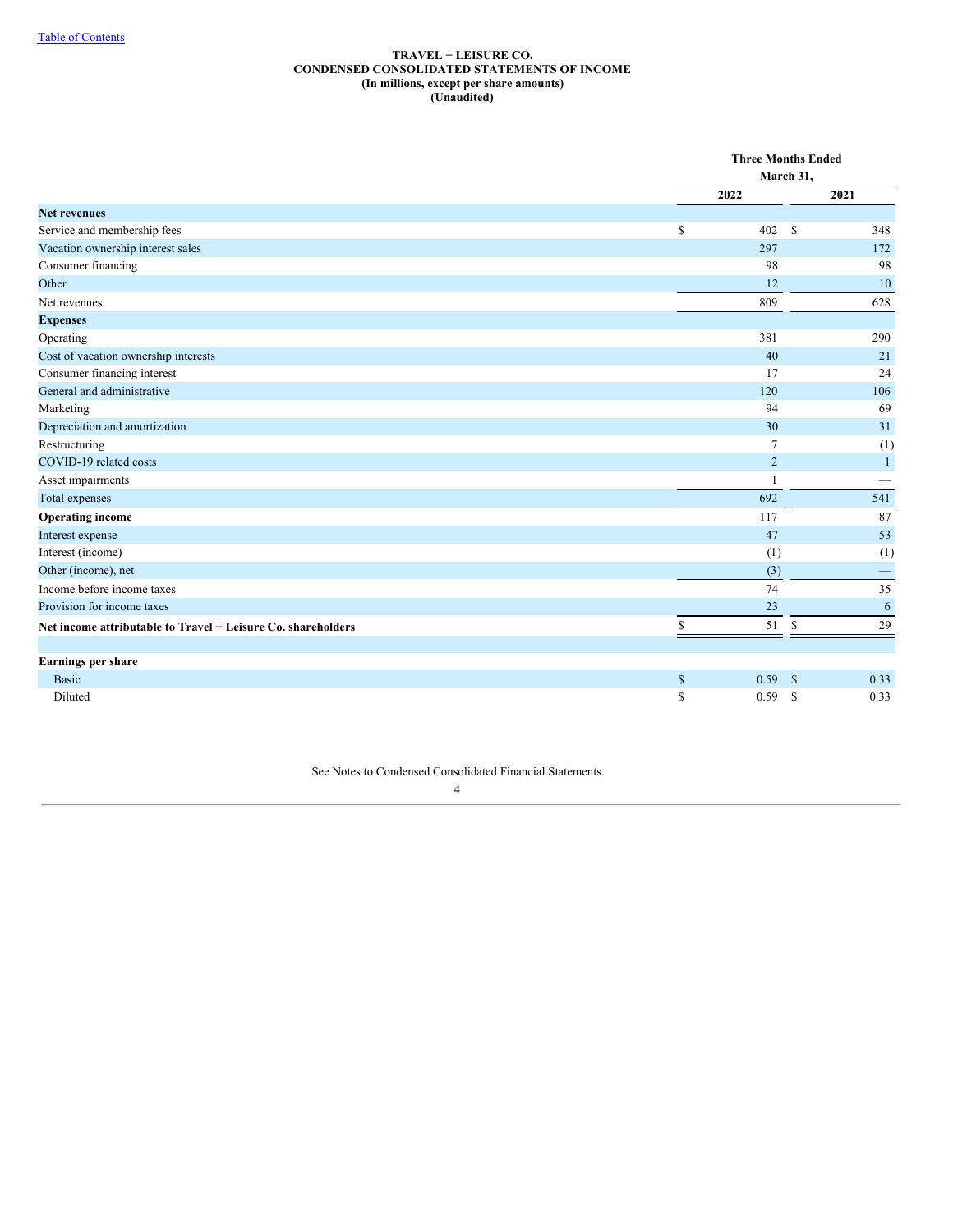# **TRAVEL + LEISURE CO. CONDENSED CONSOLIDATED STATEMENTS OF COMPREHENSIVE INCOME** (**In millions**) (**Unaudited**)

<span id="page-5-0"></span>

|                                                              | <b>Three Months Ended</b> |       |           |      |  |
|--------------------------------------------------------------|---------------------------|-------|-----------|------|--|
|                                                              |                           |       | March 31, |      |  |
|                                                              | 2022                      |       |           | 2021 |  |
| Net income attributable to Travel + Leisure Co. shareholders |                           | 51 \$ |           | 29   |  |
|                                                              |                           |       |           |      |  |
| Foreign currency translation adjustments, net of tax         |                           |       |           | (13) |  |
| Other comprehensive income/(loss), net of tax                |                           |       |           | (13) |  |
| <b>Comprehensive income</b>                                  |                           | 54    |           | 16   |  |

See Notes to Condensed Consolidated Financial Statements.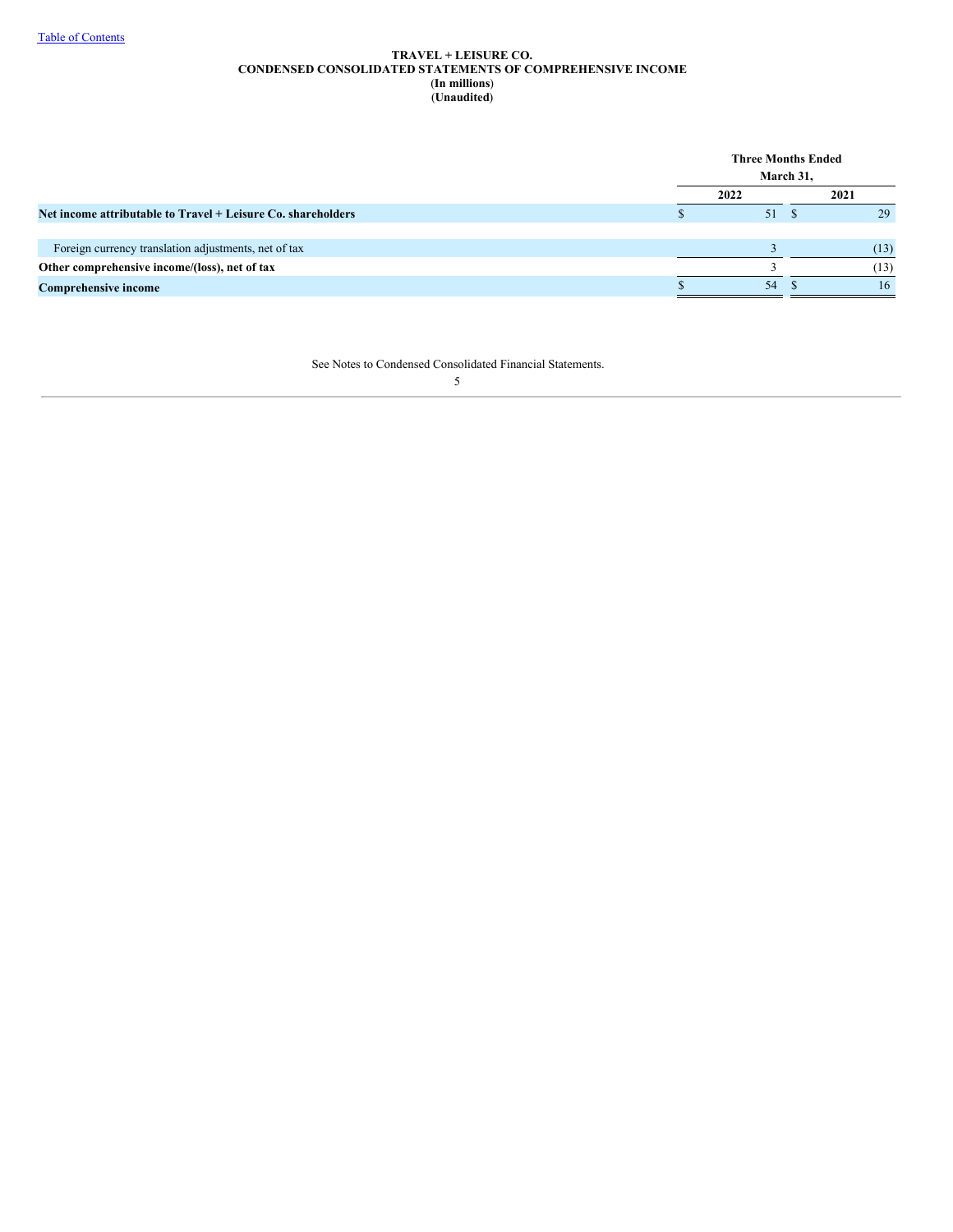# **TRAVEL + LEISURE CO. CONDENSED CONSOLIDATED BALANCE SHEETS (In millions, except share data) (Unaudited)**

|                                                                                                                         | March 31,<br>2022 |               | December 31,<br>2021 |
|-------------------------------------------------------------------------------------------------------------------------|-------------------|---------------|----------------------|
| Assets                                                                                                                  |                   |               |                      |
| Cash and cash equivalents                                                                                               | \$<br>381         | <sup>\$</sup> | 369                  |
| Restricted cash (VIE - \$114 as of 2022 and \$84 as of 2021)                                                            | 166               |               | 128                  |
| Trade receivables, net                                                                                                  | 146               |               | 131                  |
| Vacation ownership contract receivables, net (VIE - \$2,053 as of 2022 and \$2,061 as of 2021)                          | 2,261             |               | 2,309                |
| Inventory                                                                                                               | 1,129             |               | 1,216                |
| Prepaid expenses                                                                                                        | 228               |               | 227                  |
| Property and equipment, net                                                                                             | 743               |               | 689                  |
| Goodwill                                                                                                                | 961               |               | 961                  |
| Other intangibles, net                                                                                                  | 216               |               | 219                  |
| Other assets                                                                                                            | 369               |               | 339                  |
| <b>Total assets</b>                                                                                                     | \$<br>6,600       | -S            | 6,588                |
| <b>Liabilities and (deficit)</b>                                                                                        |                   |               |                      |
| Accounts payable                                                                                                        | \$<br>67          | -S            | 62                   |
| Accrued expenses and other liabilities                                                                                  | 927               |               | 939                  |
| Deferred income                                                                                                         | 391               |               | 382                  |
| Non-recourse vacation ownership debt (VIE)                                                                              | 1,949             |               | 1,934                |
| Debt                                                                                                                    | 3,379             |               | 3,379                |
| Deferred income taxes                                                                                                   | 698               |               | 686                  |
| <b>Total liabilities</b>                                                                                                | 7,411             |               | 7,382                |
| Commitments and contingencies (Note 15)                                                                                 |                   |               |                      |
| Stockholders' (deficit):                                                                                                |                   |               |                      |
| Preferred stock, \$0.01 par value, authorized 6,000,000 shares, none issued and outstanding                             |                   |               |                      |
| Common stock, \$0.01 par value, 600,000,000 shares authorized, 222,510,004 issued as of 2022 and 222,250,970 as of 2021 | $\overline{2}$    |               | 2                    |
| Treasury stock, at cost - 137,122,411 shares as of 2022 and 136,320,631 shares as of 2021                               | (6, 579)          |               | (6, 534)             |
| Additional paid-in capital                                                                                              | 4,200             |               | 4,192                |
| Retained earnings                                                                                                       | 1,603             |               | 1,587                |
| Accumulated other comprehensive loss                                                                                    | (45)              |               | (48)                 |
| Total stockholders' (deficit)                                                                                           | (819)             |               | (801)                |
| Noncontrolling interest                                                                                                 | 8                 |               |                      |
| <b>Total (deficit)</b>                                                                                                  | (811)             |               | (794)                |
| Total liabilities and (deficit)                                                                                         | \$<br>6,600 S     |               | 6,588                |

<span id="page-6-0"></span>See Notes to Condensed Consolidated Financial Statements.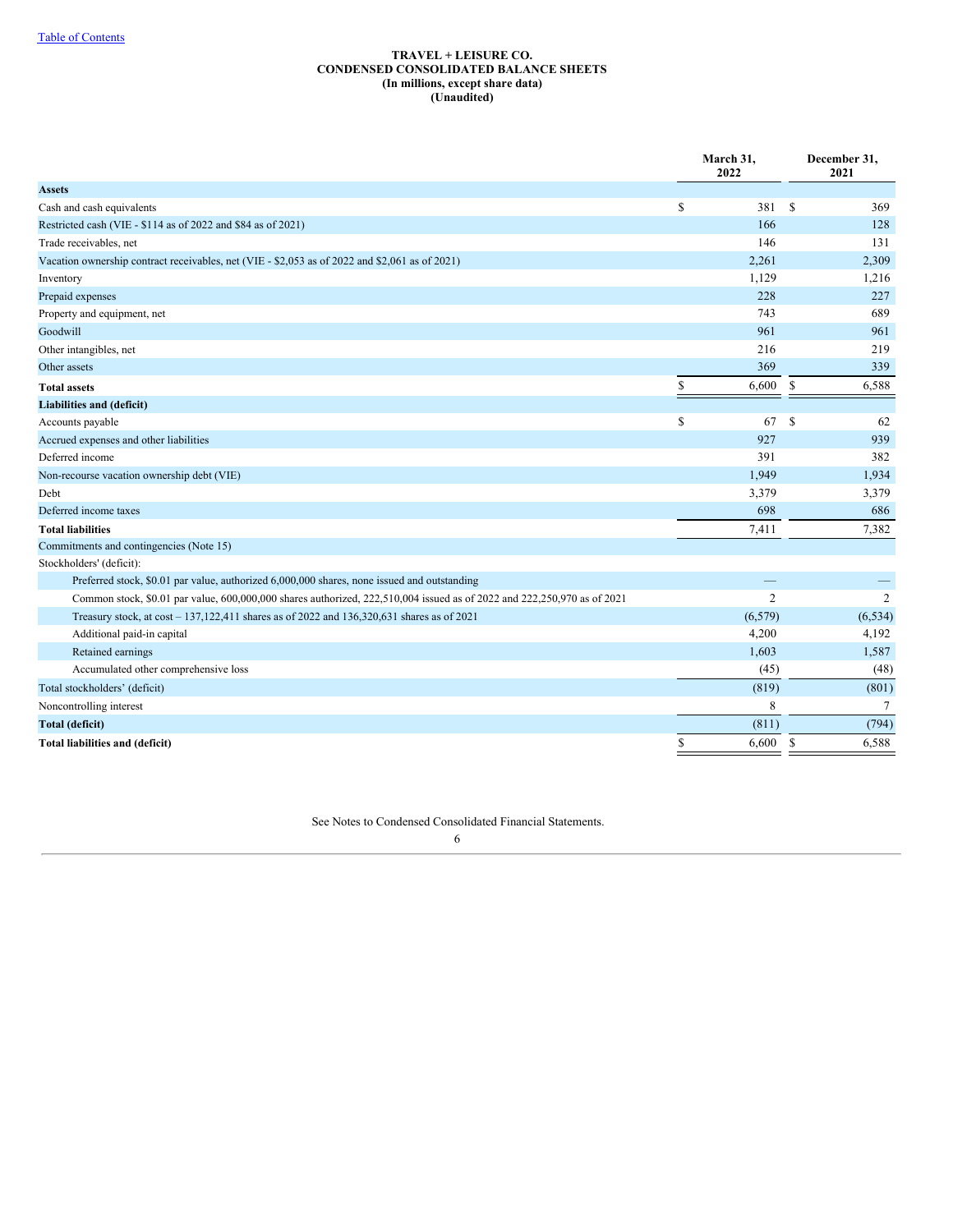# **TRAVEL + LEISURE CO. CONDENSED CONSOLIDATED STATEMENTS OF CASH FLOWS (In millions) (Unaudited)**

|                                                                                              | <b>Three Months Ended</b> |                          |  |
|----------------------------------------------------------------------------------------------|---------------------------|--------------------------|--|
|                                                                                              |                           | March 31,                |  |
|                                                                                              | 2022                      | 2021                     |  |
| <b>Operating activities</b>                                                                  |                           |                          |  |
| Net income                                                                                   | \$                        | 51 \$<br>29              |  |
| Adjustments to reconcile net income to net cash provided by operating activities:            |                           |                          |  |
| Provision for loan losses                                                                    | 48                        | 38                       |  |
| Depreciation and amortization                                                                | 30                        | 31                       |  |
| Deferred income taxes                                                                        | 13                        | (12)                     |  |
| Stock-based compensation                                                                     | 12                        | $\overline{7}$           |  |
| Non-cash interest                                                                            | 5                         | $7\phantom{.0}$          |  |
| Non-cash lease expense                                                                       | $\overline{4}$            | $\mathfrak{Z}$           |  |
| Asset impairments                                                                            | $\mathbf{1}$              |                          |  |
| Other, net                                                                                   |                           | $\overline{3}$           |  |
| Net change in assets and liabilities, excluding the impact of acquisitions and dispositions: |                           |                          |  |
| Trade receivables                                                                            | (13)                      | $\overline{\mathbf{3}}$  |  |
| Vacation ownership contract receivables                                                      | 3                         | 90                       |  |
| Inventory                                                                                    | 26                        | (53)                     |  |
| Prepaid expenses                                                                             | (1)                       | $\overline{\phantom{a}}$ |  |
| Other assets                                                                                 | (33)                      | $\frac{1}{2}$            |  |
| Accounts payable, accrued expenses, and other liabilities                                    | (10)                      | (54)                     |  |
| Deferred income                                                                              | $\mathfrak{S}$            | (14)                     |  |
| Net cash provided by operating activities                                                    | 141                       | 78                       |  |
| <b>Investing activities</b>                                                                  |                           |                          |  |
| Property and equipment additions                                                             | (10)                      | (12)                     |  |
| Purchase of investments                                                                      | (7)                       | $\overline{\phantom{0}}$ |  |
| Acquisitions                                                                                 |                           | (35)                     |  |
| Other, net                                                                                   | $\mathbf{1}$              | $\longrightarrow$        |  |
| Net cash used in investing activities                                                        | (16)                      | (47)                     |  |
| <b>Financing activities</b>                                                                  |                           |                          |  |
| Proceeds from non-recourse vacation ownership debt                                           | 476                       | 597                      |  |
| Principal payments on non-recourse vacation ownership debt                                   | (463)                     | (644)                    |  |
| Principal payments on debt                                                                   | (1)                       | (548)                    |  |
| Repayment of notes                                                                           | (1)                       | (251)                    |  |
| Repurchase of common stock                                                                   | (45)                      |                          |  |
| Dividends to shareholders                                                                    | (35)                      | (26)                     |  |
| Debt issuance/modification costs                                                             | (5)                       | (7)                      |  |
| Net share settlement of incentive equity awards                                              | (5)                       | (7)                      |  |
| Proceeds from issuance of common stock                                                       |                           | 2                        |  |
| Net cash used in financing activities                                                        | (79)                      | (884)                    |  |
| Effect of changes in exchange rates on cash, cash equivalents and restricted cash            | $\overline{4}$            | (3)                      |  |
| Net change in cash, cash equivalents and restricted cash                                     | 50                        | (856)                    |  |
| Cash, cash equivalents and restricted cash, beginning of period                              | 497                       | 1,317                    |  |
| Cash, cash equivalents and restricted cash, end of period                                    | 547                       | 461                      |  |
| Less: Restricted cash                                                                        | 166                       | 139                      |  |
| Cash and cash equivalents                                                                    | \$<br>381                 | $\mathbb{S}$<br>322      |  |

<span id="page-7-0"></span>See Notes to Condensed Consolidated Financial Statements.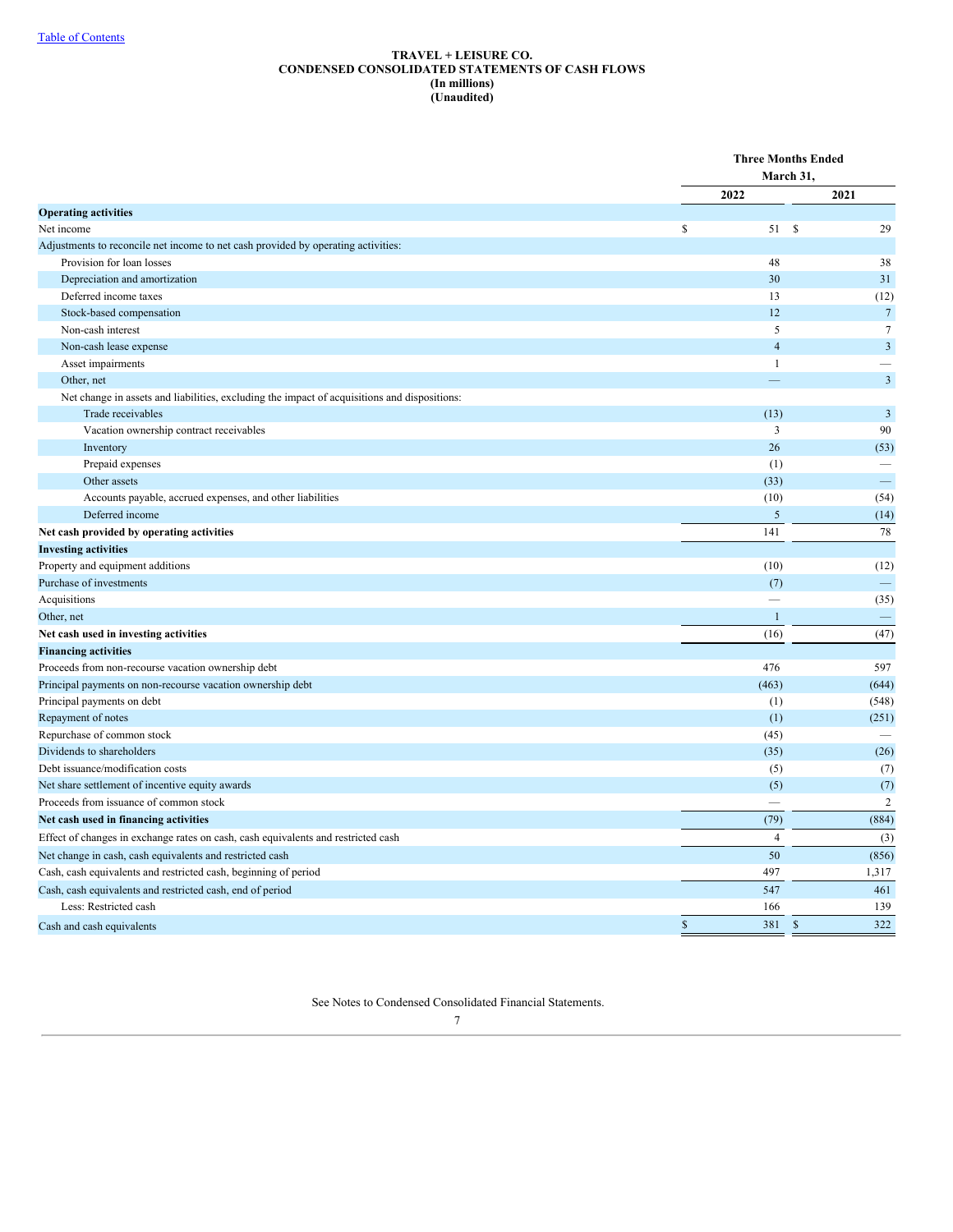# **TRAVEL + LEISURE CO. CONDENSED CONSOLIDATED STATEMENTS OF DEFICIT (In millions) (Unaudited)**

|                                                     | <b>Common Shares</b><br>Outstanding | <b>Common Stock</b> |          | <b>Treasury Stock</b>    | <b>Additional Paid-in</b><br>Capital |    | <b>Retained Earnings</b> |      | <b>Accumulated Other</b><br><b>Comprehensive Loss</b> | Non-controlling<br><b>Interest</b> |      | <b>Total Deficit</b> |
|-----------------------------------------------------|-------------------------------------|---------------------|----------|--------------------------|--------------------------------------|----|--------------------------|------|-------------------------------------------------------|------------------------------------|------|----------------------|
| <b>Balance as of December 31, 2021</b>              | 85.9                                |                     | <b>S</b> | $(6,534)$ \$             | 4,192                                | -8 | 1,587                    | - 35 | (48)                                                  |                                    |      | (794)                |
| Net income                                          |                                     |                     |          |                          |                                      |    | 51                       |      |                                                       |                                    |      | 51                   |
| Other comprehensive income                          |                                     |                     |          |                          |                                      |    |                          |      |                                                       |                                    |      | $\overline{3}$       |
| Issuance of shares for RSU vesting                  | 0.3                                 |                     |          |                          |                                      |    |                          |      |                                                       |                                    |      |                      |
| Net share settlement of stock-based<br>compensation |                                     |                     |          |                          | (5)                                  |    |                          |      |                                                       |                                    |      | (5)                  |
| Change in stock-based compensation                  |                                     |                     |          |                          | 12                                   |    |                          |      |                                                       |                                    |      | 12                   |
| Repurchase of common stock                          | (0.8)                               |                     |          | (45)                     |                                      |    |                          |      |                                                       |                                    |      | (45)                 |
| Dividends (\$0.40 per share)                        | _                                   |                     |          |                          |                                      |    | (35)                     |      |                                                       |                                    |      | (35)                 |
| Non-controlling interest ownership change           |                                     |                     |          |                          |                                      |    |                          |      |                                                       |                                    |      |                      |
| Other                                               |                                     | --                  |          | $\overline{\phantom{m}}$ |                                      |    |                          |      | $\overline{\phantom{a}}$                              | $\overline{\phantom{m}}$           |      |                      |
| Balance as of March 31, 2022                        | 85.4                                |                     | ъ        | $(6,579)$ \$             | 4,200                                |    | 1,603                    |      | (45)                                                  | 8                                  | - 39 | (811)                |

<span id="page-8-0"></span>

|                                                     | <b>Common Shares</b><br>Outstanding | <b>Common Stock</b>      | <b>Treasury Stock</b>    | <b>Additional Paid-in</b><br>Capital | <b>Retained Earnings</b> | <b>Accumulated Other</b><br><b>Comprehensive Loss</b> | Non-controlling<br><b>Interest</b> | <b>Total Deficit</b> |  |
|-----------------------------------------------------|-------------------------------------|--------------------------|--------------------------|--------------------------------------|--------------------------|-------------------------------------------------------|------------------------------------|----------------------|--|
| <b>Balance as of December 31, 2020</b>              | 85.9                                | - 33                     | $(6,508)$ \$<br>- 39     | 4,157                                | 1,390<br>- 55            | (16)<br>- 55                                          |                                    | (968)<br>$\cdot$     |  |
| Net income                                          | --                                  |                          |                          |                                      | 29                       |                                                       |                                    | 29                   |  |
| Other comprehensive loss                            |                                     |                          |                          |                                      |                          | (13)                                                  | __                                 | (13)                 |  |
| Stock option exercises                              | 0.1                                 | __                       | $\overline{\phantom{a}}$ |                                      | $\overline{\phantom{a}}$ | $\overline{\phantom{a}}$                              |                                    |                      |  |
| Issuance of shares for RSU vesting                  | 0.2                                 | $\overline{\phantom{a}}$ |                          |                                      |                          |                                                       |                                    |                      |  |
| Net share settlement of stock-based<br>compensation | _                                   |                          |                          | (7)                                  | $\overline{\phantom{m}}$ |                                                       |                                    | (7)                  |  |
| Change in stock-based compensation                  |                                     |                          |                          |                                      |                          |                                                       | $\overline{\phantom{a}}$           |                      |  |
| Dividends (\$0.30 per share)                        | __                                  |                          |                          |                                      | (27)                     |                                                       |                                    | (27)                 |  |
| Balance as of March 31, 2021                        | 86.2                                |                          | (6,508)                  | 4,160                                | 1,392                    | (29)                                                  |                                    | (976)                |  |

See Notes to Condensed Consolidated Financial Statements.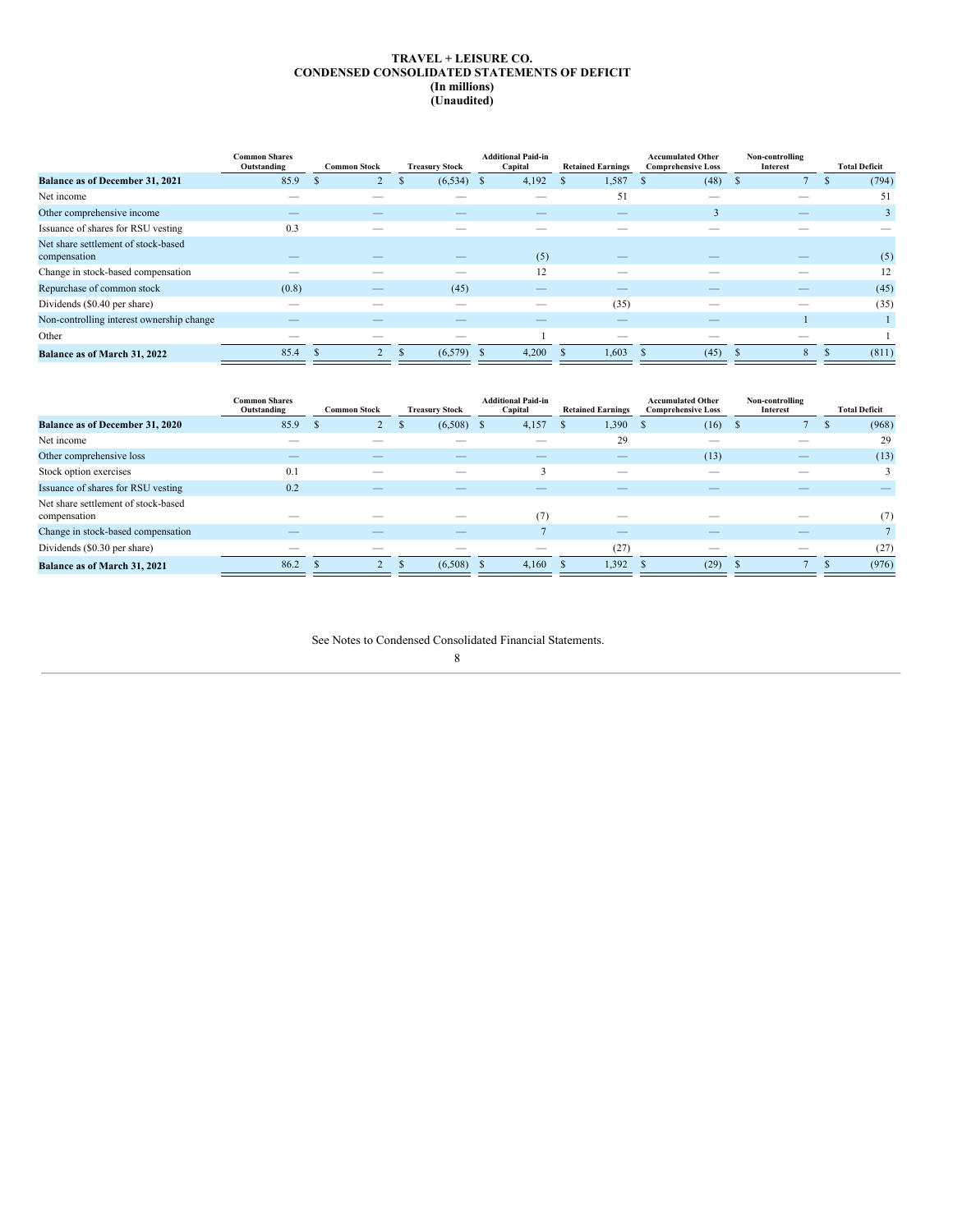### **TRAVEL + LEISURE CO. NOTES TO CONDENSED CONSOLIDATED FINANCIAL STATEMENTS (Unless otherwise noted, all amounts are in millions, except share and per share amounts) (Unaudited)**

#### <span id="page-9-0"></span>**1. Background and Basis of Presentation**

#### *Background*

Travel + Leisure Co. and its subsidiaries (collectively, "Travel + Leisure Co.," or the "Company") is a global provider of hospitality services and travel products. The Company has two reportable segments: Vacation Ownership and Travel and Membership.

The Vacation Ownership segment develops, markets, and sells vacation ownership interests ("VOIs") to individual consumers, provides consumer financing in connection with the sale of VOIs, and provides property management services at resorts. This segment is wholly comprised of the Wyndham Destinations business line. The following brands operate under the Wyndham Destinations business line: Club Wyndham, WorldMark by Wyndham, Shell Vacations Club, Margaritaville Vacation Club by Wyndham, and Presidential Reserve by Wyndham.

The Travel and Membership segment operates a variety of travel businesses, includingthree vacation exchange brands, a home exchange network, travel technology platforms, travel memberships, and direct-to-consumer rentals. This segment is comprised of the Panorama and Travel + Leisure Group business lines. The following brands operate under the Panorama business line: RCI, Panorama Travel Solutions, Alliance Reservations Network ("ARN"), 7Across, The Registry Collection, and Love Home Swap. The Travel + Leisure Group operates Travel + Leisure GO, Travel + Leisure Travel Clubs, and the Extra Holidays brands.

#### *Basis of Presentation*

The accompanying unaudited Condensed Consolidated Financial Statements in this Quarterly Report on Form 10-Q include the accounts and transactions of Travel + Leisure Co., as well as the entities in which Travel + Leisure Co. directly or indirectly has a controlling financial interest. The accompanying Condensed Consolidated Financial Statements have been prepared in accordance with Generally Accepted Accounting Principles in the U.S. ("GAAP"). All intercompany balances and transactions have been eliminated in the Condensed Consolidated Financial Statements.

The Company presents an unclassified balance sheet which conforms to that of the Company's peers and industry practice.

In presenting the Condensed Consolidated Financial Statements, management makes estimates and assumptions that affect the reported amounts of assets, liabilities, revenues and expenses, and related disclosures. Estimates, by their nature, are based on judgment and available information. Accordingly, actual results could differ from those estimates and assumptions. In management's opinion, the Condensed Consolidated Financial Statements contain all normal recurring adjustments necessary for a fair presentation of interim results reported. The results of operations reported for interim periods are not necessarily indicative of the results of operations for the entire year or any subsequent interim period. These Condensed Consolidated Financial Statements should be read in conjunction with the Company's 2021 Consolidated Financial Statements included in its Annual Report on Form 10-K filed with the Securities and Exchange Commission on February 23, 2022.

#### <span id="page-9-1"></span>**2. New Accounting Pronouncements**

# *Recently Issued Accounting Pronouncements*

Contract Assets and Contract Liabilities from Contracts with Customers Acquired in a Business Combination. In October 2021, the Financial Accounting Standards Board ("FASB") issued guidance which requires companies to apply Accounting Standards Codification ("ASC") 606 to recognize and measure contract assets and contract liabilities from contracts with customers acquired in a business combination. This creates an exception to the general recognition and measurement principle in ASC 805. This generally will result in companies recognizing contract assets and contract liabilities at amounts consistent with those recorded by the acquiree immediately before the acquisition date. This guidance is effective for fiscal years beginning after December 15, 2022, including interim periods within those fiscal years. The amendments should be applied prospectively to business combinations occurring on or after the effective date. Early adoption is permitted. As this guidance would only be applicable to future business combinations, the Company is currently unable to determine the impact of adopting this guidance.

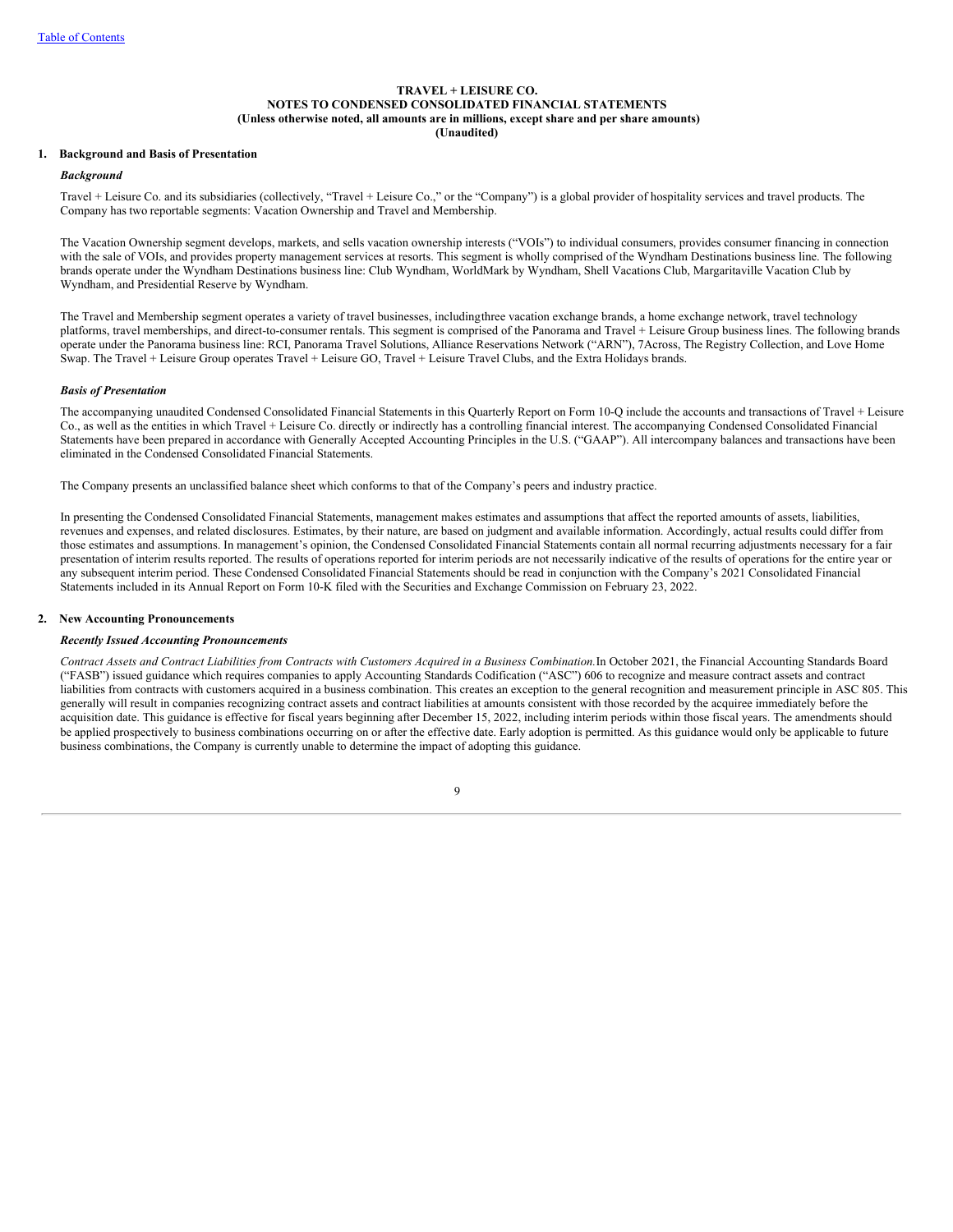*Government Assistance.* In November 2021, the FASB issued guidance which requires business entities to provide certain disclosures when they have received government assistance and used a grant or contribution accounting model by analogy to other accounting guidance. The guidance is effective for financial statements issued for annual periods beginning after December 15, 2021. The adoption of this guidance is not expected to have a material impact on the Company's Consolidated Financial Statements or related disclosures.

#### <span id="page-10-0"></span>**3. Revenue Recognition**

#### *Vacation Ownership*

The Company develops, markets, and sells VOIs to individual consumers, provides consumer financing in connection with the sale of VOIs, and provides property management services at resorts. The Company's sales of VOIs are either cash sales or developer-financed sales. Developer-financed sales are typically collateralized by the underlying VOI. Revenue is recognized on VOI sales upon transfer of control, which is defined as the point in time when a binding sales contract has been executed, the financing contract has been executed for the remaining transaction price, the statutory rescission period has expired, and the transaction price has been deemed to be collectible.

For developer-financed sales, the Company reduces the VOI sales transaction price by an estimate of uncollectible consideration at the time of the sale. The Company's estimates of uncollectible amounts are based largely on the results of the Company's static pool analysis which relies on historical payment data by customer class.

In connection with entering into a VOI sale, the Company may provide its customers with certain non-cash incentives, such as credits for future stays at its resorts. For those VOI sales, the Company bifurcates the sale and allocates the sales price between the VOI sale and the non-cash incentive. Non-cash incentives generally have expiration periods of 18 months or less and are recognized at a point in time upon transfer of control.

The Company provides day-to-day property management services including oversight of housekeeping services, maintenance, and certain accounting and administrative services for property owners' associations and clubs. These services may also include reservation and resort renovation activities. Such agreements are generally for terms of one year or less and are renewed automatically on an annual basis. The Company's management agreements contain cancellation clauses, which allow for either party to cancel the agreement, by either a majority board vote or a majority vote of non-developer interests. The Company receives fees for such property management services which are collected monthly in advance and are based upon total costs to operate such resorts (or as services are provided in the case of resort renovation activities). Fees for property management services typically approximate 10% of budgeted operating expenses. The Company is entitled to consideration for reimbursement of costs incurred on behalf of the property owners' association in providing management services ("reimbursable revenue"). These reimbursable costs principally relate to the payroll costs for management of the associations, club and resort properties where the Company is the employer and are reflected as a component of Operating expenses on the Condensed Consolidated Statements of Income. The Company reduces its management fees for amounts it has paid to the property owners' association that reflect maintenance fees for VOIs for which it retains ownership, as the Company has concluded that such payments are consideration payable to a customer.

Property management fee revenues are recognized when the services are performed and are recorded as a component of Service and membership fees on the Condensed Consolidated Statements of Income. Property management revenues, which are comprised of management fee revenue and reimbursable revenue were (in millions):

|                              | <b>Three Months Ended</b> |    |      |  |
|------------------------------|---------------------------|----|------|--|
|                              | March 31,                 |    |      |  |
|                              | 2022                      |    | 2021 |  |
| Management fee revenues      | 95                        |    | 88   |  |
| Reimbursable revenues        | 85                        |    | 69   |  |
| Property management revenues | 180                       | -S | 157  |  |

One of the associations that the Company manages paid its Travel and Membership segment \$8 million and \$7 million for exchange services during the three months ended March 31, 2022 and 2021.

### *Travel and Membership*

Travel and Membership derives a majority of its revenues from membership dues and fees for facilitating members' trading of their intervals. Revenues from membership dues represent the fees paid by members or affiliated clubs on their behalf.

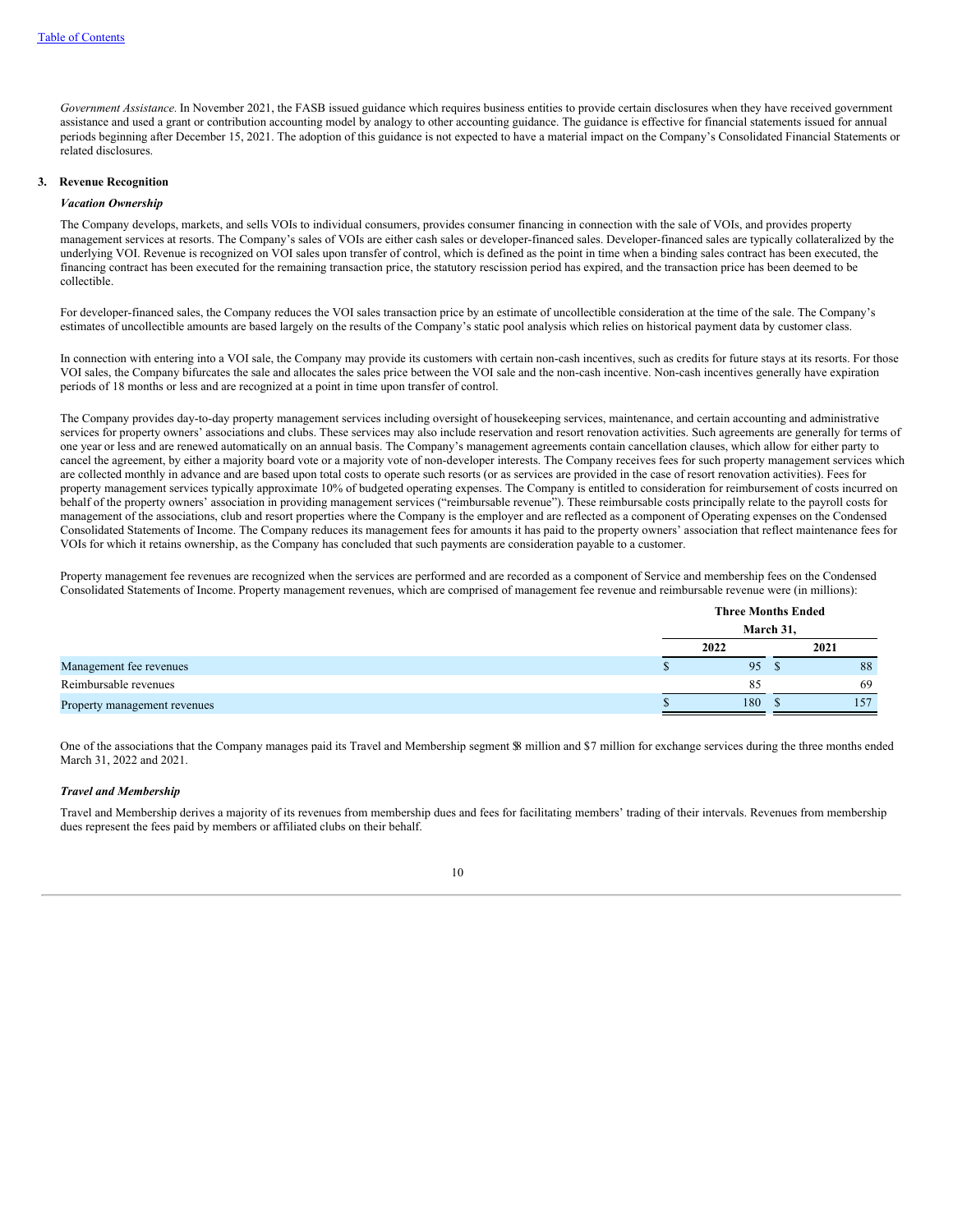The Company recognizes revenues from membership dues paid by the member on a straight-line basis over the membership period as the performance obligations are fulfilled through delivery of publications, if applicable, and by providing access to travel-related products and services. Estimated net contract consideration payable by affiliated clubs for memberships is recognized as revenue over the term of the contract with the affiliated club in proportion to the estimated average monthly member count. Such estimates are adjusted periodically for changes in the actual and forecasted member activity. For additional fees, members have the right to exchange their intervals for intervals at other properties affiliated with the Company's vacation exchange networks and, for certain members, for other leisure-related services and products. The Company also derives revenue from facilitating bookings of travel accommodations for Travel Club members. Revenue is recognized when these transactions have been confirmed, net of expected cancellations, except in certain transactions where the Company has a performance obligation that is not satisfied until the time of stay.

As a provider of vacation exchange services, the Company enters into affiliation agreements with developers of vacation ownership properties to allow owners of VOIs to trade their intervals for intervals at other properties affiliated with the Company's vacation exchange network and, for some members, for other leisure-related services and products.

The Company's vacation exchange business also derives revenues from programs with affiliated resorts, club servicing, and loyalty programs; and additional exchangerelated products that provide members with the ability to protect trading power or points, extend the life of deposits, and combine two or more deposits for the opportunity to exchange into intervals with higher trading power. Other vacation exchange related product fees are deferred and recognized as revenue upon the occurrence of a future exchange, event, or other related transaction.

The Company earns revenue from its RCI Elite Rewards co-branded credit card program, which is primarily generated by cardholder spending and the enrollment of new cardholders. The advance payments received under the program are recognized as a contract liability until the Company's performance obligations have been satisfied. The primary performance obligation for the program relates to brand performance services. Total contract consideration is estimated and recognized on a straight-line basis over the contract term.

#### *Other Items*

The Company records property management services revenues for its Vacation Ownership segment and RCI Elite Rewards revenues for its Travel and Membership segments gross as a principal.

#### *Contract Liabilities*

Contract liabilities generally represent payments or consideration received in advance for goods or services that the Company has not yet transferred to the customer. Contract liabilities as of March 31, 2022 and December 31, 2021, were as follows (in millions):

|                                                  |  | December 31, 2021 |  |     |
|--------------------------------------------------|--|-------------------|--|-----|
| Deferred subscription revenue                    |  | 175               |  | 166 |
| Deferred VOI trial package revenue               |  | 84                |  | 85  |
| Deferred exchange-related revenue <sup>(a)</sup> |  | 62                |  | 61  |
| Deferred VOI incentive revenue                   |  | 56                |  | 55  |
| Deferred co-branded credit card programs revenue |  |                   |  | 12  |
| Deferred other revenue                           |  |                   |  |     |
| Total                                            |  | 392               |  | 382 |

Includes contractual liabilities to accommodate members for cancellations initiated by the Company due to unexpected events. These amounts are included within Accrued expenses and other liabilities on the Condensed Consolidated Balance Sheets. (a)

In the Company's Vacation Ownership business, deferred VOI trial package revenue represents consideration received in advance for a trial VOI, which allows customers to utilize a vacation package typically within one year of purchase. Deferred VOI incentive revenue represents payments received in advance for additional travel-related services and products at the time of a VOI sale. Revenue is recognized when a customer utilizes the additional services and products, which is typically within one year of the VOI sale.

Within the Company's Travel and Membership business, deferred subscription revenue represents billings and payments received in advance from members and affiliated clubs for memberships in the Company's travel programs which are recognized in future periods. Deferred revenue primarily represents payments received in advance from members for the

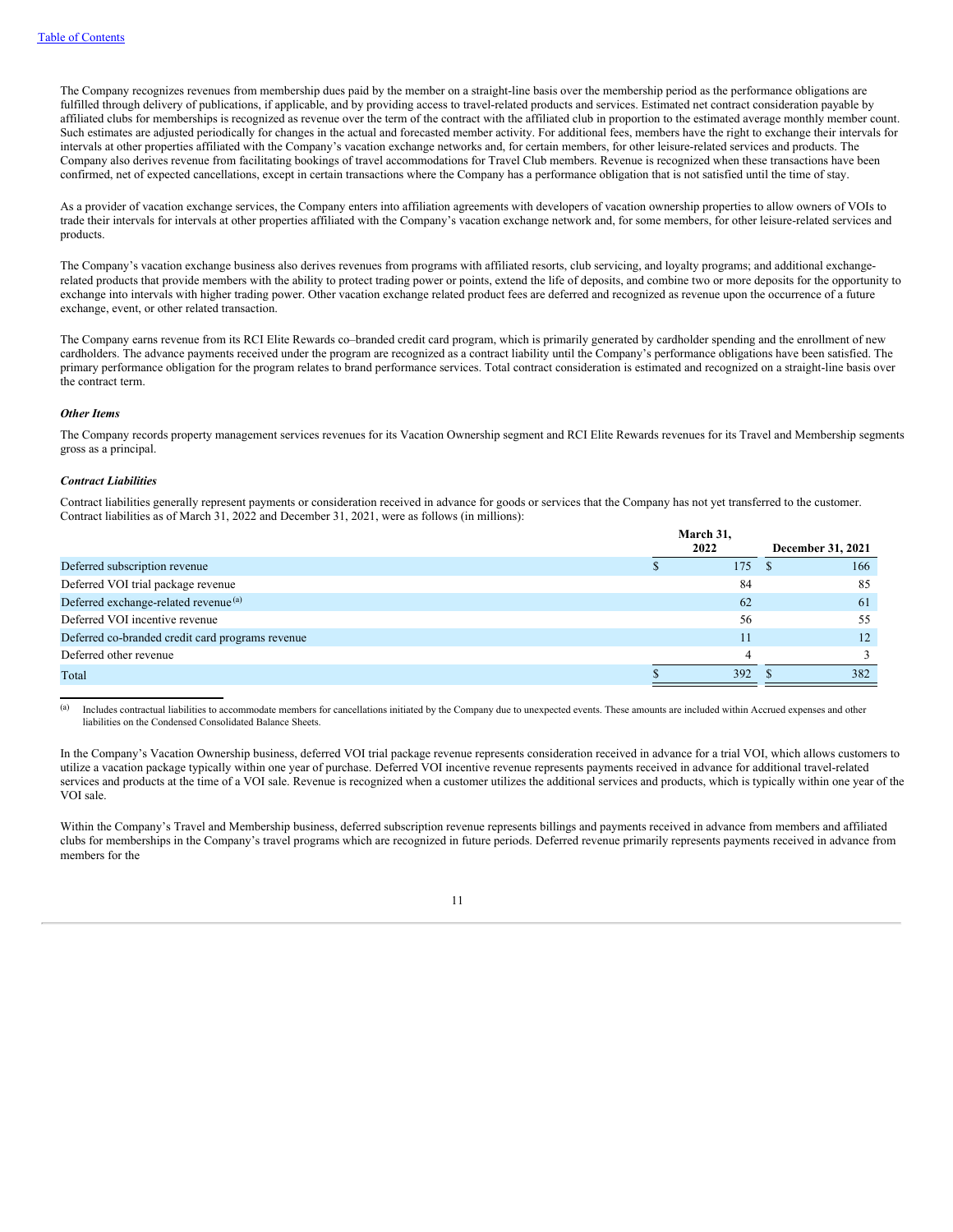right to access the Company's vacation travel network to book vacation exchanges and rent travel accommodations which are recognized on a straight-line basis over the contract period, generally within one year. Deferred revenue also includes other leisure-related service and product revenues which is recognized as customers utilize the associated benefits.

Changes in contract liabilities follow (in millions):

|                    | <b>Three Months Ended</b> |        |           |      |
|--------------------|---------------------------|--------|-----------|------|
|                    |                           |        | March 31, |      |
|                    |                           | 2022   |           | 2021 |
| Beginning balance  |                           | 382 \$ |           | 448  |
| Additions          |                           | 85     |           | 74   |
| Revenue recognized |                           | (75)   |           | (86) |
| Ending balance     |                           | 392 \$ |           | 436  |

#### *Capitalized Contract Costs*

The Vacation Ownership segment incurs certain direct and incremental selling costs in connection with VOI trial package and incentive revenues. Such costs are capitalized and subsequently amortized over the utilization period, which is typically within one year of the sale. As of March 31, 2022 and December 31, 2021, these capitalized costs were \$27 million and \$28 million and are included within Other assets on the Condensed Consolidated Balance Sheets.

The Travel and Membership segment incurs certain direct and incremental selling costs to obtain contracts with customers in connection with subscription revenues and exchange–related revenues. Such costs, which are primarily comprised of commissions paid to internal and external parties and credit card processing fees, are deferred at the inception of the contract and recognized when the benefit is transferred to the customer. As of March 31, 2022 and December 31, 2021, these capitalized costs were \$18 million and \$19 million; and are included within Other assets on the Condensed Consolidated Balance Sheets.

#### *Practical Expedients*

The Company has not adjusted the consideration for the effects of a significant financing component if it expected, at contract inception, that the period between when the Company will satisfy the performance obligation and when the customer will pay for that good or service will be one year or less.

# *Performance Obligations*

A performance obligation is a promise in a contract with a customer to transfer a distinct good or service to the customer. The consideration received from a customer is allocated to each distinct performance obligation and recognized as revenue when, or as, each performance obligation is satisfied.

The following table summarizes the Company's remaining performance obligations for the 12-month periods set forth below (in millions):

|                                         |     | $4/1/2022 - 3/31/2023$ $4/1/2023 - 3/31/2024$ $4/1/2024 - 3/31/2025$ |    | <b>Thereafter</b> | Total |
|-----------------------------------------|-----|----------------------------------------------------------------------|----|-------------------|-------|
| Subscription revenue                    | 101 | 39                                                                   | 18 |                   | 175   |
| VOI trial package revenue               | 81  |                                                                      |    |                   | 84    |
| Exchange-related revenue                | 58  |                                                                      |    |                   | 62    |
| VOI incentive revenue                   | 56  | __                                                                   |    |                   | 56    |
| Co-branded credit card programs revenue |     |                                                                      |    |                   |       |
| Other revenue                           |     | __                                                                   |    |                   | 4     |
| Total                                   | 303 | 46                                                                   | 24 | 19                | 392   |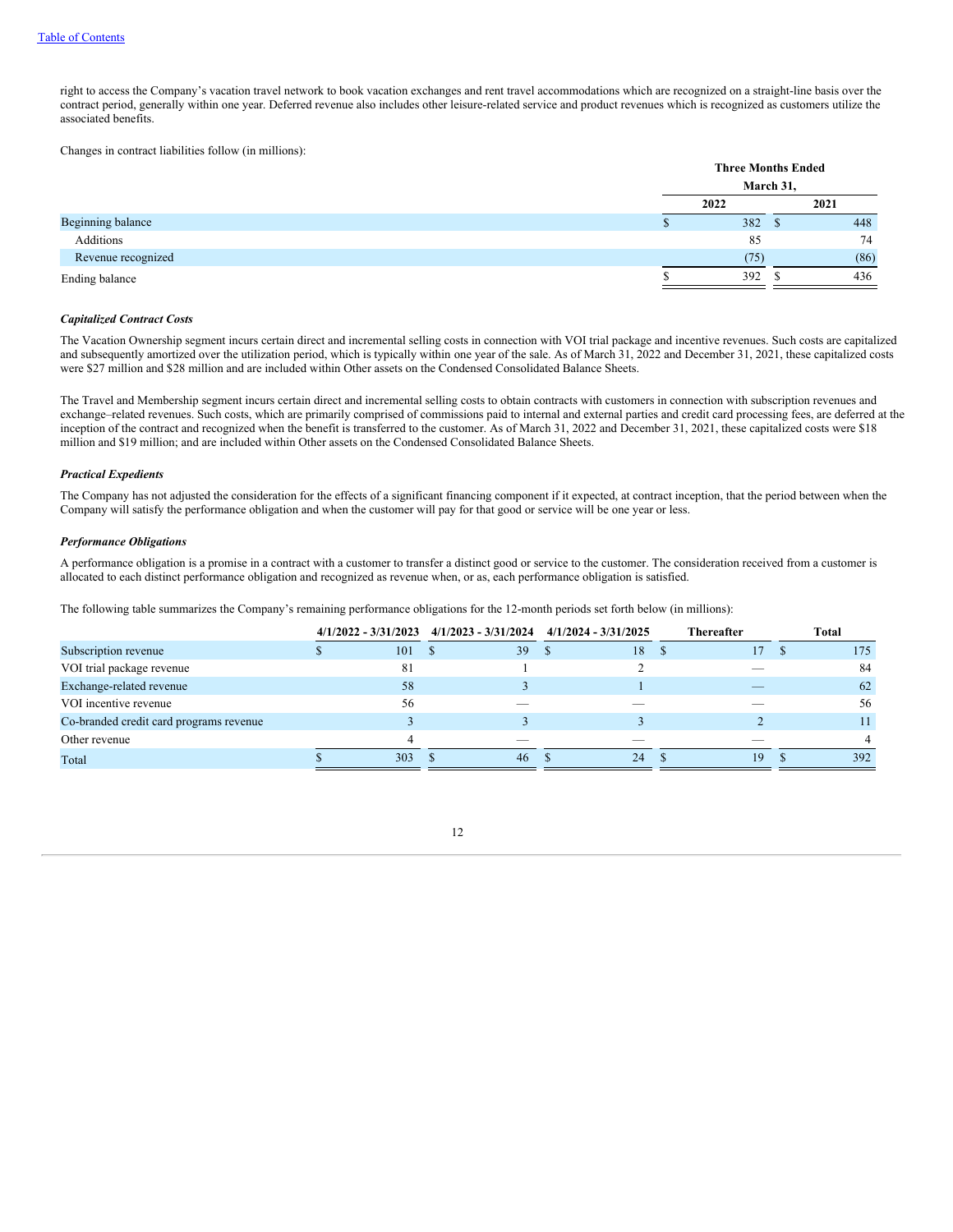# *Disaggregation of Net Revenues*

The table below presents a disaggregation of the Company's net revenues from contracts with customers by major services and products for each of the Company's segments (in millions):

|                                                    |           | <b>Three Months Ended</b> |
|----------------------------------------------------|-----------|---------------------------|
|                                                    |           | March 31,                 |
|                                                    | 2022      | 2021                      |
| <b>Vacation Ownership</b>                          |           |                           |
| Vacation ownership interest sales                  | \$<br>297 | -S<br>172                 |
| Property management fees and reimbursable revenues | 180       | 157                       |
| Consumer financing                                 | 98        | 98                        |
| Fee-for-Service commissions                        | 17        | 12                        |
| Ancillary revenues                                 | 12        | 10                        |
| <b>Total Vacation Ownership</b>                    | 604       | 449                       |
|                                                    |           |                           |
| <b>Travel and Membership</b>                       |           |                           |
| <b>Transaction revenues</b>                        | 156       | 132                       |
| Subscription revenues                              | 45        | 41                        |
| Ancillary revenues                                 | 9         | 10                        |
| <b>Total Travel and Membership</b>                 | 210       | 183                       |
|                                                    |           |                           |
| Corporate and other                                |           |                           |
| Eliminations                                       | (5)       | (4)                       |
| <b>Total Corporate and other</b>                   | (5)       | (4)                       |
|                                                    |           |                           |
| <b>Net revenues</b>                                | \$<br>809 | 628<br><b>S</b>           |

# <span id="page-13-0"></span>**4. Earnings Per Share**

The computations of basic and diluted earnings per share ("EPS") are based on Net income attributable to Travel + Leisure Co. shareholders divided by the basic weighted average number of common shares and diluted weighted average number of common shares outstanding. The following table sets forth the computations of basic and diluted EPS (in millions, except per share data):

|                                                                             |              | <b>Three Months Ended</b> |      |      |  |
|-----------------------------------------------------------------------------|--------------|---------------------------|------|------|--|
|                                                                             |              | March 31,                 |      |      |  |
|                                                                             | 2022         |                           |      | 2021 |  |
| Net income attributable to Travel + Leisure Co. shareholders                |              | 51                        |      | 29   |  |
|                                                                             |              |                           |      |      |  |
| Earnings per share (a)                                                      |              |                           |      |      |  |
| Basic                                                                       | \$           | 0.59                      | - \$ | 0.33 |  |
| Diluted                                                                     | $\mathbb{S}$ | $0.59$ \$                 |      | 0.33 |  |
|                                                                             |              |                           |      |      |  |
| Basic weighted average shares outstanding                                   |              | 85.9                      |      | 86.3 |  |
| Stock-settled appreciation rights ("SSARs"), RSUs, (b) PSUs (c) and NQs (d) |              | 1.1                       |      | 0.6  |  |
| Diluted weighted average shares outstanding <sup>(e)</sup>                  |              | 87.0                      |      | 86.9 |  |
|                                                                             |              |                           |      |      |  |
| Dividends:                                                                  |              |                           |      |      |  |
| Aggregate dividends paid to shareholders                                    | S            | 35                        | -S   | 26   |  |

Earnings per share amounts are calculated using whole numbers. (a)

Excludes 0.6 million and 0.2 million of restricted stock units ("RSUs") that would have been anti-dilutive to EPS for the three months ended March 31, 2022 and 2021. These shares could potentially dilute EPS in the future.<br>Excludes performance-vested restricted stock units ("PSUs") of 0.6 million and 0.4 million for the three months ended March 31, 2022 and 2021 as the Company had not met the required (b)

performance metrics. These PSUs could potentially dilute EPS in the future. (c)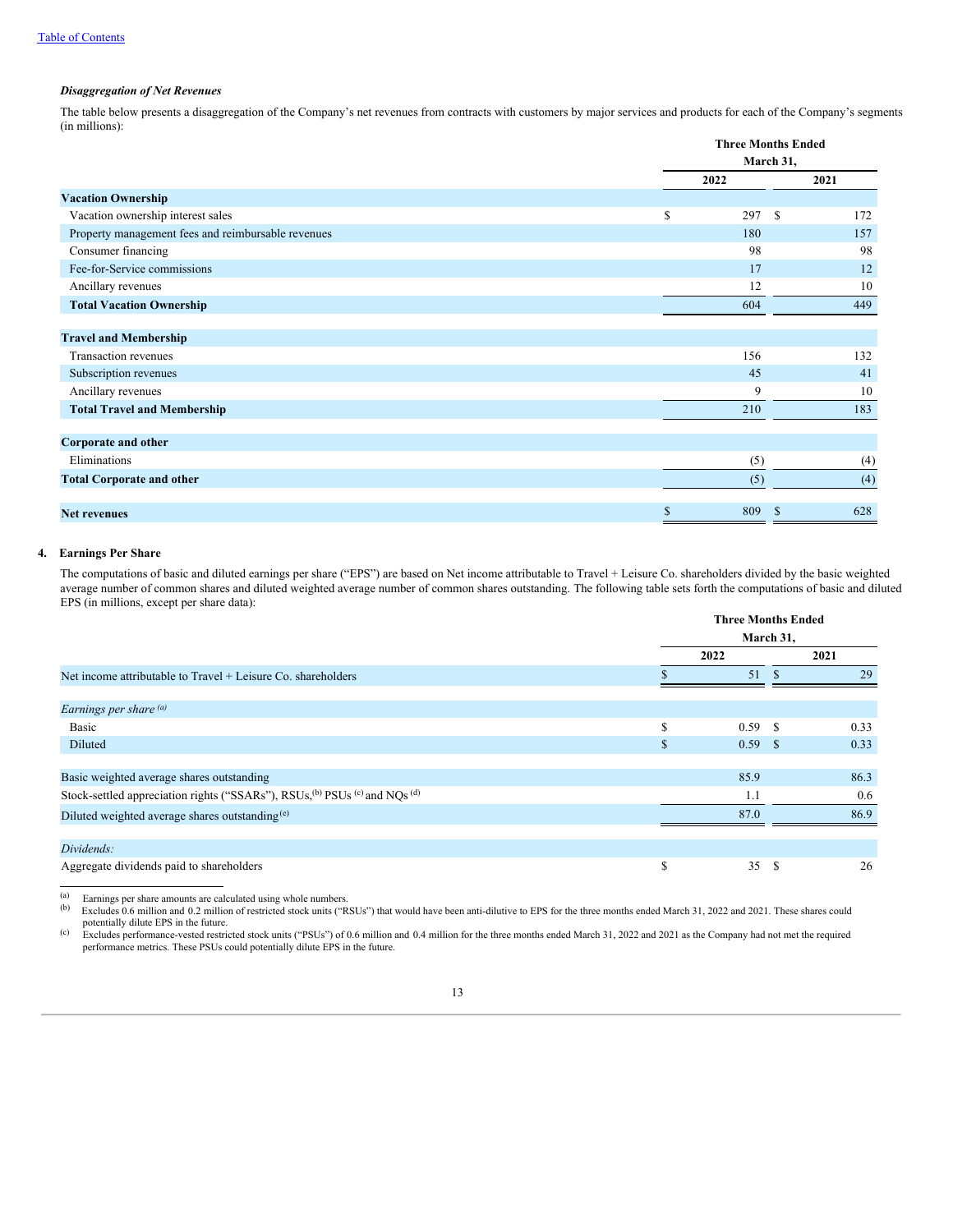- Excludes 1.1 million and 1.5 million of outstanding non-qualified stock option ("NQs") awards that would have been anti-dilutive to EPS for the three months ended March 31, 2022 and 2021. These outstanding stock option awards could potentially dilute EPS in the future. (d)
- The dilutive impact of the Company's potential common stock is computed utilizing the treasury stock method using average market prices during the period. (e)

#### *Share Repurchase Program*

The following table summarizes stock repurchase activity under the current share repurchase program (in millions):

|                         | <b>Shares</b> | Cost  |
|-------------------------|---------------|-------|
| As of December 31, 2021 | 11.8          | 5,753 |
| Repurchases             | 0.8           | 45    |
| As of March 31, 2022    | 12.6          | 5,798 |

Since the inception of the Company's share repurchase program, proceeds received from stock option exercises have increased the repurchase capacity by \$1 million. As of March 31, 2022, the Company had \$283 million of remaining availability under its program. Subsequent to the end of the quarter, the Company's Board of Directors increased the authorization for the Company's share repurchase program by \$500 million.

#### <span id="page-14-0"></span>**5. Acquisitions**

*Travel + Leisure.* On January 5, 2021, the Company acquired the Travel + Leisure brand from Meredith Corporation for \$100 million, \$35 million of which was paid at closing and is reflected as cash used in Investing activities on the Condensed Consolidated Statements of Cash Flows. The Company made an additional payment of \$20 million during the second quarter of 2021 and will make the next \$20 million payment in the second quarter of 2022. The remaining payments are to be completed by June 2024. This transaction was accounted for as an asset acquisition, with the full consideration allocated to the related trademark indefinite-lived intangible asset. The Company acquired the Travel + Leisure brand to accelerate its strategic plan to broaden its reach with the launch of new travel services, expand its membership travel business, and amplify the global visibility of its leisure travel products.

#### <span id="page-14-1"></span>**6. Vacation Ownership Contract Receivables**

The Company generates vacation ownership contract receivables ("VOCRs") by extending financing to the purchasers of its VOIs.Vacation ownership contract receivables, net consisted of (in millions):

|                                                | March 31,<br>2022 |  |       |
|------------------------------------------------|-------------------|--|-------|
| Vacation ownership contract receivables:       |                   |  |       |
| Securitized <sup>(a)</sup>                     | 2,053             |  | 2,061 |
| Non-securitized (b)                            | 702               |  | 758   |
| Vacation ownership contract receivables, gross | 2,755             |  | 2,819 |
| Less: allowance for loan losses                | 494               |  | 510   |
| Vacation ownership contract receivables, net   | 2,261             |  | 2,309 |

Excludes \$16 million and \$ 17 million of accrued interest on VOCRs as of March 31, 2022 and December 31, 2021, which are included in Trade receivables, net on the Condensed Consolidated Balance Sheets. (a)

Excludes \$6 million and \$ 5 million of accrued interest on VOCRs as of March 31, 2022 and December 31, 2021, which are included in Trade receivables, net on the Condensed Consolidated Balance Sheets. (b)

During the three months ended March 31, 2022 and 2021, the Company's securitized VOCRs generated interest income of \$69 million and \$79 million. Such interest income is included within Consumer financing revenue on the Condensed Consolidated Statements of Income.

During the three months ended March 31, 2022 and 2021, the Company had net VOCR originations of \$218 million and \$103 million, and received principal collections of \$221 million and \$193 million. The weighted average interest rate on outstanding VOCRs was14.6% and 14.5% as of March 31, 2022 and December 31, 2021.

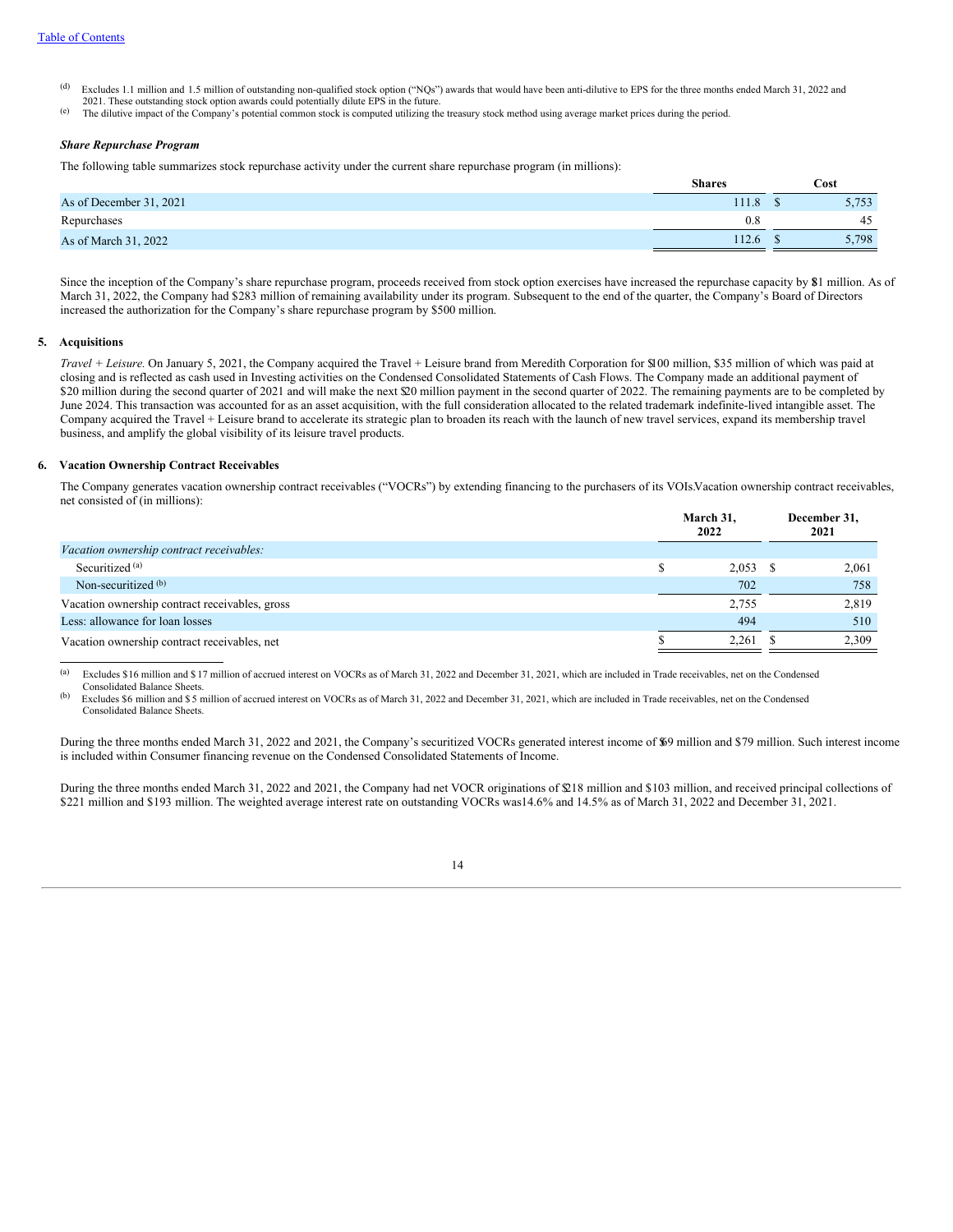The activity in the allowance for loan losses on VOCRs was as follows (in millions):

|                                              | <b>Three Months Ended</b> |           |  |       |
|----------------------------------------------|---------------------------|-----------|--|-------|
|                                              |                           | March 31. |  |       |
|                                              |                           | 2022      |  | 2021  |
| Allowance for loan losses, beginning balance |                           | 510 \$    |  | 693   |
| Provision for loan losses, net               |                           | 48        |  | 38    |
| Contract receivables write-offs, net         |                           | (64)      |  | (109) |
| Allowance for loan losses, ending balance    |                           | 494       |  | 622   |

Due to the economic downturn resulting from the novel coronavirus global pandemic ("COVID-19") during the first quarter of 2020, the Company evaluated the potential impact of COVID-19 on its owners' ability to repay their contract receivables and as a result of current and projected unemployment rates at that time, the Company recorded a COVID-19 related allowance for loan losses. The Company based its COVID-19 loan loss estimate upon historical data on the relationship between unemployment rates and net new defaults observed during the most recent recession in 2008. This allowance consisted of a \$225 million COVID-19 related provision, which was reflected as a reduction to Vacation ownership interest sales and \$55 million of estimated recoveries, which were reflected as a reduction to Cost of vacation ownership interests on the Condensed Consolidated Statements of Income. Since the first quarter of 2020, the Company has performed a quarterly evaluation of the impact of COVID-19 on its owners' ability to repay their contract receivables and, as a result of an improvement in net new defaults and lower than expected unemployment rates, reduced the provision by a total of \$111 million with a corresponding \$40 million increase in Cost of vacation ownership interests. There wereno adjustments in the first quarter of 2022 or 2021. After considering write-offs and the allowance for remaining likely defaults associated with loans that were granted payment deferrals, the Company has not had a COVID-19 related allowance since December 31, 2021.

The Company recorded net provisions for loan losses of \$48 million and \$38 million as a reduction of net revenues during the three months ended March 31, 2022 and 2021.

#### *Credit Quality for Financed Receivables and the Allowance for Credit Losses*

The basis of the differentiation within the identified class of financed VOI contract receivables is the consumer's Fair Isaac Corporation ("FICO") score. A FICO score is a branded version of a consumer credit score widely used within the U.S. by the largest banks and lending institutions. FICO scores range from 300 to 850 and are calculated based on information obtained from one or more of the three major U.S. credit reporting agencies that compile and report on a consumer's credit history. The Company updates its records for all active VOI contract receivables with a balance due on a rolling monthly basis to ensure that all VOI contract receivables are scored at least every six months. The Company groups all VOI contract receivables into five different categories: FICO scores ranging from 700 to 850, from 600 to 699, below 600, no score (primarily comprised of consumers for whom a score is not readily available, including consumers declining access to FICO scores and non-U.S. residents), and Asia Pacific (comprised of receivables in the Company's Vacation Ownership Asia Pacific business for which scores are not readily available).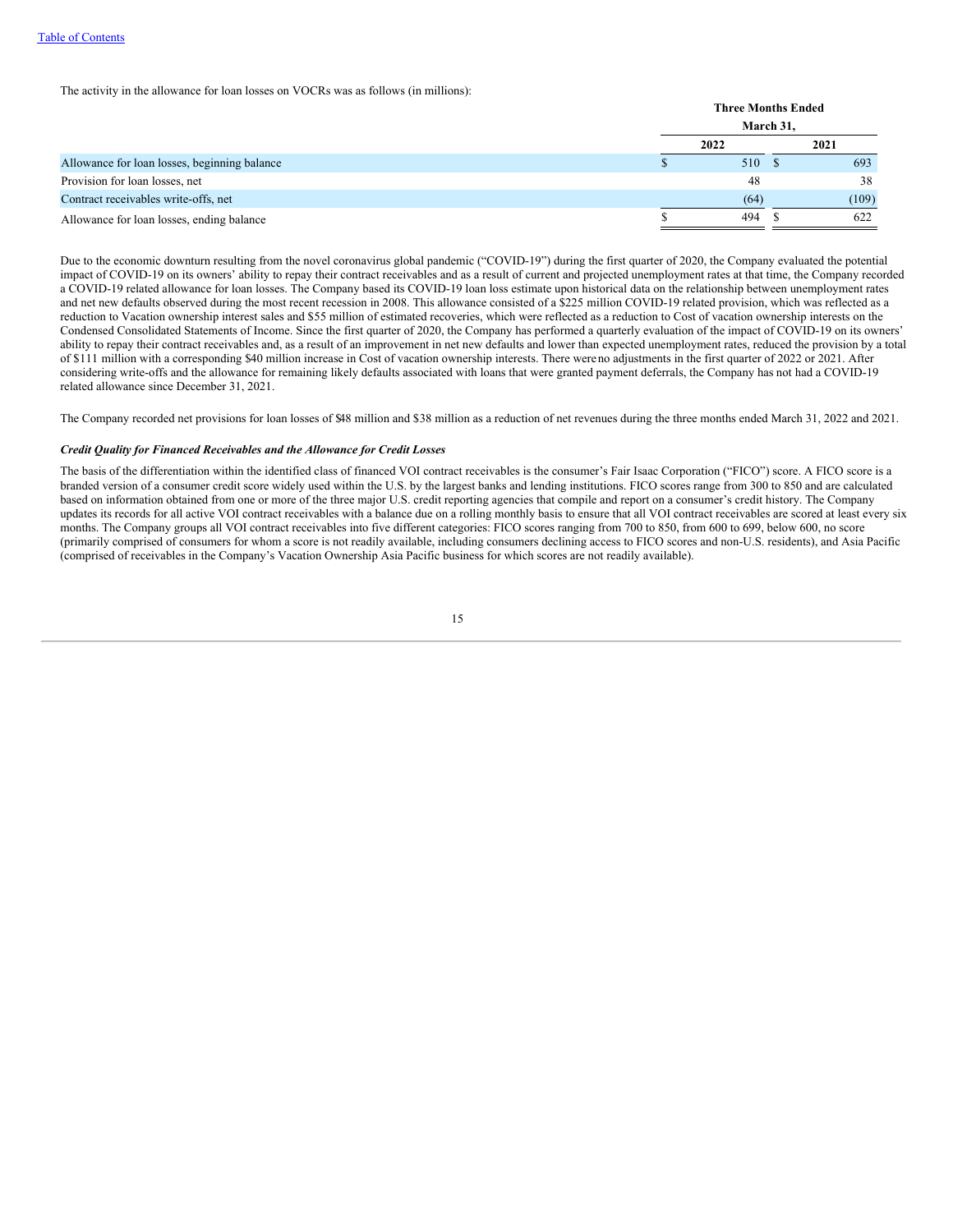The following table details an aging analysis of financing receivables using the most recently updated FICO scores, based on the policy described above (in millions): **As of March 31, 2022**

|                |    |            |               |         |               | AS 01 MATCH 31, 2022    |               |              |               |                     |               |              |
|----------------|----|------------|---------------|---------|---------------|-------------------------|---------------|--------------|---------------|---------------------|---------------|--------------|
|                |    | $700+$     |               | 600-699 |               | $600$                   |               | No Score     |               | <b>Asia Pacific</b> |               | <b>Total</b> |
| Current        | S. | 1,593      | -\$           | 720     | -S            | 104                     | S             | 71           | $\mathcal{S}$ | 168                 | <sup>\$</sup> | 2,656        |
| $31 - 60$ days |    | 14         |               | 17      |               | 8                       |               | 2            |               |                     |               | 42           |
| $61 - 90$ days |    | 9          |               | 12      |               | 8                       |               |              |               |                     |               | 30           |
| 91 - 120 days  |    | 6          |               | 10      |               | 10                      |               |              |               |                     |               | 27           |
| Total $(a)$    |    | $1,622$ \$ |               | 759     | $\sqrt{S}$    | 130                     | - \$          | 75           | <sup>\$</sup> | 169                 | <sup>\$</sup> | 2,755        |
|                |    |            |               |         |               | As of December 31, 2021 |               |              |               |                     |               |              |
|                |    | $700+$     |               | 600-699 |               | $600$                   |               | No Score     |               | <b>Asia Pacific</b> |               | <b>Total</b> |
| Current        | S. | $1,630$ \$ |               | 734     | -S            | 98                      | - S           | 72           | \$            | 169                 | <sup>\$</sup> | 2,703        |
| $31 - 60$ days |    | 17         |               | 24      |               | 10                      |               | $\mathbf{3}$ |               |                     |               | 55           |
| $61 - 90$ days |    | 9          |               | 12      |               |                         |               |              |               |                     |               | 29           |
| 91 - 120 days  |    | 9          |               | 12      |               | 9                       |               |              |               |                     |               | 32           |
| Total $(a)$    |    | 1,665      | <sup>\$</sup> | 782     | <sup>\$</sup> | 124                     | <sup>\$</sup> | 77           | \$            | 171                 | <sup>\$</sup> | 2,819        |

Includes contracts under temporary deferment (up to 180 days) of \$ 5 million and \$ 7 million as of March 31, 2022 and December 31, 2021. (a)

The Company ceases to accrue interest on VOI contract receivables once the contract has remained delinquent for greater than90 days and reverses all of the associated accrued interest recognized to date against interest income included within Consumer financing revenue on the Condensed Consolidated Statements of Income. At greater than 120 days, the VOI contract receivable is written off to the allowance for loan losses. In accordance with its policy, the Company assesses the allowance for loan losses using a static pool methodology and thus does not assess individual loans for impairment.

The following table details the year of origination of financing receivables using the most recently updated FICO scores, based on the policy described above (in millions): **As of March 31, 2022**

|       |        |              |         |    | AS 01 MARCH 31, 2022            |          |      |              |              |       |
|-------|--------|--------------|---------|----|---------------------------------|----------|------|--------------|--------------|-------|
|       | $700+$ |              | 600-699 |    | $600$                           | No Score |      | Asia Pacific |              | Total |
| 2022  | 170    | $\mathbf{S}$ | 48      | .D | $\hspace{0.1mm}-\hspace{0.1mm}$ | 10       | - \$ | 25           | <sup>8</sup> | 253   |
| 2021  | 455    |              | 229     |    | 27                              |          |      | 34           |              | 751   |
| 2020  | 196    |              | 89      |    | 17                              |          |      | 22           |              | 329   |
| 2019  | 276    |              | 142     |    | 33                              | 16       |      | 30           |              | 497   |
| 2018  | 218    |              | 104     |    | 22                              | 13       |      | 22           |              | 379   |
| Prior | 307    |              | 147     |    | 31                              | 25       |      | 36           |              | 546   |
| Total | 1,622  |              | 759     |    | 130                             | 75       |      | 169          |              | 2,755 |

<span id="page-16-0"></span>

|       | As of December 31, 2021 |     |         |              |       |   |                 |   |              |    |       |
|-------|-------------------------|-----|---------|--------------|-------|---|-----------------|---|--------------|----|-------|
|       | $700+$                  |     | 600-699 |              | < 600 |   | <b>No Score</b> |   | Asia Pacific |    | Total |
| 2021  | 534                     | - S | 221     | <sup>S</sup> | 11    | S | 11              | S | 38           | -S | 815   |
| 2020  | 224                     |     | 105     |              | 17    |   | 6               |   | 38           |    | 390   |
| 2019  | 324                     |     | 168     |              | 37    |   | 19              |   | 33           |    | 581   |
| 2018  | 234                     |     | 117     |              | 25    |   | 14              |   | 24           |    | 414   |
| 2017  | 157                     |     | 76      |              | 15    |   | 11              |   | 14           |    | 273   |
| Prior | 192                     |     | 95      |              | 19    |   | 16              |   | 24           |    | 346   |
| Total | 1,665                   |     | 782     |              | 124   |   | 77              |   | 171          |    | 2,819 |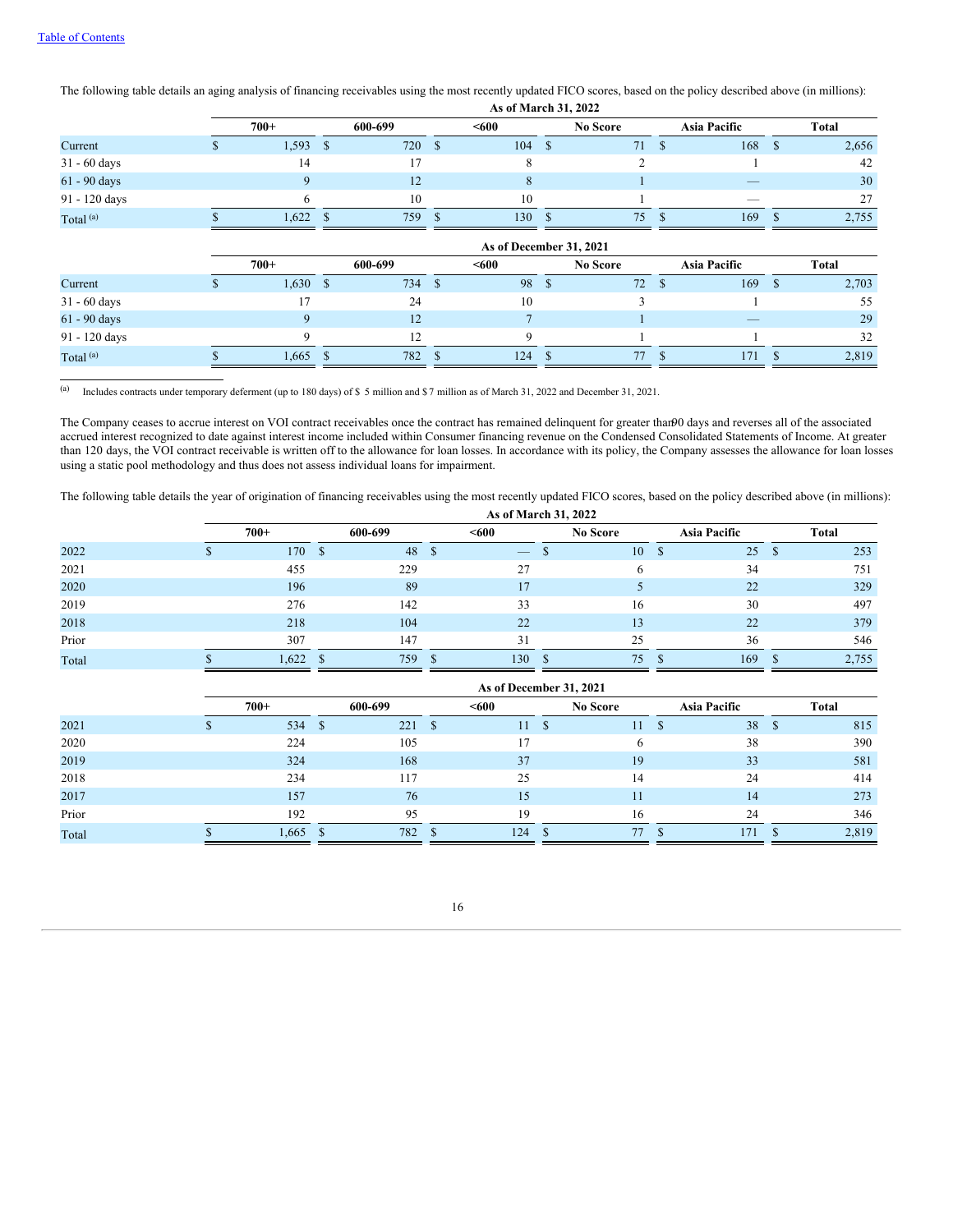#### **7. Inventory**

Inventory consisted of (in millions):

|                                      | March 31,<br>2022 |      | December 31,<br>2021 |
|--------------------------------------|-------------------|------|----------------------|
| Completed VOI inventory              | 916               | - \$ | 998                  |
| <b>Estimated VOI recoveries</b>      | 180               |      | 187                  |
| VOI construction in process          | 15                |      | 13                   |
| Inventory sold subject to repurchase | 13                |      | 13                   |
| Vacation exchange credits and other  | Δ                 |      | 4                    |
| Land held for VOI development        |                   |      |                      |
| Total inventory                      | 1.129             |      | 1,216                |

The Company had net transfers of VOI inventory to property and equipment of \$70 million and \$10 million during the three months ended March 31, 2022 and 2021.

# *Inventory Sale Transactions*

During 2020, the Company acquired properties in Orlando, Florida, and Moab, Utah, from third-party developers for vacation ownership inventory and property and equipment.

During 2013, the Company sold real property located in Las Vegas, Nevada, to a third-party developer, consisting of vacation ownership inventory and property and equipment. The Company recognized no gain or loss on this sale transaction.

In accordance with the agreements with the third-party developers, the Company has conditional rights and conditional obligations to repurchase the completed properties from the developers subject to the properties conforming to the Company's vacation ownership resort standards and provided that the third-party developers have not sold the properties to another party. Under the sale of real estate accounting guidance, the conditional rights and obligations of the Company constitute continuing involvement and thus the Company was unable to account for these transactions as a sale.

The following table summarizes the activity related to the Company's inventory obligations (in millions):

|                   | Las Vegas <sup>(a)</sup> | Moab $(a)$                                | Orlando <sup>(a)</sup>   | Other $(b)$ | <b>Total</b> |
|-------------------|--------------------------|-------------------------------------------|--------------------------|-------------|--------------|
| December 31, 2021 | 13<br>Φ                  | <sup>\$</sup><br>$\qquad \qquad - \qquad$ | $\overline{\phantom{m}}$ |             | 14           |
| Purchases         | $\overline{\phantom{a}}$ | $\overline{\phantom{a}}$                  | $\overline{\phantom{a}}$ | 19          | 19           |
| Payments          |                          |                                           |                          | (13)        | (13)         |
| March 31, 2022    | 13                       | $\overline{\phantom{a}}$                  |                          |             | 20           |
|                   |                          |                                           |                          |             |              |
| December 31, 2020 | S<br>13                  | - \$<br>31S                               | 22                       | 17S<br>- \$ | 83           |
| Purchases         |                          | 25                                        |                          | 19          | 44           |
| Payments          |                          | (56)                                      |                          | (22)        | (78)         |
| March 31, 2021    | 13                       | $\overline{\phantom{a}}$                  | 22                       | 14          | 49           |

Included in Accrued expenses and other liabilities on the Condensed Consolidated Balance Sheets. (a)

Included in Accounts payable on the Condensed Consolidated Balance Sheets. (b)

<span id="page-17-0"></span>The Company has committed to repurchase the completed property located in Las Vegas, Nevada, from a third-party developer subject to the property meeting the Company's vacation ownership resort standards and provided that the third-party developer has not sold the property to another party. The maximum potential future payments that the Company may be required to make under this commitment was \$65 million as of March 31, 2022.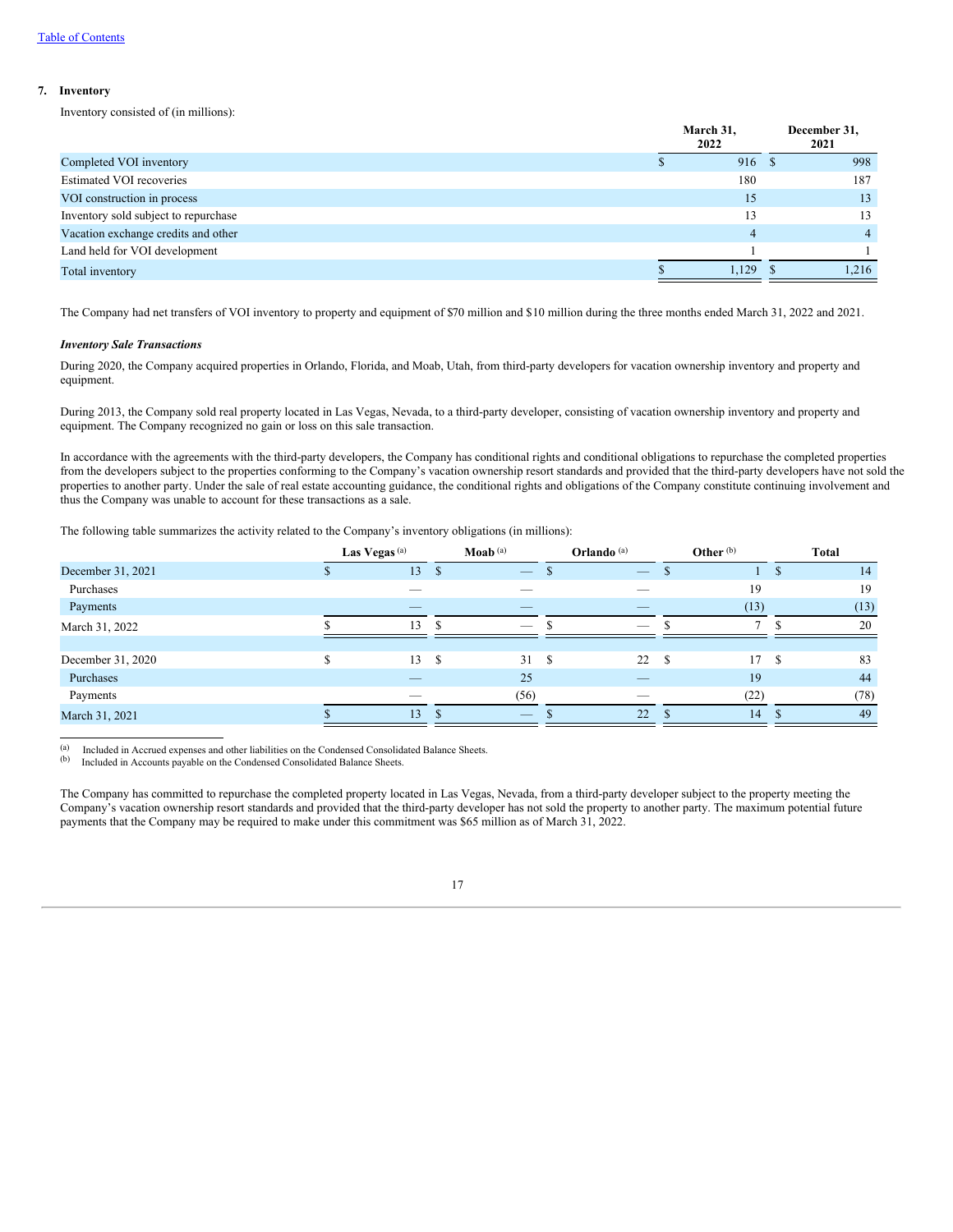# **8. Property and Equipment**

Property and equipment, net, consisted of (in millions):

|                                                 |    | March 31, |               |                   |
|-------------------------------------------------|----|-----------|---------------|-------------------|
|                                                 |    | 2022      |               | December 31, 2021 |
| Building and leasehold improvements             | ٠D | 718       | <sup>\$</sup> | 653               |
| Capitalized software                            |    | 710       |               | 707               |
| Furniture, fixtures and equipment               |    | 207       |               | 204               |
| Land                                            |    | 30        |               | 30                |
| Construction in progress                        |    | 23        |               | 18                |
| Finance leases                                  |    | 21        |               | 20                |
| <b>Total property and equipment</b>             |    | 1,709     |               | 1,632             |
| Less: accumulated depreciation and amortization |    | 966       |               | 943               |
| Property and equipment, net                     |    | 743       |               | 689               |
|                                                 |    |           |               |                   |

# <span id="page-18-0"></span>**9. Debt**

The Company's indebtedness consisted of (in millions):

|                                                                                   |    | March 31,<br>2022 |    | December 31,<br>2021 |
|-----------------------------------------------------------------------------------|----|-------------------|----|----------------------|
| Non-recourse vacation ownership debt. (a)                                         |    |                   |    |                      |
| Term notes (b)                                                                    | \$ | 1,658 \$          |    | 1,614                |
| USD bank conduit facility (due July 2024) $(c)$                                   |    | 163               |    | 190                  |
| AUD/NZD bank conduit facility (due April 2023) <sup>(d)</sup>                     |    | 128               |    | 130                  |
| Total                                                                             |    | 1,949             | -S | 1,934                |
|                                                                                   |    |                   |    |                      |
| Debt: $(e)$                                                                       |    |                   |    |                      |
| \$1.0 billion secured revolving credit facility (due October 2026) <sup>(f)</sup> | S  |                   | S  |                      |
| \$300 million secured term loan B (due May 2025) $(8)$                            |    | 288               |    | 288                  |
| \$400 million 3.90% secured notes (due March 2023) <sup>(h)</sup>                 |    | 401               |    | 401                  |
| \$300 million 5.65% secured notes (due April 2024)                                |    | 299               |    | 299                  |
| \$350 million 6.60% secured notes (due October 2025) <sup>(i)</sup>               |    | 345               |    | 345                  |
| \$650 million 6.625% secured notes (due July 2026)                                |    | 643               |    | 643                  |
| \$400 million 6.00% secured notes (due April 2027) $($ i)                         |    | 407               |    | 407                  |
| \$650 million 4.50% secured notes (due December 2029)                             |    | 641               |    | 641                  |
| \$350 million 4.625% secured notes (due March 2030)                               |    | 346               |    | 346                  |
| Finance leases                                                                    |    | 9                 |    | 9                    |
| Total                                                                             |    | 3,379             |    | 3,379                |

Represents non-recourse debt that is securitized through bankruptcy-remote special purpose entities ("SPEs"), the creditors of which have no recourse to the Company for principal and interest. These outstanding borrowings (which legally are not liabilities of the Company) are collateralized by \$2.2 billion and \$ 2.17 billion of underlying gross VOCRs and related assets (which legally are not assets of the Company) as of March 31, 2022 and December 31, 2021. (a)

The carrying amounts of the term notes are net of deferred financing costs of \$ 20 million and \$ 18 million as of March 31, 2022 and December 31, 2021. (b)

The Company has a borrowing capacity of \$ 600 million under the USD bank conduit facility through July 2024. Borrowings under this facility are required to be repaid as the collateralized receivables amortize but no later than August 2025. (c)

The Company has a borrowing capacity of 250 million Australian dollars ("AUD") and 48 million New Zealand dollars ("NZD") under the AUD/NZD bank conduit facility through April 2023. Borrowings under this facility are required to be repaid no later than May 2025.<br>The carrying amounts of the secured notes and term loan are net of unamortized discounts of \$19 million and \$20 million as of March 31, (d)

unamortized debt financing costs of \$7 million and \$ 8 million as of March 31, 2022 and December 31, 2021. (e)

The weighted average effective interest rate on borrowings from this facility were 4.59% and 3.19% as of March 31, 2022 and December 31, 2021. (f)

The weighted average effective interest rate on borrowings from this facility was 2.39% as of March 31, 2022 and December 31, 2021. (g)

Includes \$1 million and \$ 2 million of unamortized gains from the settlement of a derivative as of March 31, 2022 and December 31, 2021. (h)

Includes \$4 million of unamortized losses from the settlement of a derivative as of March 31, 2022 and December 31, 2021. (i)

Includes \$9 million of unamortized gains from the settlement of a derivative as of March 31, 2022 and December 31, 2021. (j)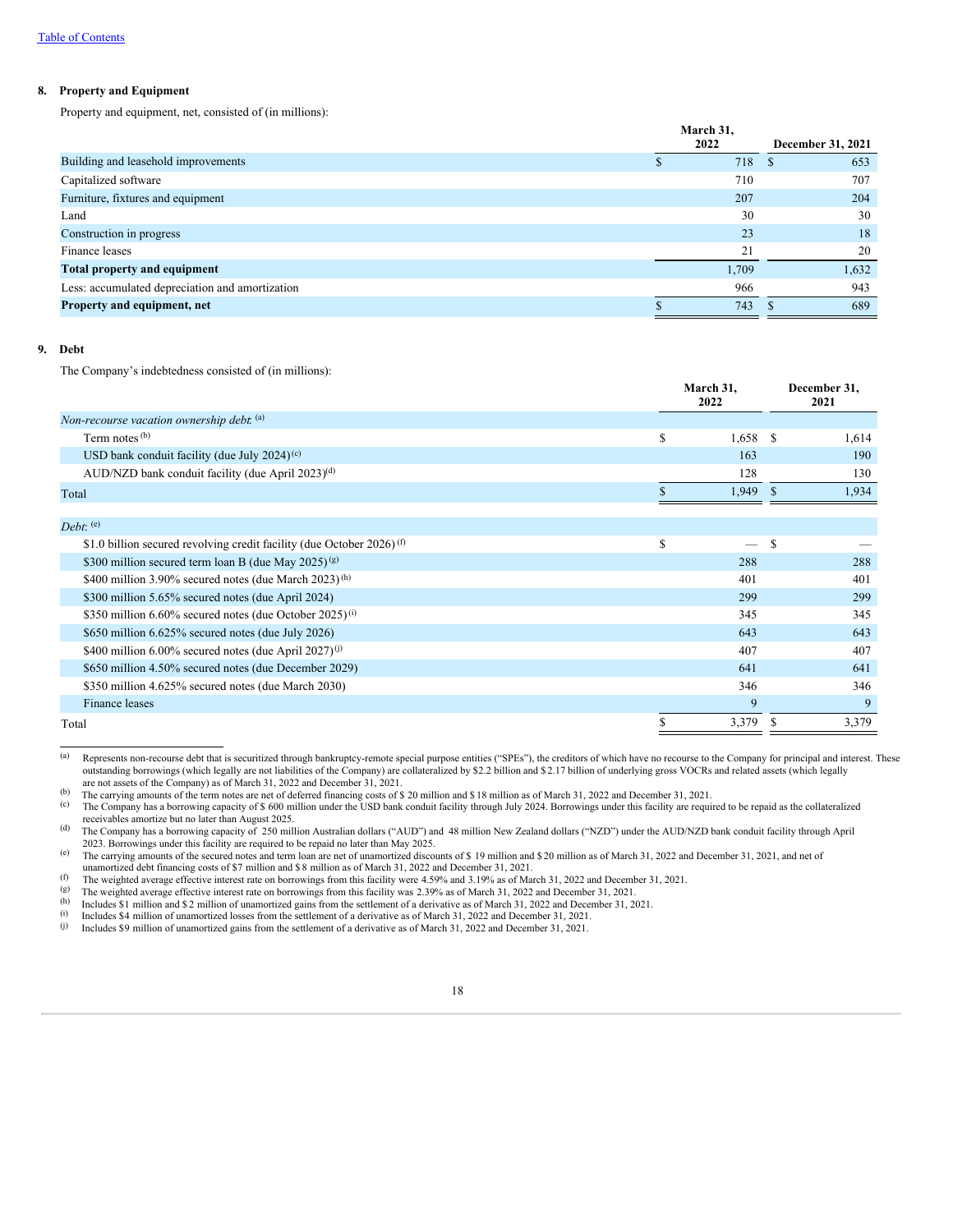#### *Sierra Timeshare 2022-1 Receivables Funding LLC*

On March 23, 2022, the Company closed on a placement of a series of term notes payable, issued by Sierra Timeshare 2022-1 Receivables Fundings LLC, with an initial principal amount of \$275 million, secured by VOCRs and bearing interest at a weighted average coupon rate of3.84%. The advance rate for this transaction was98%.

# *USD Bank Conduit Renewal*

On March 4, 2022, the Company renewed its USD timeshare receivables conduit facility, extending the end of the commitment period from October 2022 to July 2024. The renewal includes a reduction of the USD borrowing capacity from \$800 million to \$600 million. The facility bears interest based on variable commercial paper rates plus a spread or the Daily Simple Secured Overnight Financing Rate ("SOFR"), plus a spread.

### *Maturities and Capacity*

The Company's outstanding debt as of March 31, 2022, matures as follows (in millions):

|                       | <b>Non-recourse Vacation</b><br><b>Ownership Debt</b> | Debt      | Total       |
|-----------------------|-------------------------------------------------------|-----------|-------------|
| Within 1 year         | 224                                                   | 408<br>-S | 632<br>- 55 |
| Between 1 and 2 years | 256                                                   | 6         | 262         |
| Between 2 and 3 years | 230                                                   | 303       | 533         |
| Between 3 and 4 years | 303                                                   | 625       | 928         |
| Between 4 and 5 years | 207                                                   | 643       | 850         |
| Thereafter            | 729                                                   | 1,394     | 2.123       |
|                       | 1,949                                                 | 3,379     | 5,328       |

Required principal payments on the non-recourse vacation ownership debt are based on the contractual repayment terms of the underlying VOCRs. Actual maturities may differ as a result of prepayments by the VOCR obligors.

As of March 31, 2022, available capacity under the Company's borrowing arrangements was as follows (in millions):

|                              | <b>Non-recourse Conduit Facilities</b><br>(a) | Revolving<br><b>Credit Facilities</b> (b) |
|------------------------------|-----------------------------------------------|-------------------------------------------|
| Total capacity               | 824                                           | 1,000                                     |
| Less: outstanding borrowings | 291                                           | $\overline{\phantom{a}}$                  |
| Less: letters of credit      | $\overline{\phantom{a}}$                      | 2 <sup>1</sup>                            |
| Available capacity           | 533                                           | 998                                       |

Consists of the Company's USD bank conduit facility and AUD/NZD bank conduit facility. The capacity of these facilities is subject to the Company's ability to provide additional assets to collateralize additional non-recourse borrowings. (a)

Consists of the Company's \$1.0 billion secured revolving credit facility. (b)

#### *Debt Covenants*

The revolving credit facilities and term loan B are subject to covenants including the maintenance of specific financial ratios as defined in the credit agreement. The original financial ratio covenants consist of a minimum interest coverage ratio of no less than 2.50 to 1.0 as of the measurement date and a maximum first lien leverage ratio not to exceed 4.25 to 1.0 as of the measurement date. The interest coverage ratio is calculated by dividing consolidated EBITDA (as defined in the credit agreement) by consolidated interest expense (as defined in the credit agreement), both as measured on a trailing 12-month basis preceding the measurement date. The first lien leverage ratio is calculated by dividing consolidated first lien debt (as defined in the credit agreement) as of the measurement date by consolidated EBITDA (as defined in the credit agreement) as measured on a trailing 12-month basis preceding the measurement date.

As a precautionary measure during 2020, the Company amended the credit agreement governing its revolving credit facility and term loan B ("First Amendment"). The First Amendment provided flexibility during the relief period spanning from July 15, 2020 through April 1, 2022, or upon earlier termination by the Company ("Relief Period"). Among other changes, the First Amendment established Relief Period restrictions regarding share repurchases, dividends, and acquisitions. During 2021, the Company renewed the credit agreement governing the revolving credit facilities and term loan B ("Second Amendment"). The Second Amendment terminated the Relief Period and the aforementioned Relief Period restrictions. Additionally, the Second Amendment stipulated a first lien leverage ratio financial covenant not to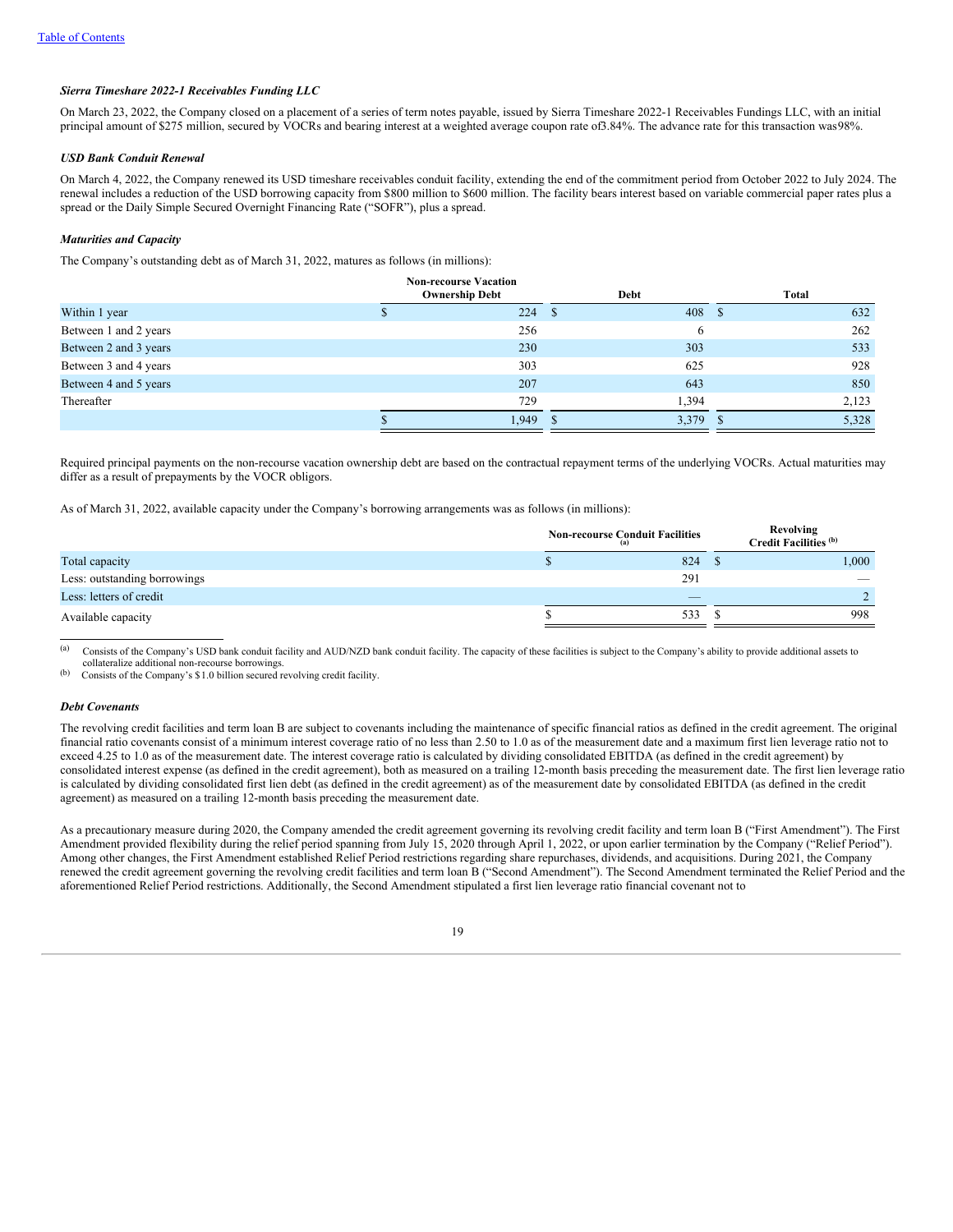exceed 4.75 to 1.0 which commenced with the December 31, 2021 period and extends through June 30, 2022, after which time it will return to 4.25 to 1.0 and reestablished the interest coverage ratio (as defined in the credit agreement) of no less than 2.50 to 1.0, the levels in place prior to COVID-19. The Second Amendment also reestablished the tiered pricing grid that was in place prior to COVID-19. The interest rate on revolver borrowings and fees associated with letters of credit are subject to future changes based on the Company's first lien leverage ratio which could serve to further reduce the interest rate if the ratio were to decrease to 3.75 to 1.0 or below.

As of March 31, 2022, the Company's interest coverage ratio was4.32 to 1.0 and the first lien leverage ratio was3.79 to 1.0. These ratios do not include interest expense or indebtedness related to any qualified securitization financing (as defined in the credit agreement). As of March 31, 2022, the Company was in compliance with the financial covenants described above.

Each of the Company's non-recourse securitized term notes, and the bank conduit facilities contain various triggers relating to the performance of the applicable loan pools. If the VOCRs pool that collateralizes one of the Company's securitization notes fails to perform within the parameters established by the contractual triggers (such as higher default or delinquency rates), there are provisions pursuant to which the cash flows for that pool will be maintained in the securitization as extra collateral for the note holders or applied to accelerate the repayment of outstanding principal to the note holders. As of March 31, 2022, all of the Company's securitized loan pools were in compliance with applicable contractual triggers.

#### *Interest Expense*

The Company incurred interest expense of \$47 million during the three months ended March 31, 2022, excluding non-recourse vacation ownership debt, and including an offset of less than \$1 million of capitalized interest. Cash paid related to such interest was \$41 million during the three months ended March 31, 2022.

The Company incurred interest expense of \$53 million during the three months ended March 31, 2021, excluding non-recourse vacation ownership debt, and including an offset of less than \$1 million of capitalized interest. Cash paid related to such interest was \$70 million during the three months ended March 31, 2021.

Interest expense incurred in connection with the Company's non-recourse vacation ownership debt was \$17 million during the three months ended March 31, 2022, and \$24 million during the three months ended March 31, 2021, and is recorded within Consumer financing interest on the Condensed Consolidated Statements of Income. Cash paid related to such interest was \$11 million and \$17 million for the three months ended March 31, 2022 and 2021.

#### <span id="page-20-0"></span>**10. Variable Interest Entities**

The Company analyzes its variable interests, including loans, guarantees, SPEs, and equity investments, to determine if an entity in which the Company has a variable interest is a variable interest entity ("VIE"). If the entity is deemed to be a VIE, the Company consolidates those VIEs for which the Company is the primary beneficiary.

#### *Vacation Ownership Contract Receivables Securitizations*

The Company pools qualifying VOCRs and sells them to bankruptcy-remote entities. VOCRs qualify for securitization based primarily on the credit strength of the VOI purchaser to whom financing has been extended. VOCRs are securitized through bankruptcy-remote SPEs that are consolidated within the Company's Condensed Consolidated Financial Statements. As a result, the Company does not recognize gains or losses resulting from these securitizations at the time of sale to the SPEs. Interest income is recognized when earned over the contractual life of the VOCRs. The Company services the securitized VOCRs pursuant to servicing agreements negotiated on an arm's-length basis based on market conditions. The activities of these SPEs are limited to (i) purchasing VOCRs from the Company's vacation ownership subsidiaries, (ii) issuing debt securities and/or borrowing under a conduit facility to fund such purchases, and (iii) entering into derivatives to hedge interest rate exposure. The bankruptcyremote SPEs are legally separate from the Company. The receivables held by the bankruptcy-remote SPEs are not available to creditors of the Company and legally are not assets of the Company. Additionally, the non-recourse debt that is securitized through the SPEs is legally not a liability of the Company and thus, the creditors of these SPEs have no recourse to the Company for principal and interest.

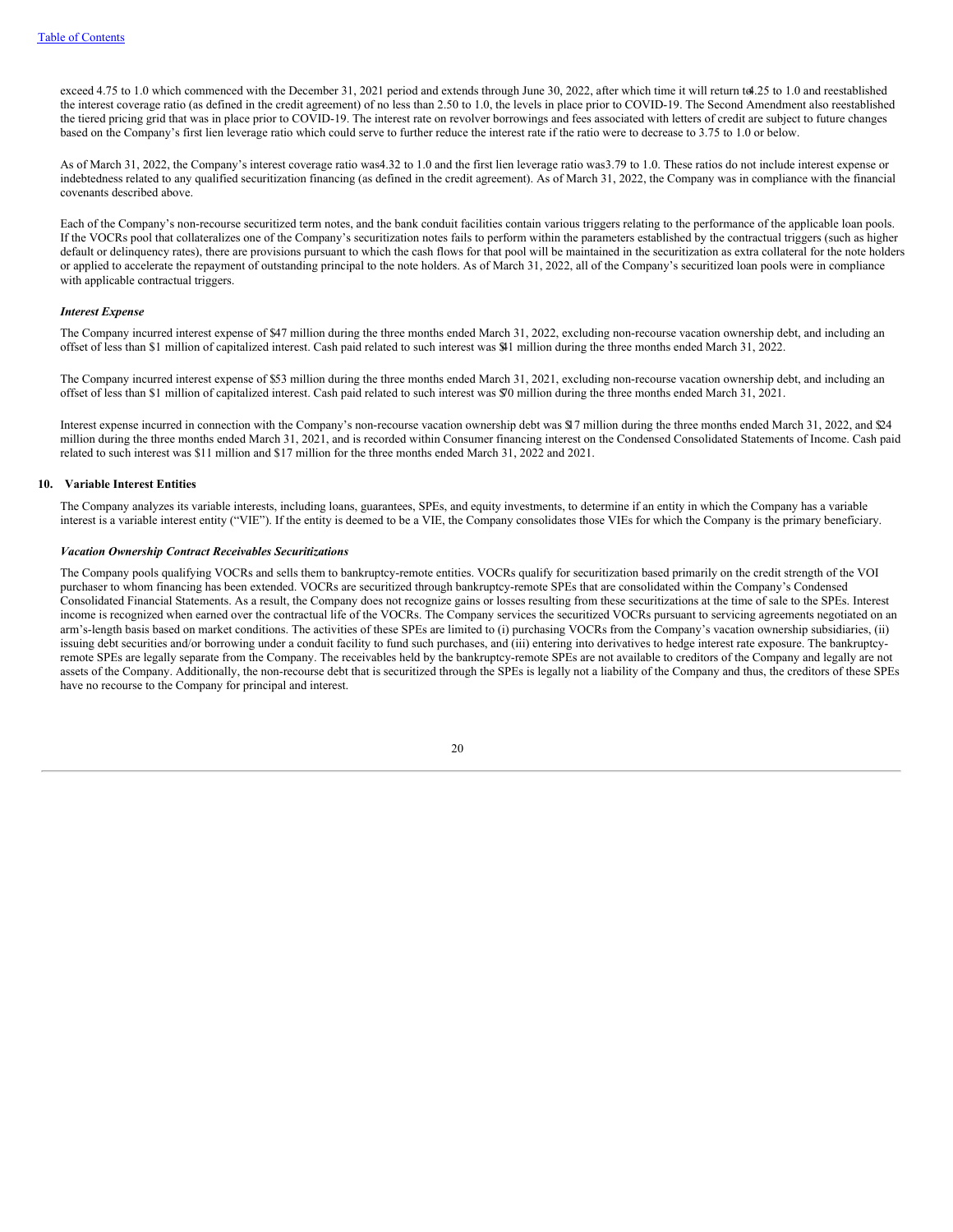The assets and liabilities of these vacation ownership SPEs are as follows (in millions):

|                                                                         | March 31,<br>2022 | December 31,<br>2021 |
|-------------------------------------------------------------------------|-------------------|----------------------|
| Securitized contract receivables, gross <sup>(a)</sup>                  | $2,053$ \$        | 2,061                |
| Securitized restricted cash <sup>(b)</sup>                              | 114               | 84                   |
| Interest receivables on securitized contract receivables <sup>(c)</sup> | 16                | 17                   |
| Other assets $(d)$                                                      | 14                | $\overline{4}$       |
| <b>Total SPE assets</b>                                                 | 2,197             | 2,166                |
| Non-recourse term notes $(e)$ (f)                                       | 1,658             | 1,614                |
| Non-recourse conduit facilities (e)                                     | 291               | 320                  |
| Other liabilities $(g)$                                                 |                   | 2                    |
| <b>Total SPE liabilities</b>                                            | 1,951             | 1,936                |
| SPE assets in excess of SPE liabilities                                 | 246               | 230                  |

Included in Vacation ownership contract receivables, net on the Condensed Consolidated Balance Sheets. (a)

Included in Restricted cash on the Condensed Consolidated Balance Sheets. (b)

Included in Trade receivables, net on the Condensed Consolidated Balance Sheets. (c)

Primarily includes deferred financing costs for the bank conduit facility and a security investment asset, which is included in Other assets on the Condensed Consolidated Balance Sheets. (d)

Included in Non-recourse vacation ownership debt on the Condensed Consolidated Balance Sheets. (e)

Includes deferred financing costs of \$ 20 million and \$ 18 million as of March 31, 2022 and December 31, 2021, related to non-recourse debt. (f)

Primarily includes accrued interest on non-recourse debt, which is included in Accrued expenses and other liabilities on the Condensed Consolidated Balance Sheets. (g)

In addition, the Company has VOCRs that have not been securitized through bankruptcy-remote SPEs. Such gross receivables were \$702 million and \$758 million as of March 31, 2022 and December 31, 2021. A summary of total vacation ownership receivables and other securitized assets, net of securitized liabilities and the allowance for loan losses, is as follows (in millions):

|                                         | March 31,<br>2022 | December 31,<br>2021 |
|-----------------------------------------|-------------------|----------------------|
| SPE assets in excess of SPE liabilities | 246               | 230                  |
| Non-securitized contract receivables    | 702               | 758                  |
| Less: allowance for loan losses         | 494               | 510                  |
| Total, net                              | 454               | 478                  |

#### <span id="page-21-0"></span>**11. Fair Value**

The Company measures its financial assets and liabilities at fair value on a recurring basis and utilizes the fair value hierarchy to determine such fair values. Financial assets and liabilities carried at fair value are classified and disclosed in one of the following three categories:

Level 1: Quoted prices for identical instruments in active markets.

Level 2: Quoted prices for similar instruments in active markets; quoted prices for identical or similar instruments in markets that are not active; and model-derived valuations whose inputs are observable or whose significant value driver is observable.

Level 3: Unobservable inputs used when little or no market data is available.

In certain cases, the inputs used to measure fair value may fall into different levels of the fair value hierarchy. In such cases, the level in the fair value hierarchy within which the fair value measurement falls has been determined based on the lowest level input (closest to Level 3) that is significant to the fair value measurement. The Company's assessment of the significance of a particular input to the fair value measurement in its entirety requires judgment, and considers factors specific to the asset or liability.

The Company's derivative instruments currently consist of interest rate caps and foreign exchange forward contracts.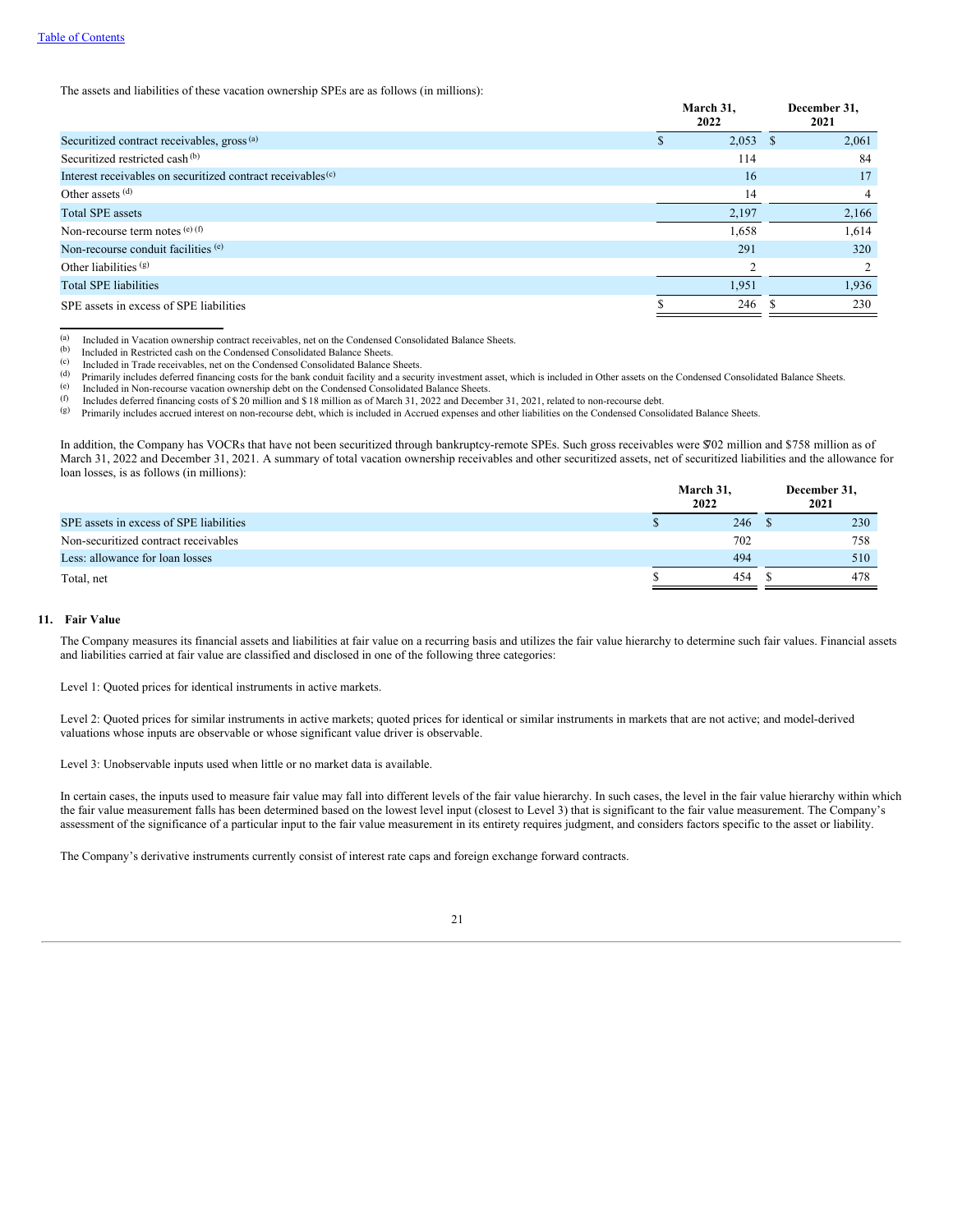As of March 31, 2022, the Company had foreign exchange contracts resulting in \$1 million of assets which are included within Other assets and less than \$1 million of liabilities which are included in Accrued expenses and other liabilities on the Condensed Consolidated Balance Sheets. On a recurring basis, such assets and liabilities are remeasured at estimated fair value (all of which are Level 2) and thus are equal to the carrying value.

The impact of interest rate caps was immaterial as of March 31, 2022 and 2021.

For assets and liabilities that are measured using quoted prices in active markets, the fair value is the published market price per unit multiplied by the number of units held without consideration of transaction costs. Assets and liabilities that are measured using other significant observable inputs are valued by reference to similar assets and liabilities. For these items, a significant portion of fair value is derived by reference to quoted prices of similar assets and liabilities in active markets. For assets and liabilities that are measured using significant unobservable inputs, fair value is primarily derived using a fair value model, such as a discounted cash flow model.

The fair value of financial instruments is generally determined by reference to market values resulting from trading on a national securities exchange or in an over-thecounter market. In cases where quoted market prices are not available, fair value is based on estimates using present value or other valuation techniques, as appropriate. The carrying amounts of cash and cash equivalents, restricted cash, trade receivables, accounts payable, and accrued expenses and other current liabilities approximate fair value due to the short-term maturities of these assets and liabilities.

The carrying amounts and estimated fair values of all other financial instruments were as follows (in millions):

|                                                        | March 31, 2022     |  |                             |  | December 31, 2021  |  |                             |  |
|--------------------------------------------------------|--------------------|--|-----------------------------|--|--------------------|--|-----------------------------|--|
|                                                        | Carrying<br>Amount |  | <b>Estimated Fair Value</b> |  | Carrying<br>Amount |  | <b>Estimated Fair Value</b> |  |
| <b>Assets</b>                                          |                    |  |                             |  |                    |  |                             |  |
| Vacation ownership contract receivables, net (Level 3) | 2.261              |  | 2,807                       |  | 2,309              |  | 2,858                       |  |
| <b>Liabilities</b>                                     |                    |  |                             |  |                    |  |                             |  |
| Debt (Level 2)                                         | 5,328              |  | 5,324                       |  | 5,313              |  | 5,514                       |  |

The Company estimates the fair value of its VOCRs using a discounted cash flow model which it believes is comparable to the model that an independent third-party would use in the current market. The model uses Level 3 inputs consisting of default rates, prepayment rates, coupon rates, and loan terms for the contract receivables portfolio as key drivers of risk and relative value that, when applied in combination with pricing parameters, determines the fair value of the underlying contract receivables.

The Company estimates the fair value of its non-recourse vacation ownership debt by obtaining Level 2 inputs comprised of indicative bids from investment banks that actively issue and facilitate the secondary market for timeshare securities. The Company estimates the fair value of its debt, excluding finance leases, using Level 2 inputs based on indicative bids from investment banks and determines the fair value of its secured notes using quoted market prices (such secured notes are not actively traded).

During 2019, the Company closed on the sale of its North American vacation rentals business for \$162 million. After customary closing adjustments, the Company received \$156 million in cash and \$10 million in Vacasa LLC ("Vacasa") equity. During the fourth quarter of 2021, Vacasa merged with a publicly traded special purpose acquisition company and began trading on the Nasdaq Global Select market. As of both March 31, 2022 and December 31, 2021, the fair value of the Company's investment in Vacasa was \$13 million, as measured using quoted prices in the active market (Level 1).

#### <span id="page-22-0"></span>**12. Derivative Instruments and Hedging Activities**

### *Foreign Currency Risk*

The Company has foreign currency rate exposure to exchange rate fluctuations worldwide with particular exposure to the Euro, British pound sterling, Australian and Canadian dollars, and Mexican peso. The Company uses freestanding foreign currency forward contracts to manage a portion of its exposure to changes in foreign currency exchange rates associated with its foreign currency denominated receivables, payables, and forecasted earnings of foreign subsidiaries. Additionally, the Company has used foreign currency forward contracts designated as cash flow hedges to manage a portion of its exposure to changes in forecasted foreign currency denominated vendor payments. The amount of gains or losses relating to contracts designated as cash flow hedges that the Company expects to reclassify from Accumulated other comprehensive loss ("AOCL") to earnings over the next 12 months is not material.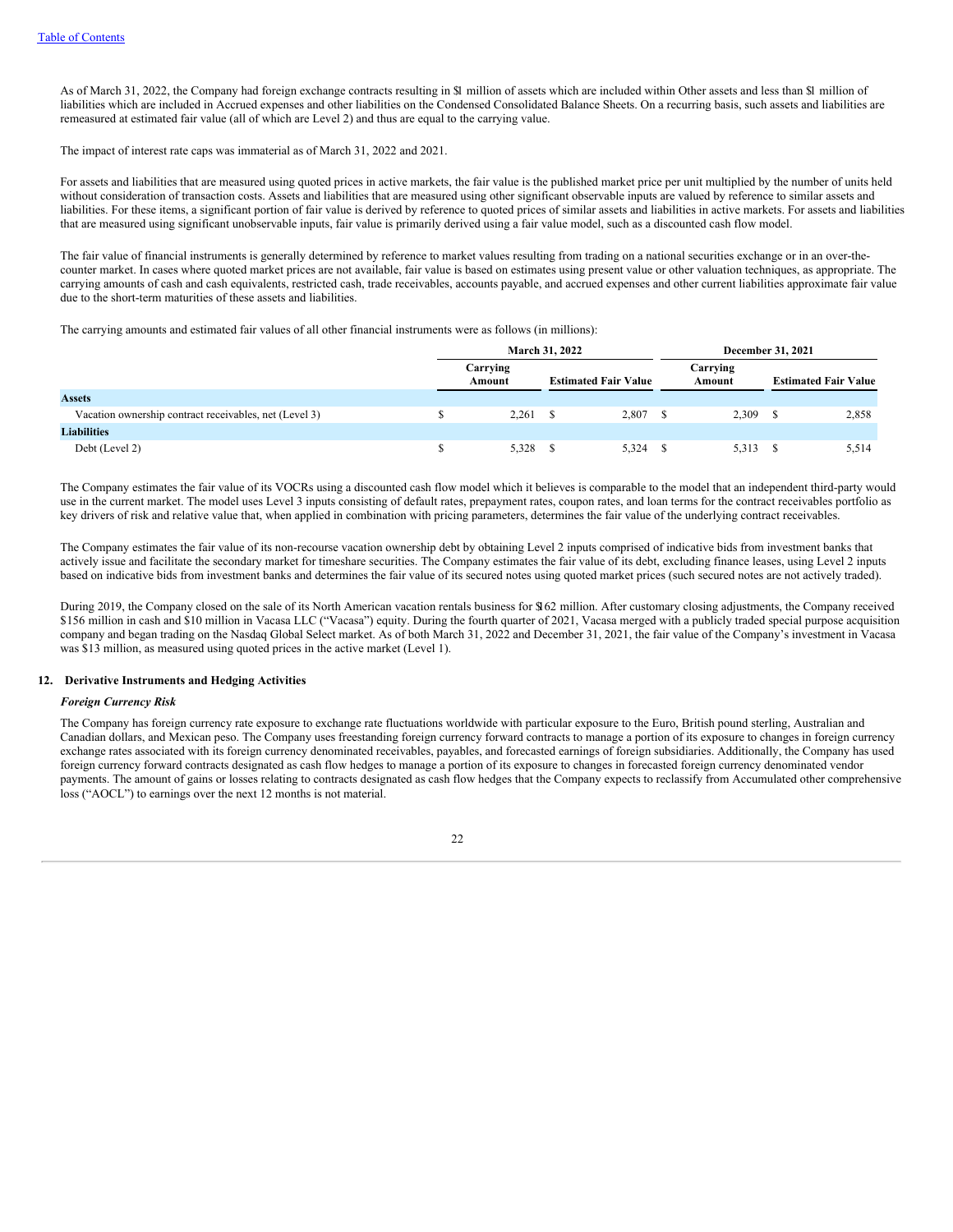#### *Interest Rate Risk*

A portion of the debt used to finance the Company's operations is exposed to interest rate fluctuations. The Company periodically uses financial derivatives to strategically adjust its mix of fixed to floating rate debt. The derivative instruments utilized include interest rate swaps which convert fixed–rate debt into variable–rate debt (i.e. fair value hedges) and interest rate caps (undesignated hedges) to manage the overall interest cost. For relationships designated as fair value hedges, changes in fair value of the derivatives are recorded in income, with offsetting adjustments to the carrying amount of the hedged debt. As of March 31, 2022 and 2021, the Company had no interest rate derivatives designated as fair value or cash flow hedges.

There were no losses on derivatives recognized in AOCL for the three months ended March 31, 2022 and 2021.

#### <span id="page-23-0"></span>**13. Income Taxes**

The Company files U.S. federal, state, and foreign income tax returns in jurisdictions with varying statutes of limitations. The Company is no longer subject to U.S. federal income tax examinations for years prior to 2016. In addition, with few exceptions, the Company is no longer subject to state, local, or foreign income tax examinations for years prior to 2011.

The Company's effective tax rate was31.3% and 17.1% for the three months ended March 31, 2022 and 2021. The change in the effective tax rate is primarily due to excess benefits from stock-based compensation recognized during the three months ended March 31, 2021. The effective tax rate for the three months ended March 31, 2022 also increased due to statutory changes as well as increases to unrecognized tax benefits.

The Company made income tax payments net of tax refunds, of \$10 million and \$5 million during the three months ended March 31, 2022 and 2021.

#### <span id="page-23-1"></span>**14. Leases**

The Company leases property and equipment under finance and operating leases for its corporate headquarters, administrative functions, marketing and sales offices, and various other facilities and equipment. For leases with terms greater than 12 months, the Company records the related asset and obligation at the present value of lease payments over the term. Many of its leases include rental escalation clauses, lease incentives, renewal options and/or termination options that are factored into the Company's determination of lease payments. The Company elected the hindsight practical expedient to determine the reasonably certain lease term for existing leases. The Company also made an accounting policy election to keep leases with an initial term of 12 months or less off the balance sheet and recognize the associated lease payments on a straightline basis over the lease term in the Condensed Consolidated Statements of Income.

When available, the Company uses the rate implicit in the lease to discount lease payments to present value; however, most of its leases do not provide a readily determinable implicit rate. Therefore, the Company must estimate its incremental borrowing rate to discount the lease payments based on information available at lease commencement. The majority of the Company's leases have remaining lease terms of one to 20 years, some of which include options to extend the leases for up to10 years, and some of which include options to terminate the leases within one year.

The table below presents information related to the lease costs for finance and operating leases (in millions):

|                                     | <b>Three Months Ended</b> |        |  |  |
|-------------------------------------|---------------------------|--------|--|--|
|                                     | March 31,                 |        |  |  |
|                                     | 2022                      | 2021   |  |  |
| Operating lease cost                | 6                         | 6<br>ъ |  |  |
|                                     |                           |        |  |  |
| Short-term lease cost               | \$<br>3S                  | 3      |  |  |
|                                     |                           |        |  |  |
| Finance lease cost:                 |                           |        |  |  |
| Amortization of right-of-use assets |                           | -S     |  |  |
| Interest on lease liabilities       |                           |        |  |  |
| Total finance lease cost            |                           |        |  |  |
|                                     |                           |        |  |  |

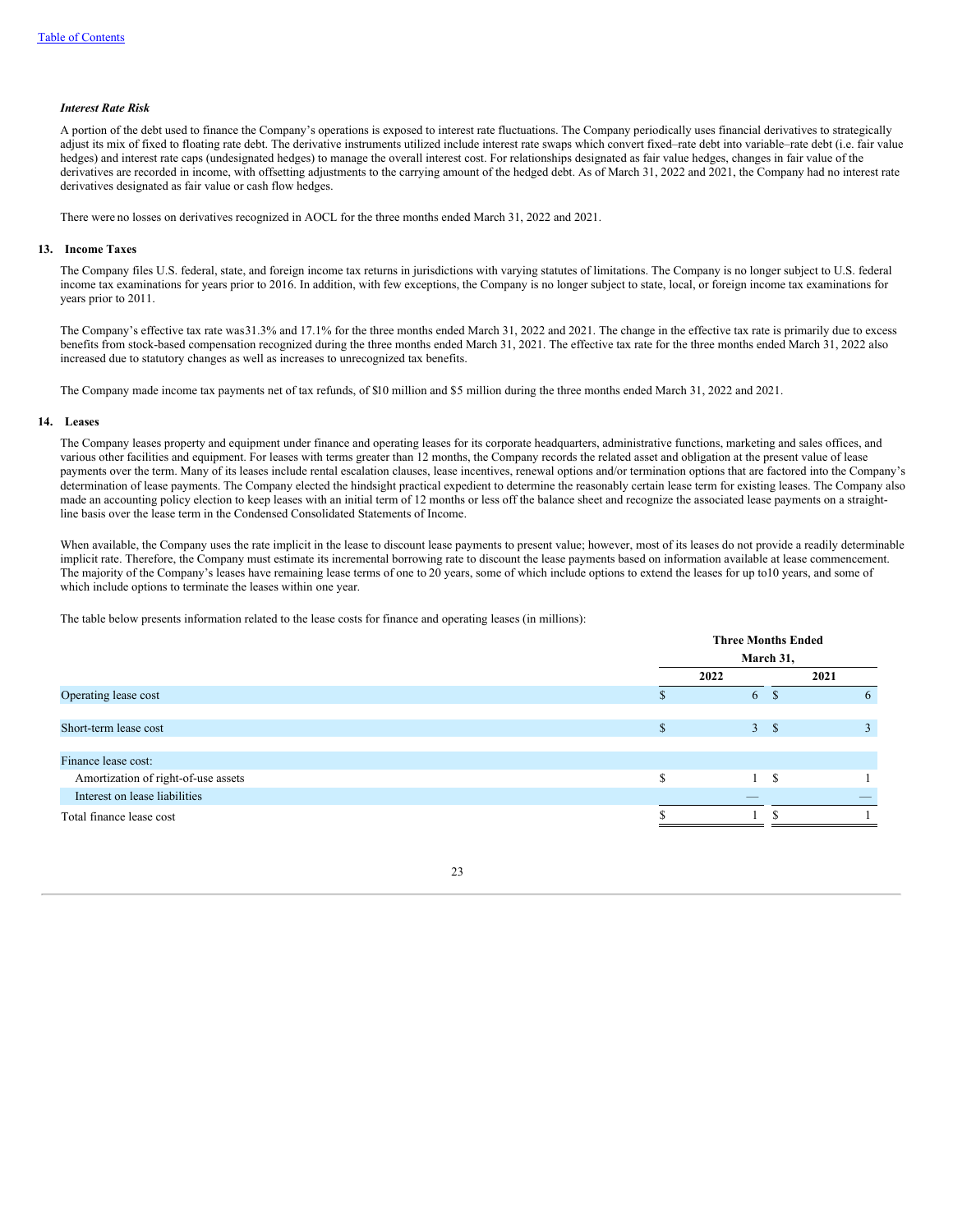The table below presents the lease-related assets and liabilities recorded on the Condensed Consolidated Balance Sheets:

|                                        | <b>Balance Sheet Classification</b>    | March 31, 2022 |           |               | December 31, 2021 |
|----------------------------------------|----------------------------------------|----------------|-----------|---------------|-------------------|
| <b>Operating leases (in millions):</b> |                                        |                |           |               |                   |
| Operating lease right-of-use assets    | Other assets                           | \$             | 73        | S             | 79                |
| Operating lease liabilities            | Accrued expenses and other liabilities | \$             | 128       | $\mathbb{S}$  | 136               |
|                                        |                                        |                |           |               |                   |
| <b>Finance leases (in millions):</b>   |                                        |                |           |               |                   |
| Finance lease assets (a)               | Property and equipment, net            | \$             | 10        | S             | 10                |
| Finance lease liabilities              | <b>Debt</b>                            | \$             | 9         | <sup>\$</sup> | 9                 |
|                                        |                                        |                |           |               |                   |
| Weighted average remaining lease term: |                                        |                |           |               |                   |
| Operating leases                       |                                        |                | 6.2 years |               | 6.4 years         |
| Finance leases                         |                                        |                | 2.5 years |               | 2.6 years         |
| Weighted average discount rate:        |                                        |                |           |               |                   |
| Operating leases (b)                   |                                        |                | 5.8 $%$   |               | 5.8 $%$           |
| Finance leases                         |                                        |                | 4.3 $%$   |               | 4.4 $\%$          |

(a)

Presented net of accumulated depreciation. Upon adoption of the lease standard, discount rates used for existing leases were established at January 1, 2019. (b)

The table below presents supplemental cash flow information related to leases (in millions):

|                                                                         | <b>Three Months Ended</b> |                     |      |  |
|-------------------------------------------------------------------------|---------------------------|---------------------|------|--|
|                                                                         | March 31,                 |                     |      |  |
|                                                                         |                           | 2022                | 2021 |  |
| Cash paid for amounts included in the measurement of lease liabilities: |                           |                     |      |  |
| Operating cash flows from operating leases                              |                           | 8<br>-8             | 10   |  |
| Operating cash flows from finance leases                                |                           | -8<br>$\frac{1}{2}$ |      |  |
| Financing cash flows from finance leases                                |                           | -S                  |      |  |
| Right-of-use assets obtained in exchange for lease obligations:         |                           |                     |      |  |
| Operating leases (a)                                                    |                           | $(1)$ \$            |      |  |
| <b>Finance leases</b>                                                   |                           |                     |      |  |

Includes write-off of right-of-use assets during the three months ended March 31, 2022. (a)

The table below presents maturities of lease liabilities as of March 31, 2022 (in millions):

<span id="page-24-0"></span>

|                                                      | <b>Operating Leases</b> | Finance<br><b>Leases</b> |
|------------------------------------------------------|-------------------------|--------------------------|
| Nine months ending December 31, 2022                 | 24                      |                          |
| 2023                                                 | 30                      | 4                        |
| 2024                                                 | 28                      |                          |
| 2025                                                 | 23                      |                          |
| 2026                                                 | 14                      |                          |
| Thereafter                                           | 34                      |                          |
| Total minimum lease payments                         | 153                     | 10                       |
| Less: amount of lease payments representing interest | (25)                    | (1)                      |
| Present value of future minimum lease payments       | 128                     | $\mathbf Q$              |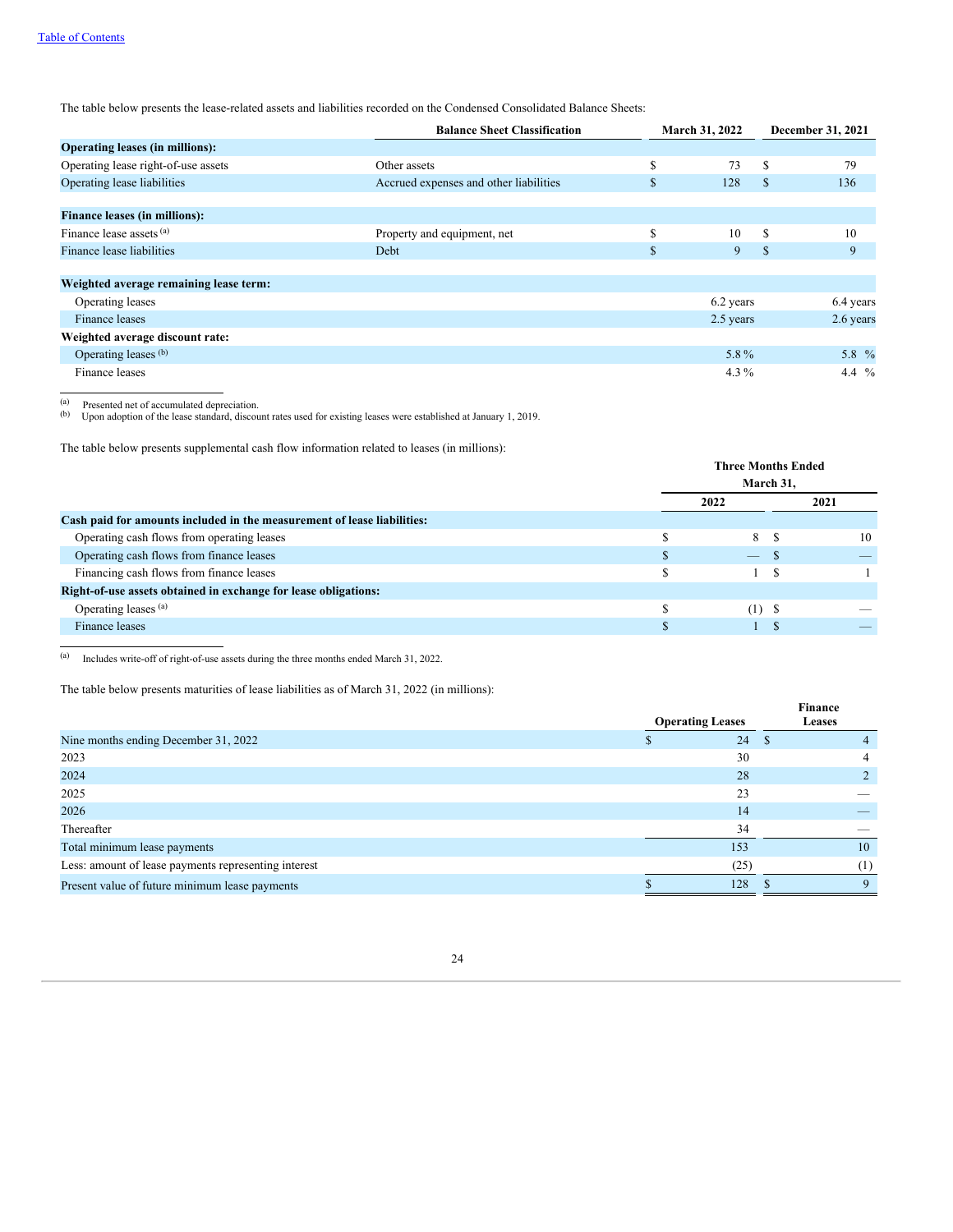#### **15. Commitments and Contingencies**

The Company is involved in claims, legal and regulatory proceedings, and governmental inquiries related to its business, none of which, in the opinion of management, is expected to have a material effect on the Company's results of operations or financial condition.

#### *Travel + Leisure Co. Litigation*

The Company may be from time to time involved in claims, legal and regulatory proceedings, and governmental inquiries arising in the ordinary course of its business including but not limited to: for its Vacation Ownership business — breach of contract, bad faith, conflict of interest, fraud, consumer protection and other statutory claims by property owners' associations, owners and prospective owners in connection with the sale or use of VOIs or land, or the management of vacation ownership resorts, construction defect claims relating to vacation ownership units or resorts or in relation to guest reservations and bookings; and negligence, breach of contract, fraud, consumer protection and other statutory claims by guests and other consumers for alleged injuries sustained at or acts or occurrences related to vacation ownership units or resorts or in relation to guest reservations and bookings; for its Travel and Membership business — breach of contract, fraud and bad faith claims by affiliates and customers in connection with their respective agreements, negligence, breach of contract, fraud, consumer protection and other statutory claims asserted by members, guests and other consumers for alleged injuries sustained at or acts or occurrences related to affiliated resorts, or in relation to guest reservations and bookings; and for each of its businesses, bankruptcy proceedings involving efforts to collect receivables from a debtor in bankruptcy, employment matters including but not limited to, claims of wrongful termination, retaliation, discrimination, harassment and wage and hour claims, whistleblower claims, claims of infringement upon third parties' intellectual property rights, claims relating to information security, privacy and consumer protection, fiduciary duty/trust claims, tax claims, environmental claims, and landlord/tenant disputes.

The Company records an accrual for legal contingencies when it determines, after consultation with outside counsel where appropriate, that it is probable that a liability has been incurred and the amount of the loss can be reasonably estimated. In making such determinations, the Company evaluates, among other things, the degree of probability of an unfavorable outcome and, when it is probable that a liability has been incurred, the Company's ability to make a reasonable estimate of loss. The Company reviews these accruals each fiscal quarter and makes revisions based on changes in facts and circumstances including changes to its strategy in dealing with these matters. The Company believes that it has adequately accrued for such matters with reserves of \$21 million and \$19 million as of March 31, 2022 and December 31, 2021. Litigation is inherently unpredictable and, although the Company believes that its accruals are adequate and/or that it has valid defenses in these matters, unfavorable results could occur. As such, an adverse outcome from such proceedings for which claims are awarded in excess of the amounts accrued, if any, could be material to the Company with respect to earnings and/or cash flows in any given reporting period. As of March 31, 2022, it is estimated that the potential exposure resulting from adverse outcomes of such legal proceedings could, in the aggregate, range up to \$32 million in excess of recorded accruals. Such reserves are exclusive of matters relating to the Company's separation from Cendant, matters relating to the spin-off of Wyndham Hotels & Resorts, Inc. ("Wyndham Hotels") ("Spin-off"), and matters relating to the sale of the vacation rentals businesses, which are discussed in Note 21—*Transactions with Former Parent and Former Subsidiaries*. However, the Company does not believe that the impact of such litigation should result in a material liability to the Company in relation to its consolidated financial position and/or liquidity.

For matters deemed reasonably possible, therefore not requiring accrual, the Company believes that such matters will not have a material effect on its results of operations, financial position, or cash flows based on information currently available. As of March 31, 2022, it is estimated that the potential exposure resulting from adverse outcomes of such legal proceedings could, in the aggregate, range up to an amount less than \$1 million.

#### **GUARANTEES/INDEMNIFICATIONS**

#### *Standard Guarantees/Indemnifications*

In the ordinary course of business, the Company enters into agreements that contain standard guarantees and indemnities whereby the Company indemnifies another party for specified breaches of, or third-party claims relating to, an underlying agreement. Such underlying agreements are typically entered into by one of the Company's subsidiaries. The various underlying agreements generally govern purchases, sales or outsourcing of products or services, leases of real estate, licensing of software and/or development of vacation ownership properties, access to credit facilities, derivatives and issuances of debt securities. Also in the ordinary course of business, the Company provides corporate guarantees for its operating business units relating to merchant credit-card processing for prepaid customer stays and other deposits. While a majority of these guarantees and indemnifications extend only for the duration of the underlying agreement, some survive the expiration of the agreement. The Company is not able to estimate the maximum potential amount of future payments to

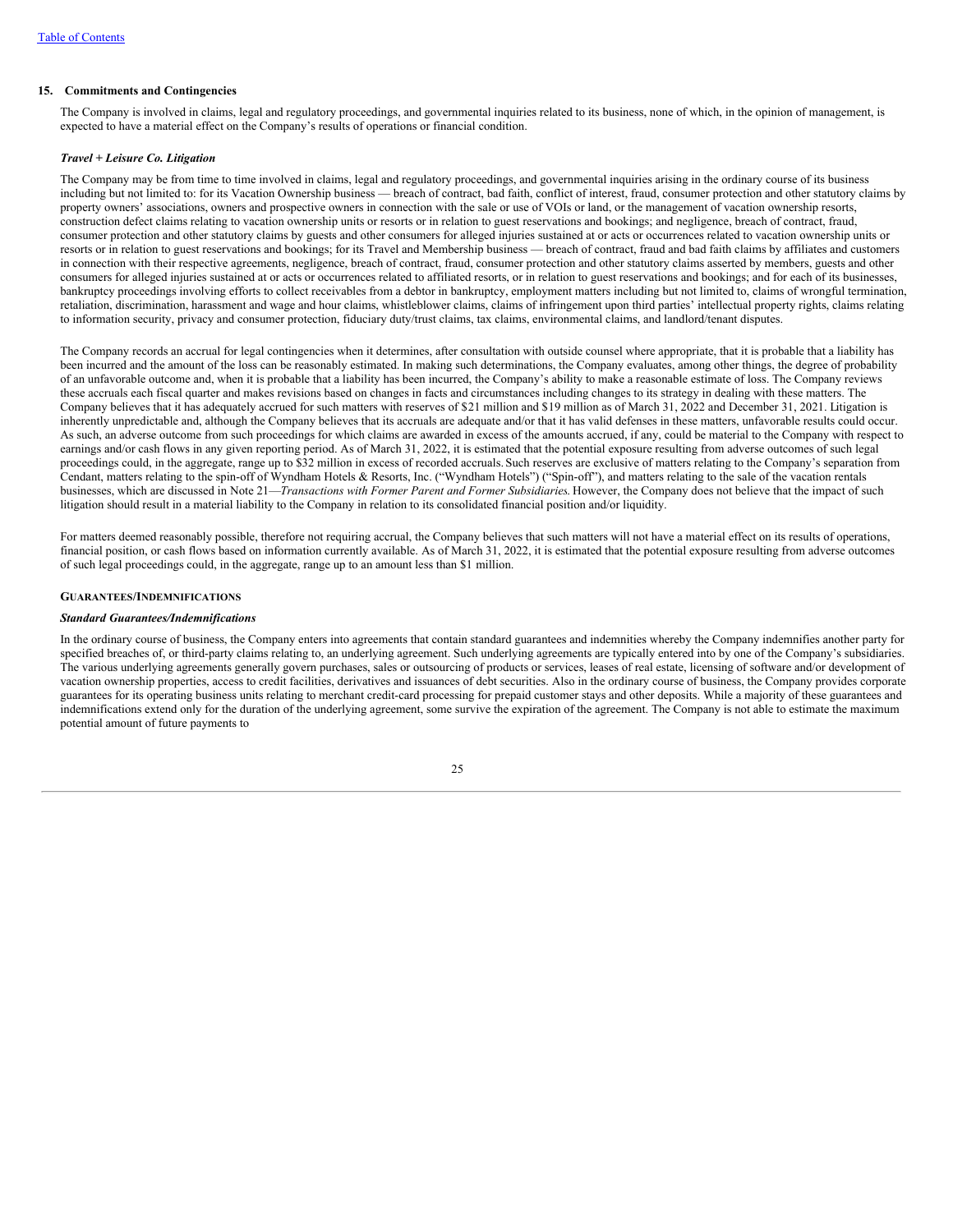be made under these guarantees and indemnifications as the triggering events are not predictable. In certain cases, the Company maintains insurance coverage that may mitigate any potential payments.

# *Other Guarantees and Indemnifications*

#### *Vacation Ownership*

The Company has committed to repurchase completed property located in Las Vegas, Nevada, from a third-party developer subject to such property meeting the Company's vacation ownership resort standards and provided that the third-party developer has not sold such property to another party. See Note 7—*Inventory* for additional details.

For information on guarantees and indemnifications related to the Company's former parent and subsidiaries see Note 21—*Transactions with Former Parent and Former Subsidiaries.*

# <span id="page-26-0"></span>**16. Accumulated Other Comprehensive (Loss)/Income**

The components of accumulated other comprehensive loss are as follows (in millions):

| Pretax                     |              | Foreign<br>Currency<br><b>Translation</b><br><b>Adjustments</b> |                   | Unrealized<br>(Losses)/Gains<br>on Cash Flow<br><b>Hedges</b>        |                                          | Accumulated<br>Other<br>Comprehensive<br>(Loss)/Income |
|----------------------------|--------------|-----------------------------------------------------------------|-------------------|----------------------------------------------------------------------|------------------------------------------|--------------------------------------------------------|
| Balance, December 31, 2021 | $\mathbb{S}$ | $(145)$ \$                                                      |                   | (1)                                                                  | $\mathbb{S}$                             | (146)                                                  |
| Other comprehensive income |              | 3                                                               |                   | $\overline{\phantom{0}}$                                             |                                          | 3                                                      |
| Balance, March 31, 2022    | $\mathbb{S}$ | (142)                                                           | $\mathcal{S}$     | (1)                                                                  | $\mathbb{S}$                             | (143)                                                  |
| Tax                        |              |                                                                 |                   |                                                                      |                                          |                                                        |
| Balance, December 31, 2021 |              | $\mathbb{S}$                                                    | 97                | $\mathbb{S}$                                                         | 1 S                                      | 98                                                     |
| Other comprehensive income |              |                                                                 |                   |                                                                      |                                          |                                                        |
| Balance, March 31, 2022    |              | $\mathbb{S}$                                                    | 97 \$             |                                                                      | $\mathbb S$<br>1                         | 98                                                     |
| Net of Tax                 |              |                                                                 |                   |                                                                      |                                          |                                                        |
| Balance, December 31, 2021 |              | $\mathbb{S}$                                                    | $(48)$ \$         |                                                                      | $\mathbb{S}$<br>$\overline{\phantom{0}}$ | (48)                                                   |
| Other comprehensive income |              |                                                                 | 3                 |                                                                      |                                          | 3                                                      |
| Balance, March 31, 2022    |              | $\mathbf S$                                                     | (45)              | $\mathbf{\hat{s}}$                                                   | $\mathbb{S}$                             | (45)                                                   |
|                            |              |                                                                 |                   |                                                                      |                                          |                                                        |
| Pretax                     |              | Foreign<br>Currency<br><b>Translation</b><br><b>Adjustments</b> |                   | <b>Unrealized</b><br>(Losses)/Gains<br>on Cash Flow<br><b>Hedges</b> |                                          | Accumulated<br>Other<br>Comprehensive<br>(Loss)/Income |
| Balance, December 31, 2020 | $\mathbb S$  | $(113)$ \$                                                      |                   | (1)                                                                  | $\mathbb{S}$                             | (114)                                                  |
| Other comprehensive loss   |              | (14)                                                            |                   |                                                                      |                                          | (14)                                                   |
| Balance, March 31, 2021    | $\$$         | $(127)$ \$                                                      |                   | (1)                                                                  | $\mathbb{S}$                             | (128)                                                  |
| Tax                        |              |                                                                 |                   |                                                                      |                                          |                                                        |
| Balance, December 31, 2020 |              | $\mathbb{S}$                                                    | 97                | $\mathbb S$                                                          | $\mathbb{S}$<br>1                        | 98                                                     |
| Other comprehensive income |              |                                                                 | 1                 |                                                                      |                                          | -1                                                     |
| Balance, March 31, 2021    |              | $\mathbb{S}$                                                    | 98                | $\mathbb S$                                                          | $\mathbb{S}$<br>$\mathbf{1}$             | 99                                                     |
| Net of Tax                 |              |                                                                 |                   |                                                                      |                                          |                                                        |
| Balance, December 31, 2020 |              | $\mathbb S$                                                     | $(16)$ \$         |                                                                      | $\mathcal{S}$                            | (16)                                                   |
| Other comprehensive loss   |              |                                                                 | (13)<br>$(29)$ \$ |                                                                      |                                          | (13)                                                   |

Currency translation adjustments exclude income taxes related to investments in foreign subsidiaries where the Company intends to reinvest the undistributed earnings indefinitely in those foreign operations.

<span id="page-26-1"></span>There were no reclassifications out of AOCL for the three months ended March 31, 2022 or 2021.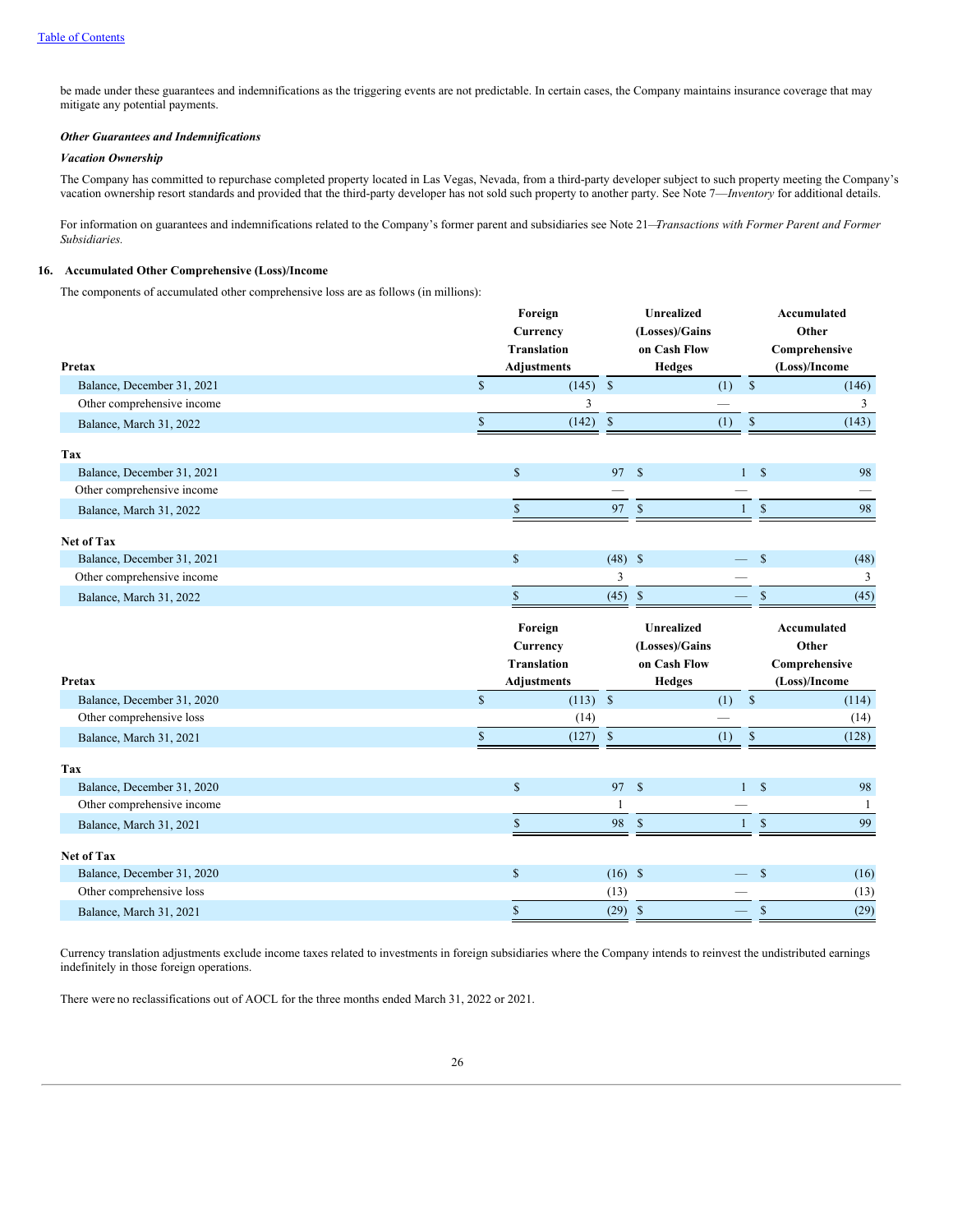#### **17. Stock-Based Compensation**

The Company has a stock-based compensation plan available to grant RSUs, PSUs, SSARs, NQs, and other stock-based awards to key employees, non-employee directors, advisors, and consultants.

The Wyndham Worldwide Corporation 2006 Equity and Incentive Plan was originally adopted in 2006 and was amended and restated in its entirety and approved by shareholders on May 17, 2018, (the "Amended and Restated Equity Incentive Plan"). Under the Amended and Restated Equity Incentive Plan, a maximum of 15.7 million shares of common stock may be awarded. As of March 31, 2022, 10.7 million shares remain available.

#### *Incentive Equity Awards Granted by the Company*

During the three months ended March 31, 2022, the Company granted incentive equity awards to key employees and senior officers totaling \$30 million in the form of RSUs and \$13 million in the form of PSUs. Of these awards, the majority of RSUs will vest ratably over a period offour years. The majority of PSUs will cliff vest on the third anniversary of the grant date, contingent upon the Company achieving certain performance metrics.

During the three months ended March 31, 2021, the Company granted incentive equity awards to key employees and senior officers totaling \$33 million in the form of RSUs, \$7 million in the form of PSUs, and \$2 million in the form of stock options.

The activity related to incentive equity awards granted to the Company's key employees and senior officers by the Company for the three months ended March 31, 2022, consisted of the following (in millions, except grant prices):

|                              | Balance,<br>December 31, 2021 |            |            | Granted  |    | <b>Vested /Exercised</b><br>(a) |               | Cancelled /<br>Forfeited <sup>(b)</sup> |   | <b>Balance, March</b><br>31, 2022 |
|------------------------------|-------------------------------|------------|------------|----------|----|---------------------------------|---------------|-----------------------------------------|---|-----------------------------------|
| <b>RSUs</b>                  |                               |            |            |          |    |                                 |               |                                         |   |                                   |
| Number of RSUs               |                               | 1.8        |            | 0.6      |    | (0.4)                           |               | $\overline{\phantom{a}}$                |   | $2.0$ (c)                         |
| Weighted average grant price | \$                            | 47.83      | $^{\circ}$ | 52.87 \$ |    | 48.87 \$                        |               | $\overline{\phantom{m}}$                | S | 49.10                             |
|                              |                               |            |            |          |    |                                 |               |                                         |   |                                   |
| <b>PSUs</b>                  |                               |            |            |          |    |                                 |               |                                         |   |                                   |
| Number of PSUs               |                               | 0.4        |            | 0.3      |    |                                 |               | (0.1)                                   |   | $0.6$ (d)                         |
| Weighted average grant price | $\mathbb{S}$                  | $48.18$ \$ |            | 52.87 \$ |    | $\overline{\phantom{m}}$        | <sup>\$</sup> | 44.43                                   | S | 51.30                             |
|                              |                               |            |            |          |    |                                 |               |                                         |   |                                   |
| <b>NOs</b>                   |                               |            |            |          |    |                                 |               |                                         |   |                                   |
| Number of NOs                |                               | 2.3        |            | _        |    | __                              |               |                                         |   | $2.3$ (e)                         |
| Weighted average grant price | \$                            | $45.32$ \$ |            |          | -S | $\overline{\phantom{m}}$        | <sup>\$</sup> | $\overline{\phantom{m}}$                | S | 45.33                             |

Upon exercise of NQs and upon vesting of RSUs and PSUs, the Company issues new shares to participants. (a)

The Company recognizes cancellations and forfeitures as they occur. (b)

Aggregate unrecognized compensation expense related to RSUs was \$ 70 million as of March 31, 2022, which is expected to be recognized over a weighted average period of 2.9 years. Aggregate unrecognized compensation expense related to PSUs that are probable of vesting was \$ 9 million as of March 31, 2022, which is expected to be recognized over a weighted average period of 2.9 years. The maximum amount of compensation expense associated with PSUs that are not probable of vesting could range up to \$ 20 million over a weighted average period of 2.0 years. (c) (d)

There were 1.3 million NQs which were exercisable as of March 31, 2022. These exercisable NQs will expire over a weighted average period of 6.9 years and carry a weighted average<br>grant date fair value of \$8.53. Unrecognize (e)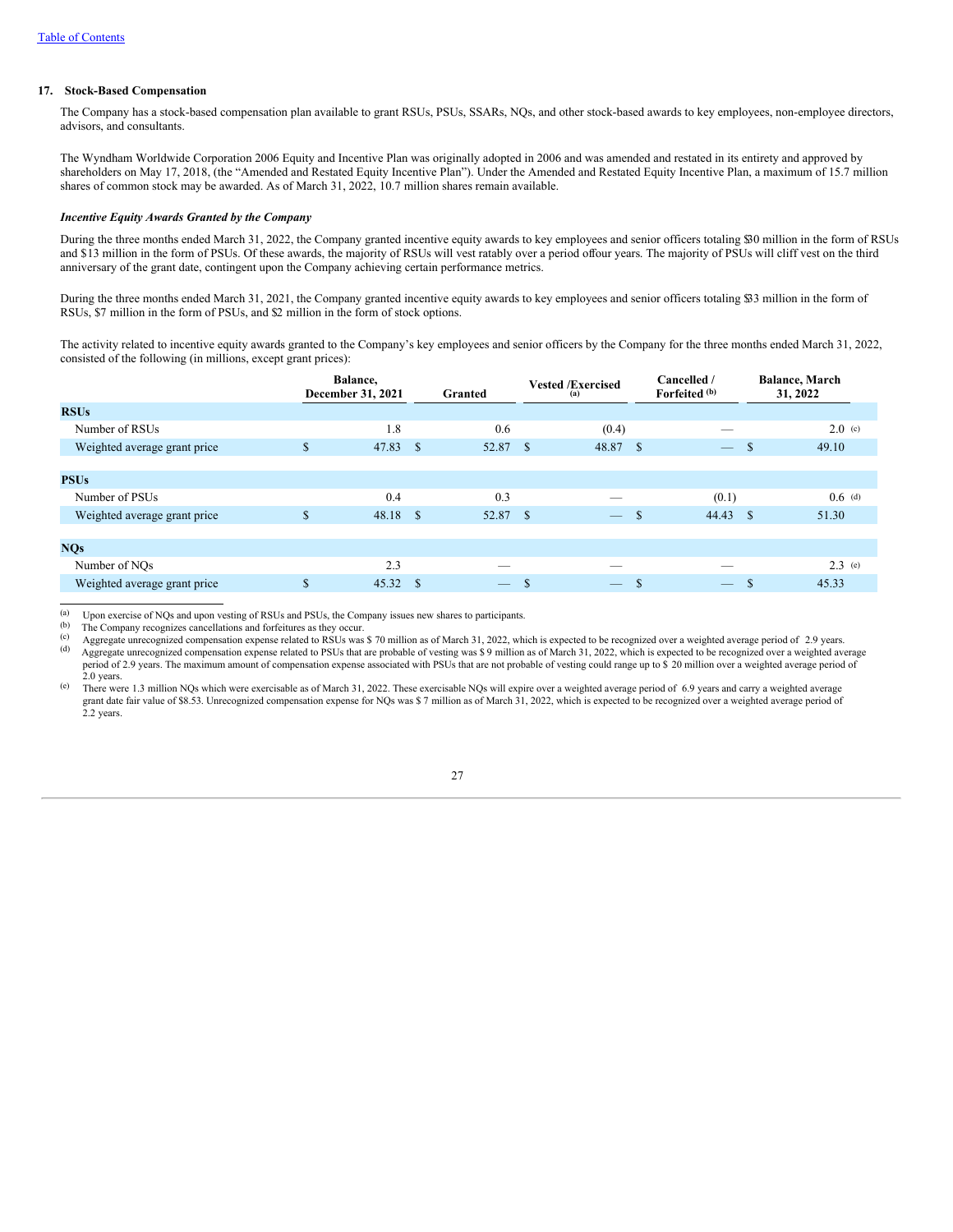The Company did not grant any stock options during the first quarter of 2022. The fair value of stock options granted by the Company during 2021 was estimated on the date of these grants using the Black-Scholes option-pricing model with the relevant weighted average assumptions outlined in the table below. Expected volatility was based on both historical and implied volatilities of the Company's stock and the stock of comparable companies over the estimated expected life for options. The expected life represents the period of time these awards are expected to be outstanding. The risk-free interest rate is based on yields on U.S. Treasury strips with a maturity similar to the estimated expected life of the options. The projected dividend yield was based on the Company's anticipated annual dividend divided by the price of the Company's stock on the date of the grant.

| <b>Stock Options</b>     | 2021       |
|--------------------------|------------|
| Grant date fair value    | \$18.87    |
| Grant date strike price  | \$59.00    |
| Expected volatility      | 44.80%     |
| Expected life (a)        | 6.25 years |
| Risk-free interest rate  | 1.09%      |
| Projected dividend yield | $3.12\%$   |

The maximum contractual term for these options is 10 years. (a)

The total intrinsic value of exercised options was less than  $\mathfrak A$  million during the three months ended March 31, 2022 and  $\mathfrak A$  million during the three months ended March 31, 2021. The grant date fair value of options that vested during the three months ended March 31, 2022 and 2021 were \$3 million and \$2 million.

#### *Stock-Based Compensation Expense*

The Company recorded stock-based compensation expense related to incentive equity awards granted to key employees, senior officers, and non-employee directors of \$12 million and \$7 million during the three months ended March 31, 2022, and 2021. Stock-based compensation expense of \$3 million has been classified within Restructuring on the Condensed Consolidated Statements of Income for the three months ended March 31, 2022. The Company recognized \$3 million and \$2 million of associated tax benefits during the three months ended March 31, 2022 and 2021.

The Company paid \$5 million and \$7 million of taxes for the net share settlement of incentive equity awards that vested during the three months ended March 31, 2022 and 2021. Such amounts are included within Financing activities on the Condensed Consolidated Statements of Cash Flows.

### <span id="page-28-0"></span>**18. Segment Information**

The Company hastwo reportable segments: Vacation Ownership and Travel and Membership. The reportable segments presented below are those for which discrete financial information is available and which are utilized on a regular basis by the chief operating decision maker to assess performance and to allocate resources. In identifying its reportable segments, the Company also considers the nature of services provided by its operating segments. Management uses net revenues and Adjusted EBITDA to assess the performance of the reportable segments. Adjusted EBITDA is defined by the Company as Net income from continuing operations before Depreciation and amortization, Interest expense (excluding Consumer financing interest), early extinguishment of debt, Interest income (excluding Consumer financing revenues) and income taxes. Adjusted EBITDA also excludes stock-based compensation costs, separation and restructuring costs, legacy items, transaction costs for acquisitions and divestitures, impairments, gains and losses on sale/disposition of business, and items that meet the conditions of unusual and/or infrequent. Legacy items include the resolution of and adjustments to certain contingent assets and liabilities related to acquisitions of continuing businesses and dispositions, including the separation of Wyndham Hotels and Cendant, and the sale of the vacation rentals businesses. The Company believes that Adjusted EBITDA is a useful measure of performance for its segments which, when considered with GAAP measures, the Company believes gives a more complete understanding of its operating performance. The Company's presentation of Adjusted EBITDA may not be comparable to similarly-titled measures used by other companies.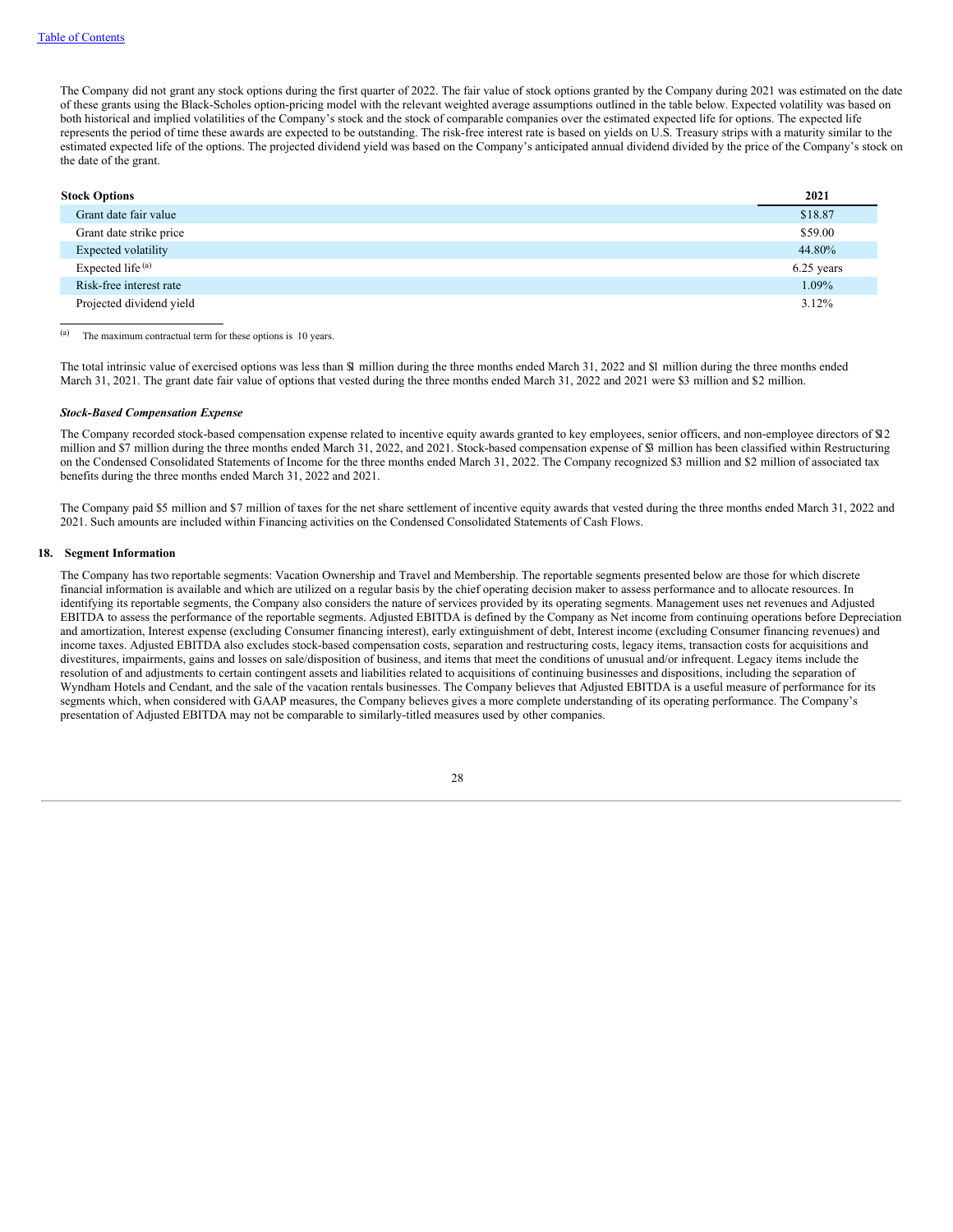The following tables present the Company's segment information (in millions):

|                           |      | <b>Three Months Ended</b> |           |      |  |  |  |  |
|---------------------------|------|---------------------------|-----------|------|--|--|--|--|
| Net revenues              |      |                           | March 31, |      |  |  |  |  |
|                           | 2022 |                           |           | 2021 |  |  |  |  |
| Vacation Ownership        |      | 604                       | - \$      | 449  |  |  |  |  |
| Travel and Membership     |      | 210                       |           | 183  |  |  |  |  |
| Total reportable segments |      | 814                       |           | 632  |  |  |  |  |
| Corporate and other (a)   |      | (5)                       |           | (4)  |  |  |  |  |
| <b>Total Company</b>      |      | 809                       |           | 628  |  |  |  |  |

|                                                              |      | <b>Three Months Ended</b> |      |  |  |  |  |  |  |
|--------------------------------------------------------------|------|---------------------------|------|--|--|--|--|--|--|
|                                                              |      | March 31,                 |      |  |  |  |  |  |  |
| <b>Reconciliation of Net income to Adjusted EBITDA</b>       | 2022 |                           | 2021 |  |  |  |  |  |  |
| Net income attributable to Travel + Leisure Co. shareholders |      | 51<br>$\mathbf S$         | 29   |  |  |  |  |  |  |
| Provision for income taxes                                   |      | 23                        | 6    |  |  |  |  |  |  |
| Depreciation and amortization                                |      | 30                        | 31   |  |  |  |  |  |  |
| Interest expense                                             |      | 47                        | 53   |  |  |  |  |  |  |
| Interest (income)                                            |      | (1)                       | (1)  |  |  |  |  |  |  |
| Stock-based compensation                                     |      | $\mathbf Q$               |      |  |  |  |  |  |  |
| Restructuring (b)                                            |      |                           | (1)  |  |  |  |  |  |  |
| COVID-19 related costs <sup>(c)</sup>                        |      |                           |      |  |  |  |  |  |  |
| Legacy items                                                 |      |                           | 4    |  |  |  |  |  |  |
| Asset impairments                                            |      |                           |      |  |  |  |  |  |  |
| <b>Adjusted EBITDA</b>                                       |      | 170                       | 129  |  |  |  |  |  |  |

|                           | <b>Three Months Ended</b> |             |      |  |  |  |  |  |
|---------------------------|---------------------------|-------------|------|--|--|--|--|--|
|                           |                           | March 31,   |      |  |  |  |  |  |
| <b>Adjusted EBITDA</b>    | 2022                      |             | 2021 |  |  |  |  |  |
| Vacation Ownership        | D                         | 103<br>- \$ | 66   |  |  |  |  |  |
| Travel and Membership     |                           | 84          | 75   |  |  |  |  |  |
| Total reportable segments |                           | 187         | 141  |  |  |  |  |  |
| Corporate and other (a)   |                           | (17)        | (12) |  |  |  |  |  |
| <b>Total Company</b>      |                           | 170         | 129  |  |  |  |  |  |

(a)

(b)

Includes the elimination of transactions between segments.<br>Includes \$3 million of stock-based compensation expense for the three months ended March 31, 2022 associated with the 2022 restructuring.<br>Includes expenses related (c)

| Segment Assets <sup>(a)</sup> | March 31,<br>2022 | December 31, 2021 |
|-------------------------------|-------------------|-------------------|
| Vacation Ownership            | 4,729             | 4,743<br>- S      |
| Travel and Membership         | 1.426             | 1.414             |
| Total reportable segments     | 6,155             | 6,157             |
| Corporate and other           | 445               | 431               |
| <b>Total Company</b>          | 6.600             | 6,588             |

<span id="page-29-0"></span>Excludes investment in consolidated subsidiaries. (a)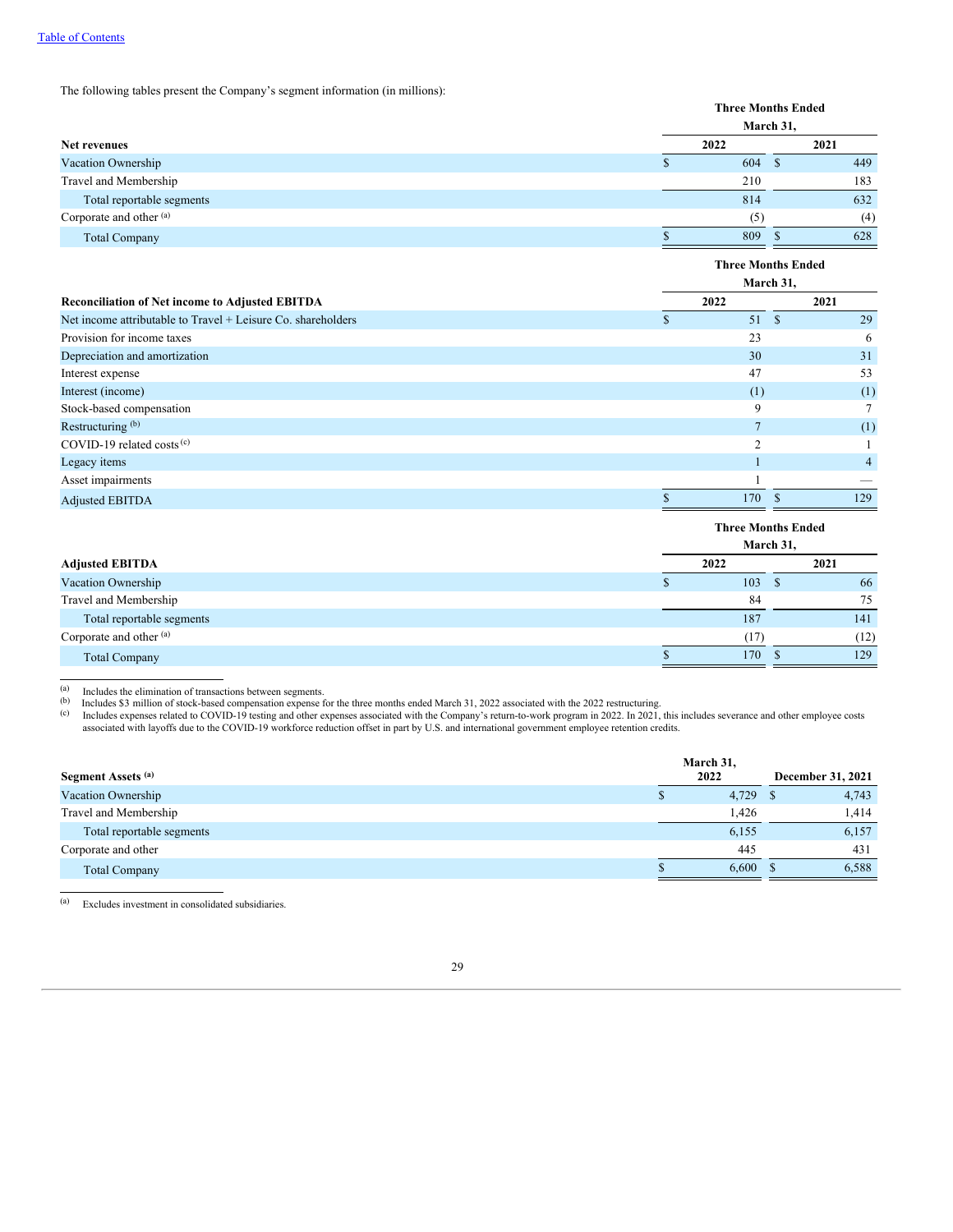# **19. COVID-19 Related Items**

The Company's financial statements included impacts directly related to COVID-19 as detailed in the tables below (in millions):

|                                            |                       |                       |                                 | Three Months Ended March 31, 2022 |           |                |               |                  |                                        |
|--------------------------------------------|-----------------------|-----------------------|---------------------------------|-----------------------------------|-----------|----------------|---------------|------------------|----------------------------------------|
|                                            | Vacation<br>Ownership |                       | <b>Travel and</b><br>Membership |                                   | Corporate |                | Consolidated  |                  | <b>Income Statement Classification</b> |
| Employee compensation related<br>and other |                       |                       |                                 |                                   | -S        | $\overline{2}$ | -S            |                  | COVID-19 related costs                 |
| Total COVID-19                             |                       |                       |                                 |                                   |           | 2              |               |                  |                                        |
|                                            |                       |                       |                                 | Three Months Ended March 31, 2021 |           |                |               |                  |                                        |
|                                            |                       | Vacation<br>Ownership |                                 | <b>Travel and</b><br>Membership   |           | Corporate      |               | Consolidated     | <b>Income Statement Classification</b> |
| Employee compensation related<br>and other |                       |                       | <sup>\$</sup>                   | <u>— 1</u>                        | Ъ         |                | <sup>\$</sup> |                  | COVID-19 related costs                 |
| Lease related                              |                       | (1)                   |                                 |                                   |           |                |               | $\left(1\right)$ | Restructuring                          |
| <b>Total COVID-19</b>                      |                       | (1)                   | S                               |                                   |           |                |               |                  |                                        |

*Employee compensation related and other-* During the three months ended March 31, 2022, these costs were related to COVID-19 testing and other expenses associated with the Company's return-to-work program.

During the three months ended March 31, 2021, employee compensation related and other included severance and other employee costs associated with layoffs due to the COVID-19 workforce reduction offset in part by U.S. and international government employee retention credits.

In connection with these actions the Company recorded COVID-19 employee-related liabilities which are included within Accrued expenses and other liabilities on the Condensed Consolidated Balance Sheets. The activity associated with these COVID-19 related liabilities is summarized as follows (in millions):

|                           | Liability as of                                     |  |  |                      |  | Liability as of |                |  |  |
|---------------------------|-----------------------------------------------------|--|--|----------------------|--|-----------------|----------------|--|--|
|                           | <b>December 31, 2021</b><br><b>Costs Recognized</b> |  |  | <b>Cash Payments</b> |  |                 | March 31, 2022 |  |  |
| COVID-19 employee-related |                                                     |  |  |                      |  | (2)             |                |  |  |
|                           |                                                     |  |  |                      |  | $\mathbf{2}$    |                |  |  |

Lease related - During the three months ended March 31, 2021, the Company reversed \$1 million of expense included in Restructuring on the Condensed Consolidated Statements of Income related to the reimbursement of prepaid licensing fees that were previously written-off at the Vacation Ownership segment.

### <span id="page-30-0"></span>**20. Restructuring**

# *2022 Restructuring Plans*

During the three months ended March 31, 2022, the Company incurred \$7 million of restructuring expense. Certain positions were made redundant based upon changes to the organizational structure of the Company, primarily within the Travel and Membership segment. The majority of the initiative and related expenses were incurred in the first quarter of 2022 with the remaining charges to be completed in the second quarter. The charges consisted of (i) \$5 million of personnel costs at the Travel and Membership segment (ii) \$1 million of lease and personnel-related costs at the Vacation Ownership segment, and (iii) \$1 million of personnel-related costs at the Company's corporate operations. These restructuring charges included \$3 million of accelerated stock-based compensation expense. The majority of the remaining liability of \$4 million is expected to be paid in 2022 with lease-related payments continuing through 2025.

### *2020 Restructuring Plans*

During 2020, the Company recorded \$37 million of restructuring charges, most of which were COVID-19 related. These charges included \$22 million at the Travel and Membership segment associated with the Company's decision to abandon the remaining portion of its administrative offices in New Jersey, and \$14 million of charges at the Vacation Ownership segment due to a renegotiated agreement and closed sales centers. As of December 31, 2021 this restructuring liability was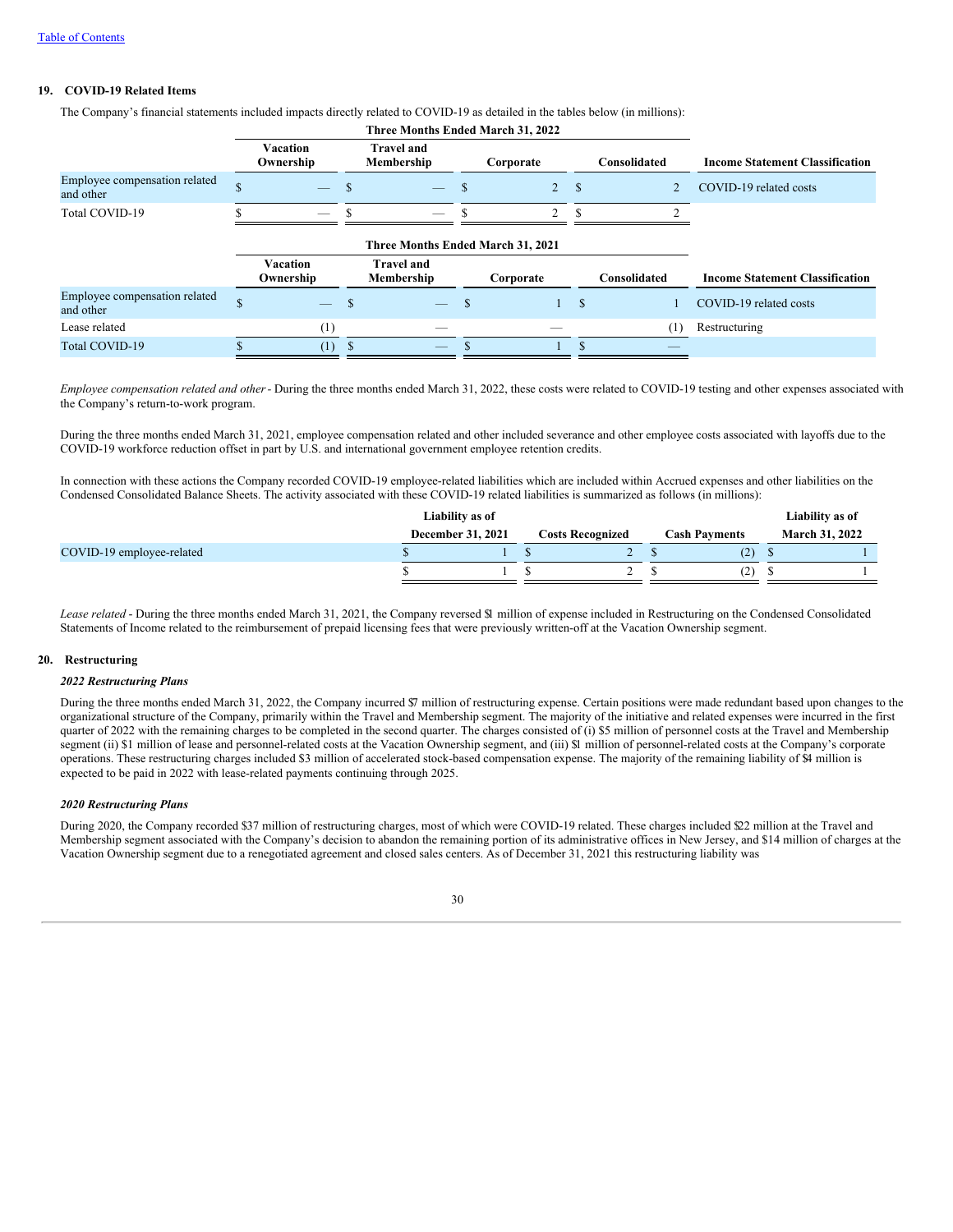\$22 million which was reduced by \$1 million of cash payments during the three months ended March 31, 2022. The remaining 2020 restructuring liability of \$1 million is lease-related and is expected to be paid by the end of 2029.

The activity associated with the Company's restructuring plans is summarized as follows (in millions):

|                   | Liability as of   |                             |  |                      |     |                          |                       | Liability as of     |
|-------------------|-------------------|-----------------------------|--|----------------------|-----|--------------------------|-----------------------|---------------------|
|                   | December 31, 2021 | <b>Costs Recognized</b> (a) |  | <b>Cash Payments</b> |     | Other                    | <b>March 31, 2022</b> |                     |
| Facility-related  | 22<br>∠∠          |                             |  |                      | (1) | $\overline{\phantom{a}}$ |                       | $\mathcal{D}$<br>∠∠ |
| Personnel-related |                   |                             |  |                      | -   | $(3)$ (b)                |                       |                     |
|                   | 22                |                             |  |                      | (1) | 5.                       |                       | 25                  |

Included in Restructuring on the Condensed Consolidated Statements of Income. (a)

Represents \$3 million of accelerated stock-based compensation expense for the three months ended March 31, 2022, included in Additional paid-in capital on the Condensed Consolidated Statements of Deficit. (b)

#### <span id="page-31-0"></span>**21. Transactions with Former Parent and Former Subsidiaries**

#### *Matters Related to Cendant*

Pursuant to the Separation and Distribution Agreement with Cendant (the Company's former parent company, now Avis Budget Group), the Company entered into certain guarantee commitments with Cendant and Cendant's former subsidiary, Realogy. These guarantee arrangements primarily relate to certain contingent litigation liabilities, contingent tax liabilities, and Cendant contingent and other corporate liabilities, of which Wyndham Worldwide Corporation assumed 37.5% of the responsibility while Cendant's former subsidiary Realogy is responsible for the remaining 62.5%. In connection with the Spin-off, Wyndham Hotels agreed to retain one-third of Cendant's contingent and other corporate liabilities and associated costs; therefore, Travel + Leisure Co. is effectively responsible for 25% of such matters subsequent to the separation. Since Cendant's separation, Cendant has settled the majority of the lawsuits that were pending on the date of the separation.

As of March 31, 2022 and December 31, 2021 the Cendant separation and related liabilities were \$4 million and \$13 million, all of which were tax related liabilities. These liabilities are included within Accrued expenses and other liabilities on the Condensed Consolidated Balance Sheets.

#### *Matters Related to Wyndham Hotels*

In connection with the Spin-off on May 31, 2018, Travel + Leisure Co. entered into several agreements with Wyndham Hotels that govern the relationship of the parties following the separation including the Separation and Distribution Agreement, the Employee Matters Agreement, the Tax Matters Agreement, the Transition Services Agreement, and the License, Development and Noncompetition Agreement.

The Company and Wyndham Hotels entered into a letter agreement during 2021 pursuant to which, among other things Wyndham Hotels waived its right to enforce certain noncompetition covenants in the License, Development and Noncompetition Agreement.

In accordance with the agreements governing the relationship between Travel + Leisure Co. and Wyndham Hotels, Travel + Leisure Co. assumed two-thirds and Wyndham Hotels assumed one-third of certain contingent corporate liabilities of the Company incurred prior to the Spin-off, including liabilities of the Company related to certain terminated or divested businesses, certain general corporate matters, and any actions with respect to the separation plan. Likewise, Travel + Leisure Co. is entitled to receive two-thirds and Wyndham Hotels is entitled to receive one-third of the proceeds from certain contingent corporate assets of the Company arising or accrued prior to the Spinoff.

#### *Matters Related to the European Vacation Rentals Business*

In connection with the sale of the Company's European vacation rentals business to Awaze Limited ("Awaze"), formerly Compass IV Limited, an affiliate of Platinum Equity, LLC, the Company and Wyndham Hotels agreed to certain post-closing credit support for the benefit of certain credit card service providers, a British travel association, and certain regulatory authorities to allow them to continue providing services or regulatory approval to the business. Post-closing credit support may be called if the business fails to meet its primary obligation to pay amounts when due. Awaze has provided an indemnification to Travel + Leisure Co. in the event that the post-closing credit support is enforced or called upon.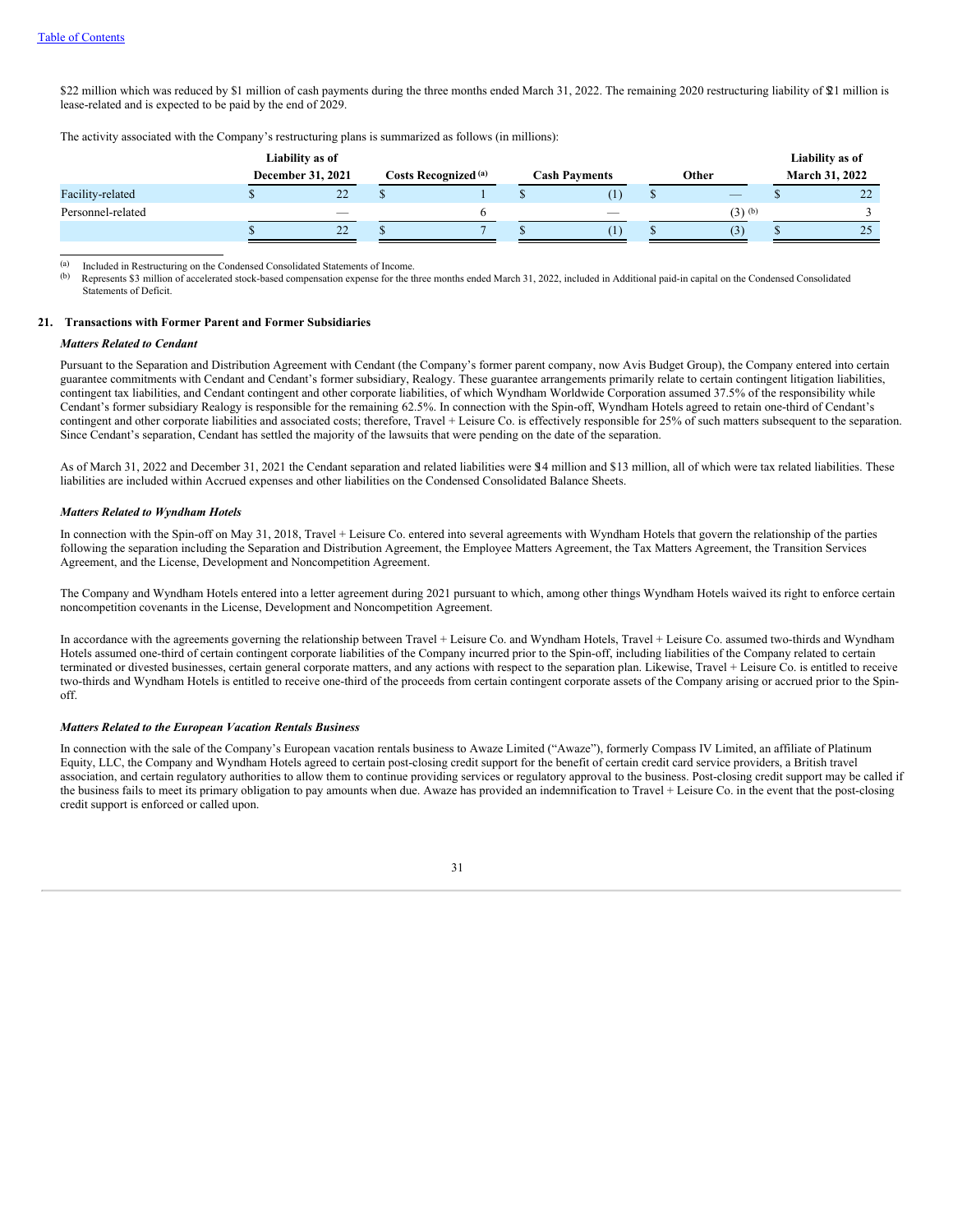At closing, the Company agreed to provide additional post-closing credit support to a British travel association and regulatory authority. An escrow was established at closing, of which \$46 million was subsequently released in exchange for a secured bonding facility and a perpetual guarantee denominated in pound sterling of \$46 million. The estimated fair value of the guarantee was \$22 million as of March 31, 2022. The Company maintains a \$7 million receivable from Wyndham Hotels for its portion of the guarantee.

In addition, the Company agreed to indemnify Awaze against certain claims and assessments, including income tax, value-added tax and other tax matters, related to the operations of the European vacation rentals business for the periods prior to the transaction. The estimated fair value of the indemnifications was \$42 million at March 31, 2022. The Company has a \$14 million receivable from Wyndham Hotels for its portion of the guarantee.

Wyndham Hotels provided certain post-closing credit support primarily for the benefit of a British travel association in the form of guarantees which are mainly denominated in pound sterling of up to £61 million (\$81 million USD) on a perpetual basis. These guarantees totaled £30 million (\$39 million USD) at March 31, 2022. Travel + Leisure Co. is responsible for two-thirds of these guarantees.

As part of this agreement Wyndham Hotels was required to maintain minimum credit ratings which increased to Ba1 for Moody's Investors Services and BB+ for Standard & Poor's Rating Services ("S&P") on May 9, 2020. In April 2020, S&P downgraded Wyndham Hotels' credit rating from BB+ to BB. Although any ultimate exposure relative to indemnities retained from the European vacation rentals sale would be shared two-thirds by Travel + Leisure Co. and one-third by Wyndham Hotels, as the selling entity, Travel + Leisure Co. was responsible for administering additional security to enhance corporate guarantees in the event either company falls below a certain credit rating threshold. As a result of the Wyndham Hotels credit ratings downgrade, during 2020, the Company posted a £58 million surety bond and a £36 million letter of credit. During the third quarter of 2021, S&P upgraded Wyndham Hotels' credit rating to BB+. In connection with the upgrade of Wyndham Hotels' credit rating and as part of the settlement of other claims, the surety bond and letter of credit were released during the fourth quarter of 2021.

The estimated fair value of the guarantees and indemnifications for which Travel + Leisure Co. is responsible related to the sale of the European vacation rentals business at March 31, 2022, including the two-thirds portion related to guarantees provided by Wyndham Hotels, totaled \$90 million and was recorded in Accrued expenses and other liabilities and total receivables of \$21 million were included in Other assets on the Condensed Consolidated Balance Sheets, representing the portion of these guarantees and indemnifications for which Wyndham Hotels is responsible.

During 2019, Awaze proposed certain post-closing adjustments of £35 million (\$44 million USD) related to the sale of the European vacation rentals business. During the fourth quarter of 2021, the Company entered into a settlement agreement, contingent upon regulatory approval, to settle these post-closing adjustment claims for £5 million (\$7 million USD), one-third of which is the responsibility of Wyndham Hotels.

#### *Matters Related to the North American Vacation Rentals Business*

In connection with the sale of the North American vacation rentals business, the Company agreed to indemnify Vacasa against certain claims and assessments, including income tax and other tax matters related to the operations of the North American vacation rentals business for the periods prior to the transaction. The estimated fair value of the indemnifications was \$2 million, which was included in Accrued expenses and other liabilities on the Condensed Consolidated Balance Sheets at March 31, 2022.

<span id="page-32-0"></span>In connection with the sale of the North American vacation rentals business in the fourth quarter of 2019, the Company entered into a transition service agreement with Vacasa, pursuant to which the companies agreed to provide each other certain transitional services including human resources, facilities, payroll, information technology, information management and related services, treasury, and finance on an interim, transitional basis. During the three months ended March 31, 2021, transition service agreement expenses were less than \$1 million and transition service agreement income was less than \$1 million. Transition service agreement expenses were included in General and administrative expense and transition service income was included in Other revenue on the Condensed Consolidated Statements of Income. These transition services ended in February 2021.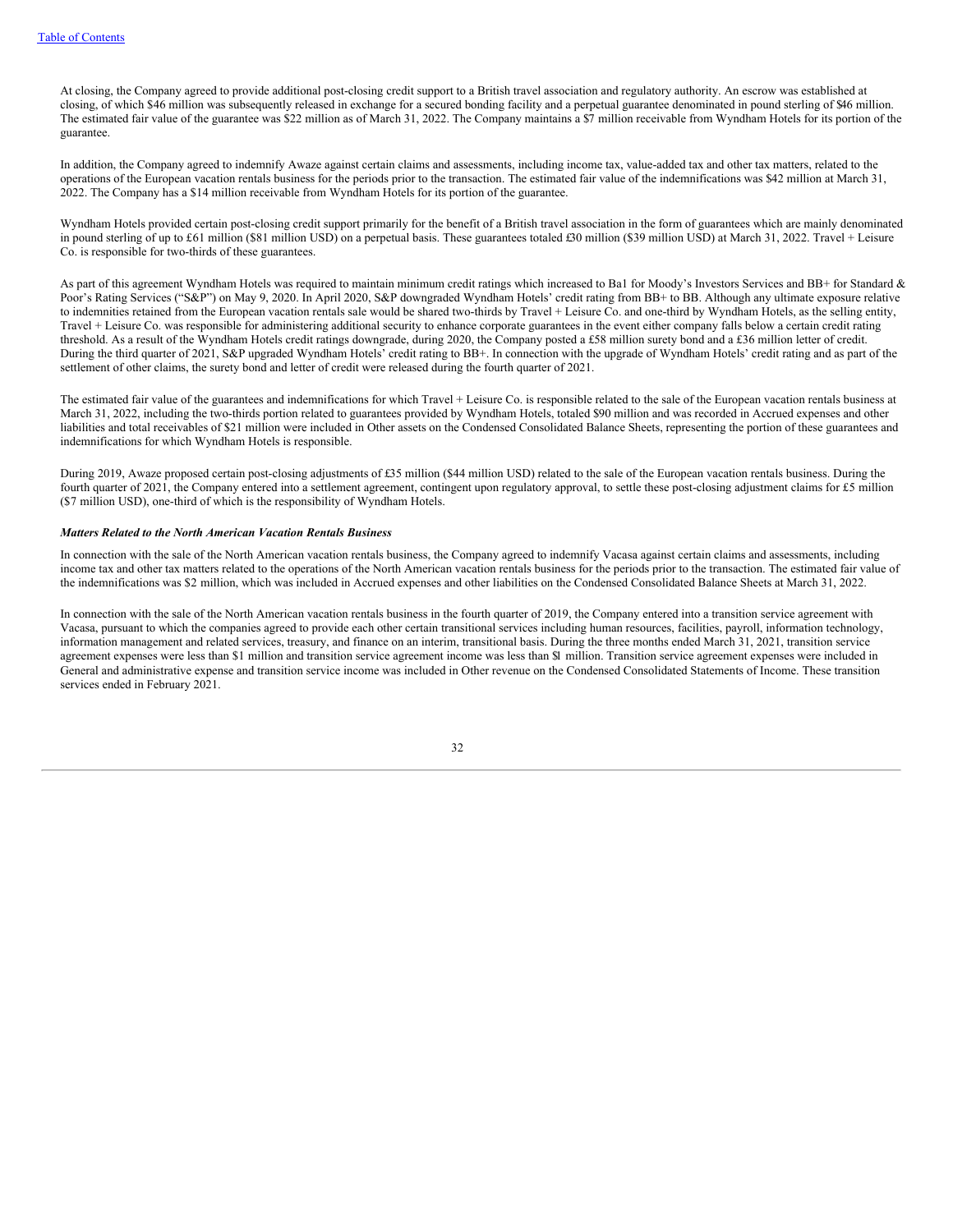# **22**. **Related Party Transactions**

In 2019, the Company entered into an agreement with a former executive of the Company whereby the former executive through an SPE would develop and construct VOI inventory located in Orlando, Florida. In 2020, the Company acquired the completed vacation ownership property for \$45 million. This agreement was subsequently amended during 2021, increasing the purchase to \$47 million.

# <span id="page-33-0"></span>**23**. **Subsequent Event**

<span id="page-33-1"></span>On April 25, 2022, the Company's Board of Directors increased the authorization for the Company's share repurchase program by \$500 million.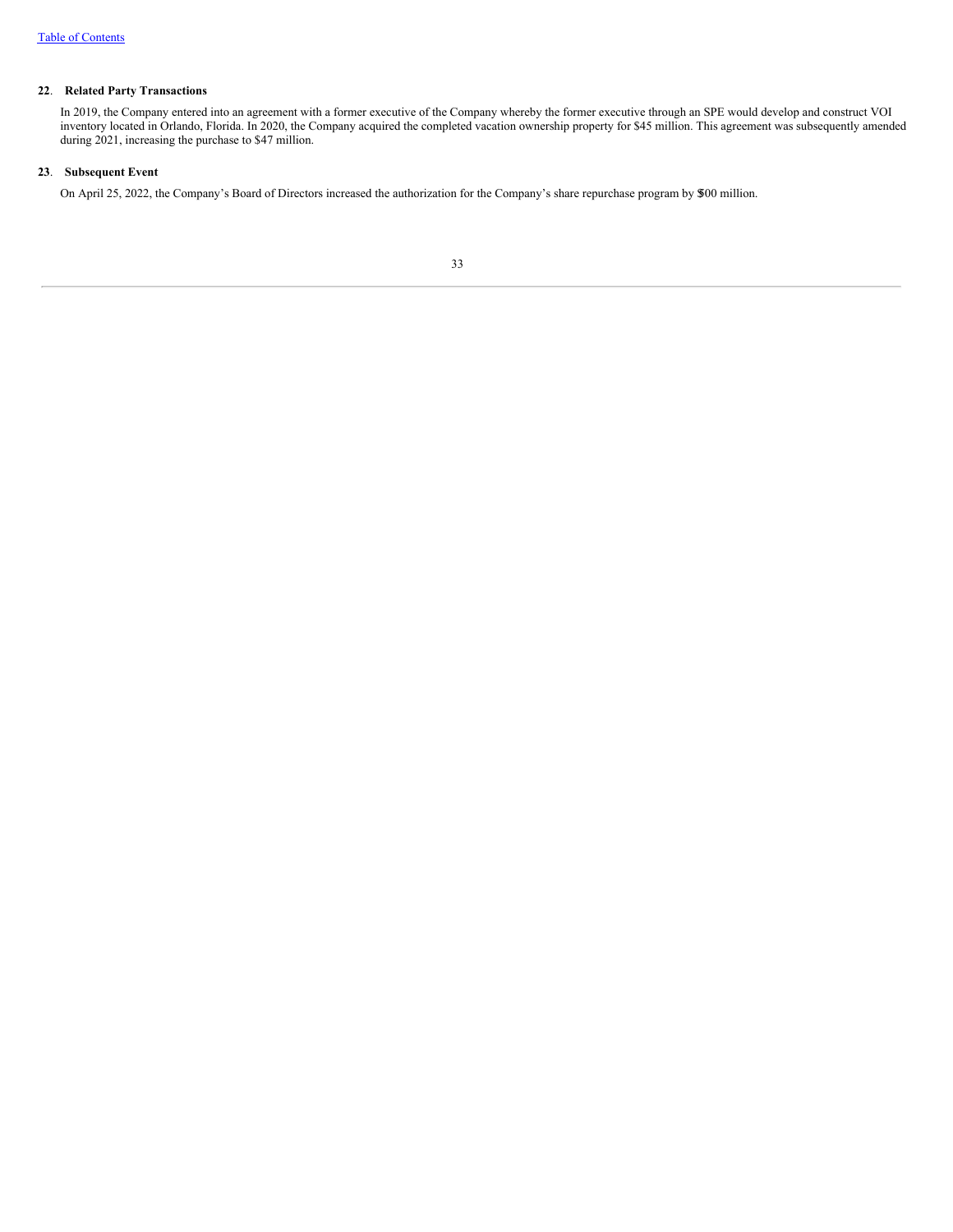#### **Item 2. Management's Discussion and Analysis of Financial Condition and Results of Operations.**

# <span id="page-34-0"></span>**FORWARD-LOOKING STATEMENTS**

This report includes "forward-looking statements" as that term is defined by the Securities and Exchange Commission ("SEC"). Forward-looking statements are any statements other than statements of historical fact, including statements regarding our expectations, beliefs, hopes, intentions or strategies regarding the future. In some cases, forwardlooking statements can be identified by the use of words such as "may," "will," "expects," "should," "believes," "plans," "anticipates," "estimates," "predicts," "potential," "continue," "future," "intend," and other words of similar meaning. Forward-looking statements are subject to risks and uncertainties that could cause actual results of Travel + Leisure Co. and its subsidiaries ("Travel + Leisure Co." or "we") to differ materially from those discussed in, or implied by, the forward-looking statements. Factors that might cause such a difference include, but are not limited to, risks associated with: the acquisition of the Travel + Leisure brand and the future prospects and plans for Travel + Leisure Co., including our ability to execute our strategies to grow our cornerstone timeshare and exchange businesses and expand into the broader leisure travel industry through new business extensions; our ability to compete in the highly competitive timeshare and leisure travel industries; uncertainties related to acquisitions, dispositions and other strategic transactions; the health of the travel industry and declines or disruptions caused by adverse economic conditions and unemployment rates, terrorism or acts of gun violence, political strife, war, including hostilities in Ukraine, pandemics, and severe weather events and other natural disasters; adverse changes in consumer travel and vacation patterns, consumer preferences and demand for our products; increased or unanticipated operating costs and other inherent business risks; our ability to comply with financial and restrictive covenants under our indebtedness and our ability to access capital markets on reasonable terms, at a reasonable cost or at all; maintaining the integrity of internal or customer data and protecting our systems from cyber-attacks; uncertainty with respect to the scope, impact and duration of the novel coronavirus global pandemic ("COVID-19"), including resurgences, the pace of recovery, distribution and adoption of vaccines and treatments, and actions in response to the evolving pandemic by governments, businesses and individuals; the timing and amount of future dividends and share repurchases, if any; and those other factors disclosed as risks under "*Risk* Factors" in documents we have filed with the SEC, including in Part I, Item 1A of our Annual Report on Form 10-K for the fiscal year ended December 31, 2021, filed with the SEC on February 23, 2022. We caution readers that any such statements are based on currently available operational, financial and competitive information, and they should not place undue reliance on these forward-looking statements, which reflect management's opinion only as of the date on which they were made. Except as required by law, we undertake no obligation to review or update these forward-looking statements to reflect events or circumstances as they occur.

#### **BUSINESS AND OVERVIEW**

We are a global provider of hospitality services and travel products and operate our business in the following two segments:

- *•* **Vacation Ownership**—develops, markets and sells vacation ownership interests ("VOIs") to individual consumers, provides consumer financing in connection with the sale of VOIs, and provides property management services at resorts. This segment is wholly comprised of our Wyndham Destinations business line. The following brands operate under the Wyndham Destinations business line: Club Wyndham, WorldMark by Wyndham, Shell Vacations Club, Margaritaville Vacation Club by Wyndham, and Presidential Reserve by Wyndham.
- *•* **Travel and Membership**—operates a variety of travel businesses, including three vacation exchange brands, a home exchange network, travel technology platforms, travel memberships, and direct-to-consumer rentals. This segment is comprised of our Panorama and Travel + Leisure Group business lines. The following brands operate under the Panorama business line: RCI, Panorama Travel Solutions, Alliance Reservations Network ("ARN"), 7Across, The Registry Collection, and Love Home Swap. The Travel + Leisure Group operates Travel + Leisure Travel Clubs, Travel + Leisure GO, and Extra Holidays brands.

# *Impact of COVID-19*

The results of operations for the three months ended March 31, 2022 and 2021 include impacts related to the novel coronavirus global pandemic ("COVID-19"), which are significantly lower than the impacts we experienced in the earlier stages of the pandemic.

#### *Travel + Leisure Brand Acquisition*

On January 5, 2021, Wyndham Destinations, Inc. acquired the Travel + Leisure brand and related assets from Meredith Corporation ("Meredith") for \$100 million, of which \$55 million was paid during 2021. We will make the next \$20 million payment in June 2022 with the remaining payments to be completed by June 2024. This acquisition included Travel + Leisure branded travel clubs and members. We acquired the Travel + Leisure brand to accelerate our strategic plan to broaden our reach with the launch of new travel services, expand our membership travel business, and amplify the global visibility of our leisure travel products. Meredith will continue to operate and monetize Travel + Leisure branded multi-platform media assets across

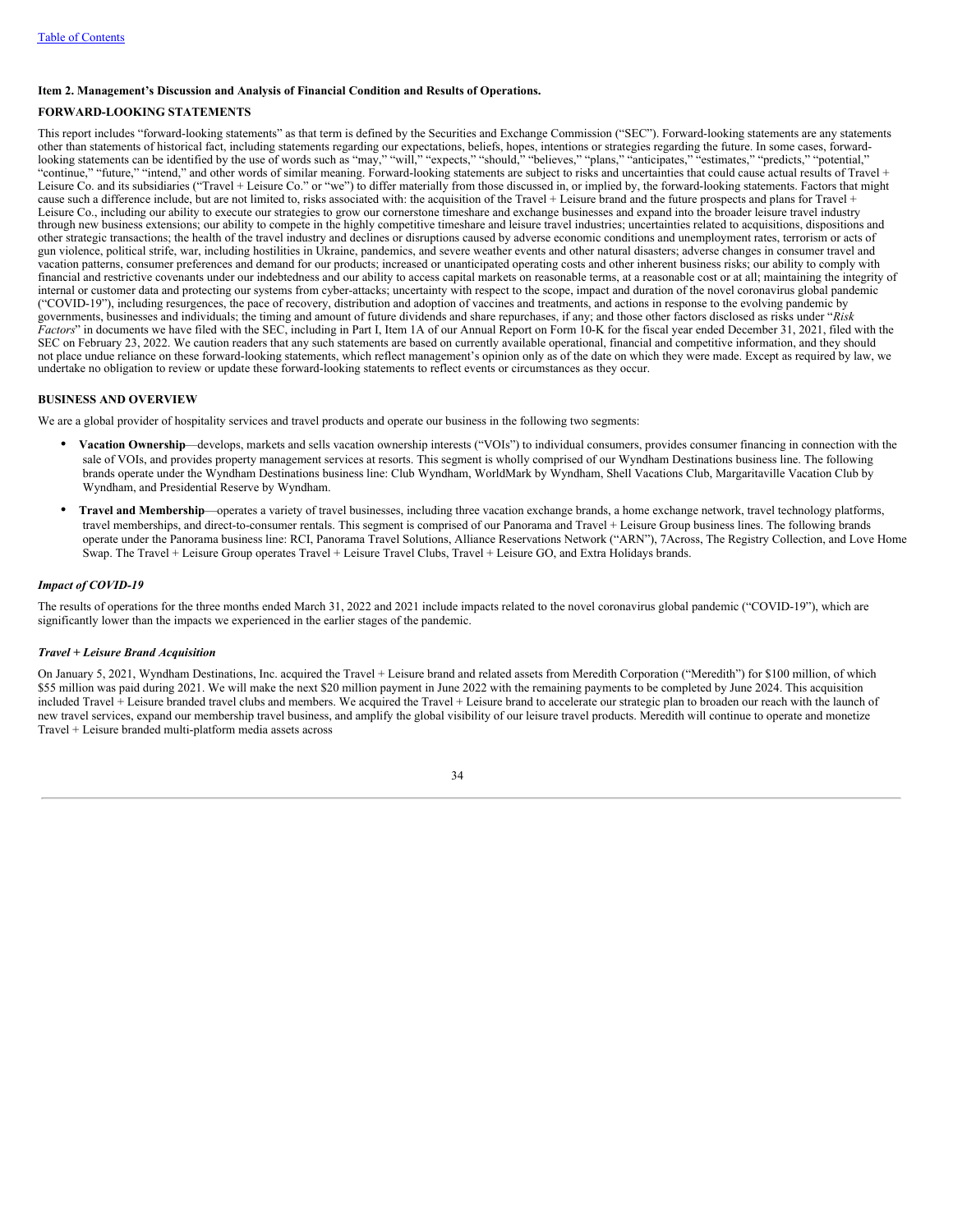multiple channels under a 30-year royalty-free, renewable licensing relationship. In connection with this acquisition, on February 17, 2021, Wyndham Destinations, Inc. was renamed Travel + Leisure Co. and continues to trade on the New York Stock Exchange under the new ticker symbol TNL.

# **RESULTS OF OPERATIONS**

We have two reportable segments: Vacation Ownership and Travel and Membership. The reportable segments presented below are those for which discrete financial information is available and which are utilized on a regular basis by our chief operating decision maker to assess performance and to allocate resources. In identifying the reportable segments, we also consider the nature of services provided by our operating segments. Management uses net revenues and Adjusted EBITDA to assess the performance of the reportable segments. We define Adjusted EBITDA as Net income from continuing operations before Depreciation and amortization, Interest expense (excluding Consumer financing interest), early extinguishment of debt, Interest income (excluding Consumer financing revenues) and income taxes. Adjusted EBITDA also excludes stock-based compensation costs, separation and restructuring costs, legacy items, transaction costs for acquisitions and divestitures, impairments, gains and losses on sale/disposition of business, and items that meet the conditions of unusual and/or infrequent. Legacy items include the resolution of and adjustments to certain contingent assets and liabilities related to acquisitions of continuing businesses and dispositions, including the separation of Wyndham Hotels and Cendant, and the sale of the vacation rentals businesses. We believe that Adjusted EBITDA is a useful measure of performance for our segments which, when considered with GAAP measures, we believe gives a more complete understanding of our operating performance. Our presentation of Adjusted EBITDA may not be comparable to similarly-titled measures used by other companies.

| ۰,<br>I<br>$\sim$ | ۰.<br>۰.<br>× |
|-------------------|---------------|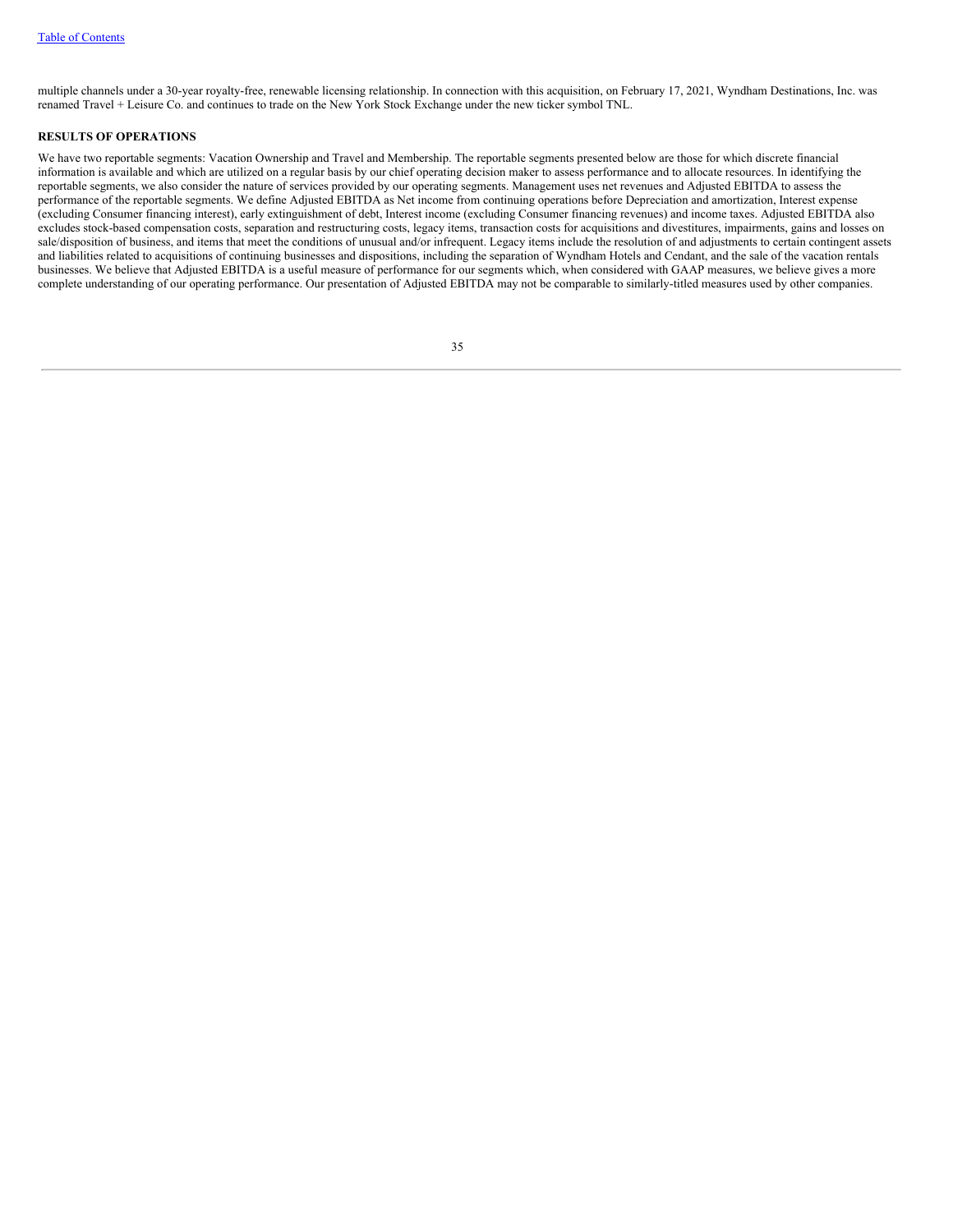# **OPERATING STATISTICS**

The table below presents our operating statistics for the three months ended March 31, 2022 and 2021. These operating statistics are the drivers of our revenues and therefore provide an enhanced understanding of our businesses. Refer to the Three Months Ended March 31, 2022 vs. Three Months Ended March 31, 2021 section for a discussion on how these operating statistics affected our business for the periods presented.

|                                                                |              | Three Months Ended March 31, |    |       |              |  |  |  |
|----------------------------------------------------------------|--------------|------------------------------|----|-------|--------------|--|--|--|
|                                                                |              | 2022                         |    | 2021  | % Change (i) |  |  |  |
| <b>Vacation Ownership</b>                                      |              |                              |    |       |              |  |  |  |
| Gross VOI sales (in millions) $(a)(i)$                         | \$           | 379 \$                       |    | 236   | 60.8         |  |  |  |
| Tours (in $000s$ ) <sup>(b)</sup>                              |              | 108                          |    | 76    | 41.8         |  |  |  |
| Volume Per Guest ("VPG") <sup>(c)</sup>                        | S            | 3,377                        | -S | 2,847 | 18.6         |  |  |  |
| Travel and Membership <sup>(d)</sup>                           |              |                              |    |       |              |  |  |  |
| Transactions (in 000s) <sup>(e)(f)</sup>                       |              |                              |    |       |              |  |  |  |
| Exchange                                                       |              | 311                          |    | 317   | (2.0)        |  |  |  |
| <b>Travel Club</b>                                             |              | 232                          |    | 196   | 18.3         |  |  |  |
| Total transactions                                             |              | 543                          |    | 513   | 5.8          |  |  |  |
| Revenue per transaction(f) (g)                                 |              |                              |    |       |              |  |  |  |
| Exchange                                                       | $\mathbb{S}$ | 328 \$                       |    | 297   | 10.2         |  |  |  |
| Travel Club                                                    | \$           | 234 S                        |    | 194   | 20.7         |  |  |  |
| Total revenue per transaction                                  | \$           | 288 \$                       |    | 258   | 11.6         |  |  |  |
| Average number of exchange members (in $000s$ ) <sup>(h)</sup> |              | 3,570                        |    | 3,576 | (0.2)        |  |  |  |

Represents total sales of VOIs, including sales under the Fee-for-Service program before the effect of loan loss provisions. We believe that Gross VOI sales provide an enhanced understanding of the performance of our Vacation Ownership business because it directly measures the sales volume of this business during a given reporting period. Represents the number of tours taken by guests in our efforts to sell VOIs. (a) (b)

VPG is calculated by dividing Gross VOI sales (excluding tele-sales upgrades, which are non-tour upgrade sales) by the number of tours. We believe that VPG provides an enhanced understanding of<br>the performance of our Vacat (c) (d)

Includes the impact of acquisitions from the acquisition dates forward. (e)

Represents the number of vacation bookings recognized as revenue during the period, net of cancellations.

In 2022, the Travel and Membership segment determined that certain rental transactions to travelers that were not RCI members are more closely aligned with Travel Club transactions (previously "Non-exchange"). Prior period results reflect the reclassification of this activity from Exchange to Travel Club. (f)

Represents transactional revenue divided by transactions. (g)

Represents paid members in our vacation exchange programs who are considered to be in good standing. (h)

Percentage of change may not calculate due to rounding. (i)

The following table provides a reconciliation of Vacation ownership interest sales, net to Gross VOI sales for the three months ended March 31, 2022 and 2021 (in millions): (j)

|                                               | 2022 | 2021 |
|-----------------------------------------------|------|------|
| Vacation ownership interest sales, net        | 297  | 172  |
| Loan loss provision                           | -48  | 38   |
| Gross VOI sales, net of Fee-for-Service sales | 345  | 210  |
| Fee-for-Service sales $(1)$                   | 34   | 26   |
| Gross VOI sales                               | 379  | 236  |

Represents total sales of VOIs through our Fee-for-Service programs where inventory is sold through our sales and marketing channels for a commission. There were \$17 million and \$12 million Fee-for-Service commission revenues for the three months ended March 31, 2022 and 2021. These commissions are reported within Service and membership fees on the Condensed Consolidated Statements of Income. (1)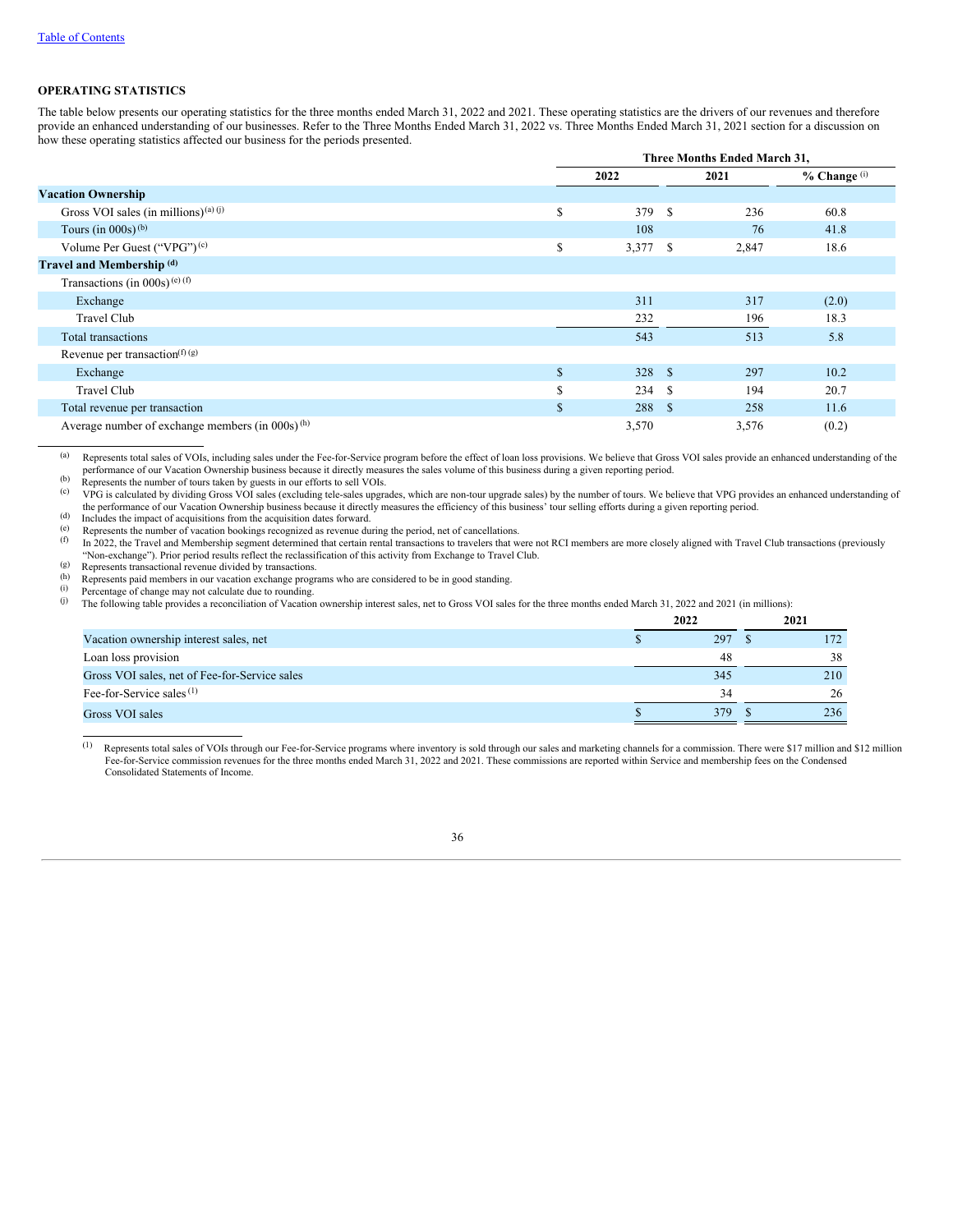# **THREE MONTHS ENDED MARCH 31, 2022 VS. THREE MONTHS ENDED MARCH 31, 2021**

Our consolidated results are as follows (in millions):

|                                                              | Three Months Ended March 31, |      |                          |                         |  |  |
|--------------------------------------------------------------|------------------------------|------|--------------------------|-------------------------|--|--|
|                                                              |                              | 2022 | 2021                     | Favorable/(Unfavorable) |  |  |
| Net revenues                                                 |                              | 809  | 628<br>- \$              | 181<br>- 35             |  |  |
| Expenses                                                     |                              | 692  | 541                      | (151)                   |  |  |
| Operating income                                             |                              | 117  | 87                       | 30                      |  |  |
| Interest expense                                             |                              | 47   | 53                       | 6                       |  |  |
| Interest (income)                                            |                              | (1)  | (1)                      |                         |  |  |
| Other (income), net                                          |                              | (3)  | $\overline{\phantom{a}}$ |                         |  |  |
| Income before income taxes                                   |                              | 74   | 35                       | 39                      |  |  |
| Provision for income taxes                                   |                              | 23   | 6                        | (17)                    |  |  |
| Net income attributable to Travel + Leisure Co. shareholders |                              | 51   | 29                       | 22                      |  |  |

Net revenues increased \$181 million for the three months ended March 31, 2022, compared with the same period last year. This increase was unfavorably impacted by foreign currency of \$3 million (0.5%). Excluding the impacts of foreign currency, the remaining revenue increase was primarily the result of:

- \$157 million of increased revenues at our Vacation Ownership segment primarily due to an increase in net VOI sales, property management revenues, and commission revenues as a result of the ongoing recovery of our operations from the impact of COVID-19; and
- \$28 million of increased revenues at our Travel and Membership segment driven by higher transaction revenues as a result of the ongoing recovery of our operations from the impact of COVID-19, and growth in our business-to-business ("B2B") Travel Club businesses.

Expenses increased \$151 million for the three months ended March 31, 2022, compared with the same period last year. This increase was favorably impacted by foreign currency of \$1 million (0.2%). Excluding the foreign currency impact, the increase in expenses was primarily the result of:

- \$35 million increase in sales and commission expenses at the Vacation Ownership segment due to higher gross VOI sales;
- \$25 million increase in marketing costs in support of increased revenue;
- \$20 million increase in property management expenses due to higher management fees and reimbursable expenses;
- \$19 million increase in the cost of VOIs sold primarily due to higher gross VOI sales;
- \$16 million increase in operating costs in support of higher Travel and Membership revenues;
- \$14 million increase in general and administrative expenses primarily due to higher employee-related costs and legal expenses; and
- \$14 million increase in maintenance fees on unsold inventory.

Interest expense decreased \$6 million for the three months ended March 31, 2022 compared with the same period last year primarily due to a lower average debt balance.

Other income, net of other expenses increased by \$3 million for the three months ended March 31, 2022, compared with the same period last year, primarily due to a value added tax provision release in 2022.

Our effective tax rates were 31.3% and 17.1% during the three months ended March 31, 2022 and 2021. The change in the effective tax rate is primarily due to excess benefits from stock-based compensation recognized during the three months ended March 31, 2021. The effective tax rate for the three months ended March 31, 2022 also increased due to statutory changes as well as increases to unrecognized tax benefits.

As a result of these items, Net income attributable to Travel + Leisure Co. shareholders increased \$22 million for the three months ended March 31, 2022 as compared to the same period last year.

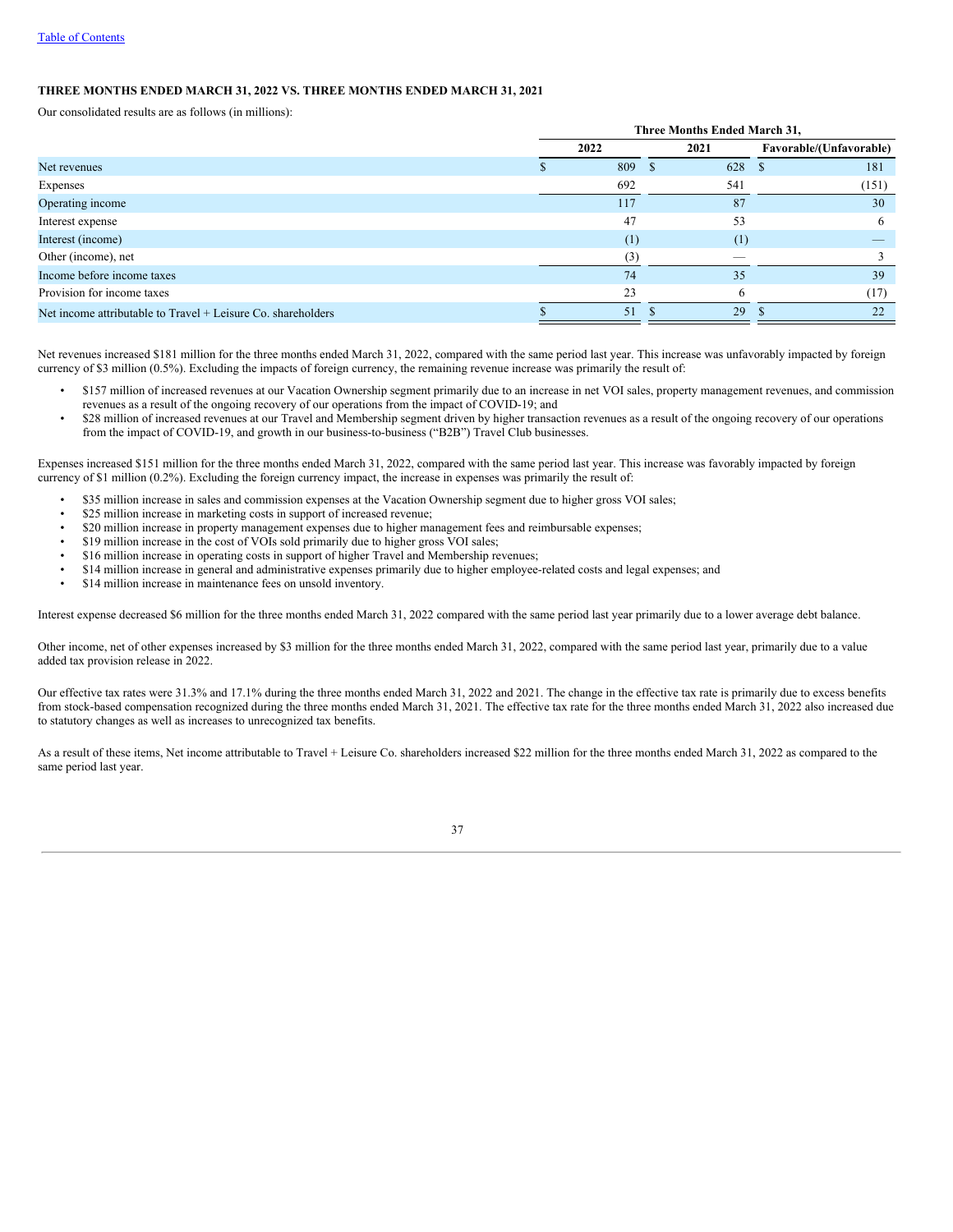Our segment results are as follows (in millions):

|                           | <b>Three Months Ended</b><br>March 31, |        |  |      |  |  |  |
|---------------------------|----------------------------------------|--------|--|------|--|--|--|
| Net revenues              |                                        | 2022   |  | 2021 |  |  |  |
| Vacation Ownership        |                                        | 604 \$ |  | 449  |  |  |  |
| Travel and Membership     |                                        | 210    |  | 183  |  |  |  |
| Total reportable segments |                                        | 814    |  | 632  |  |  |  |
| Corporate and other (a)   |                                        | (5)    |  | (4)  |  |  |  |
| <b>Total Company</b>      |                                        | 809    |  | 628  |  |  |  |

|                                                              | <b>Three Months Ended</b> |            |      |  |  |  |  |
|--------------------------------------------------------------|---------------------------|------------|------|--|--|--|--|
|                                                              |                           | March 31,  |      |  |  |  |  |
| <b>Reconciliation of Net income to Adjusted EBITDA</b>       | 2022                      |            | 2021 |  |  |  |  |
| Net income attributable to Travel + Leisure Co. shareholders |                           | 51<br>- \$ | 29   |  |  |  |  |
| Provision for income taxes                                   |                           | 23         | 6    |  |  |  |  |
| Depreciation and amortization                                |                           | 30         | 31   |  |  |  |  |
| Interest expense                                             |                           | 47         | 53   |  |  |  |  |
| Interest (income)                                            |                           | (1)        | (1)  |  |  |  |  |
| Stock-based compensation                                     |                           | 9          |      |  |  |  |  |
| Restructuring (b)                                            |                           |            | (1)  |  |  |  |  |
| COVID-19 related costs <sup>(c)</sup>                        |                           | ◠          |      |  |  |  |  |
| Legacy items                                                 |                           |            | 4    |  |  |  |  |
| Asset impairments                                            |                           |            |      |  |  |  |  |
| <b>Adjusted EBITDA</b>                                       |                           | 170        | 129  |  |  |  |  |

|                           | <b>Three Months Ended</b> |      |  |      |  |  |  |  |
|---------------------------|---------------------------|------|--|------|--|--|--|--|
|                           | March 31,                 |      |  |      |  |  |  |  |
| <b>Adjusted EBITDA</b>    |                           | 2022 |  | 2021 |  |  |  |  |
| Vacation Ownership        |                           | 103S |  | -66  |  |  |  |  |
| Travel and Membership     |                           | 84   |  | 75   |  |  |  |  |
| Total reportable segments |                           | 187  |  | 141  |  |  |  |  |
| Corporate and other (a)   |                           | (17) |  | (12) |  |  |  |  |
| <b>Total Company</b>      |                           | 170  |  | 129  |  |  |  |  |

Includes the elimination of transactions between segments. (a)

(b)

Includes \$3 million of stock-based compensation expense for the three months ended March 31, 2022 associated with the 2022 restructuring.<br>Includes expenses related to COVID-19 testing and other expenses associated with our due to the COVID-19 workforce reduction offset in part by U.S. and international government employee retention credits. (c)

# *Vacation Ownership*

Net revenues increased \$155 million (35.0%) and Adjusted EBITDA increased \$37 million (56.1%) during the three months ended March 31, 2022, compared with the same period of 2021. The net revenue increase was unfavorably impacted by foreign currency of \$2 million (0.4%) and the Adjusted EBITDA increase was not materially impacted by foreign currency.

The net revenue increase excluding the impact of foreign currency was primarily driven by:

- \$136 million increase in gross VOI sales, net of Fee-for-Service sales, due to increased tours and higher VPG associated with the ongoing recovery of our operations from the impact of COVID-19;
- \$22 million increase in property management revenues primarily due to higher management fees and reimbursable revenues; and
- \$5 million increase in commission revenues as a result of higher Fee-for-Service VOI sales.

These increases were partially offset by an \$11 million increase in our provision for loan losses primarily due to higher gross VOI sales.

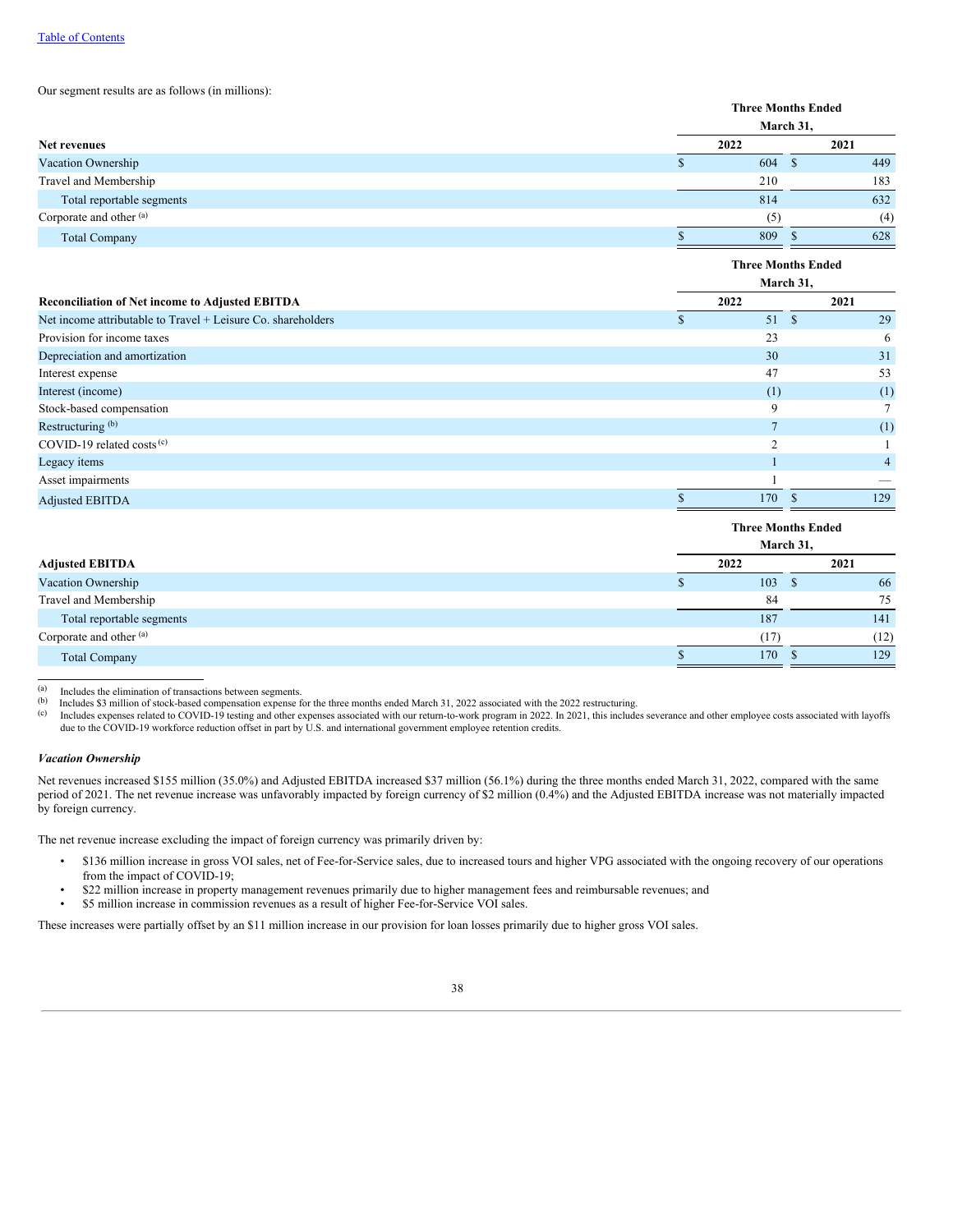In addition to the drivers above, Adjusted EBITDA was further impacted by:

- \$35 million increase in sales and commission expenses due to higher gross VOI sales;
- \$23 million increase in marketing costs in support of increased revenue;
- \$20 million increase in property management expenses due to higher management fees and reimbursable expenses;
- \$19 million increase in the cost of VOIs sold primarily due to higher gross VOI sales;
- \$14 million increase in maintenance fees on unsold inventory;
- \$10 million increase in general and administrative expenses primarily due to higher employee-related costs; and
- \$4 million increase in commission expense as a result of higher Fee-for-Service VOI sales.

These increases were partially offset by a \$7 million decrease in consumer financing interest expense primarily due to a lower average non-recourse debt balance.

#### *Travel and Membership*

Net revenues increased \$27 million and Adjusted EBITDA increased \$9 million during the three months ended March 31, 2022, compared with the same period of 2021. The net revenue increase was unfavorably impacted by foreign currency of \$1 million (0.5%) and the Adjusted EBITDA increase was unfavorably impacted by foreign currency of \$1 million (1.3%).

Increases in net revenues excluding the impact of foreign currency were primarily due to a \$30 million increase in transaction revenue driven by higher revenue per transaction and growth in B2B Travel Club transactions.

In addition to the revenue change explained above, Adjusted EBITDA, excluding the impact of foreign currency, was further impacted by the following operational costs in support of higher revenue:

- \$12 million increase in cost of sales;
- \$4 million increase in operational expenses; and
- \$2 million increase in marketing expense.

# *Corporate and other*

Corporate and other Adjusted EBITDA decreased \$5 million for the three months ended March 31, 2022 compared to 2021, primarily due to higher employee-related costs and legal expenses.

# **RESTRUCTURING PLANS**

During the three months ended March 31, 2022, we incurred \$7 million of restructuring expense. Certain positions were made redundant based upon changes to our organizational structure, primarily within the Travel and Membership segment. The majority of the initiative and related expenses were incurred in the first quarter of 2022 with the remaining charges to be completed in the second quarter. The charges consisted of (i) \$5 million of personnel costs at the Travel and Membership segment (ii) \$1 million of lease and personnel-related costs at the Vacation Ownership segment, and (iii) \$1 million of personnel-related costs at our corporate operations. These restructuring charges included \$3 million of accelerated stock-based compensation expense. The majority of the remaining liability of \$4 million is expected to be paid in 2022 with lease-related payments continuing through 2025.

During 2020, we recorded \$37 million of restructuring charges, most of which were COVID-19 related. These charges included \$22 million at the Travel and Membership segment associated with our decision to abandon the remaining portion of the administrative offices in New Jersey, and \$14 million of charges at the Vacation Ownership segment due to a renegotiated agreement and closed sales centers. As of December 31, 2021 this restructuring liability was \$22 million which was reduced by \$1 million of cash payments during the three months ended March 31, 2022. The remaining 2020 restructuring liability of \$21 million is lease-related and is expected to be paid by the end of 2029.

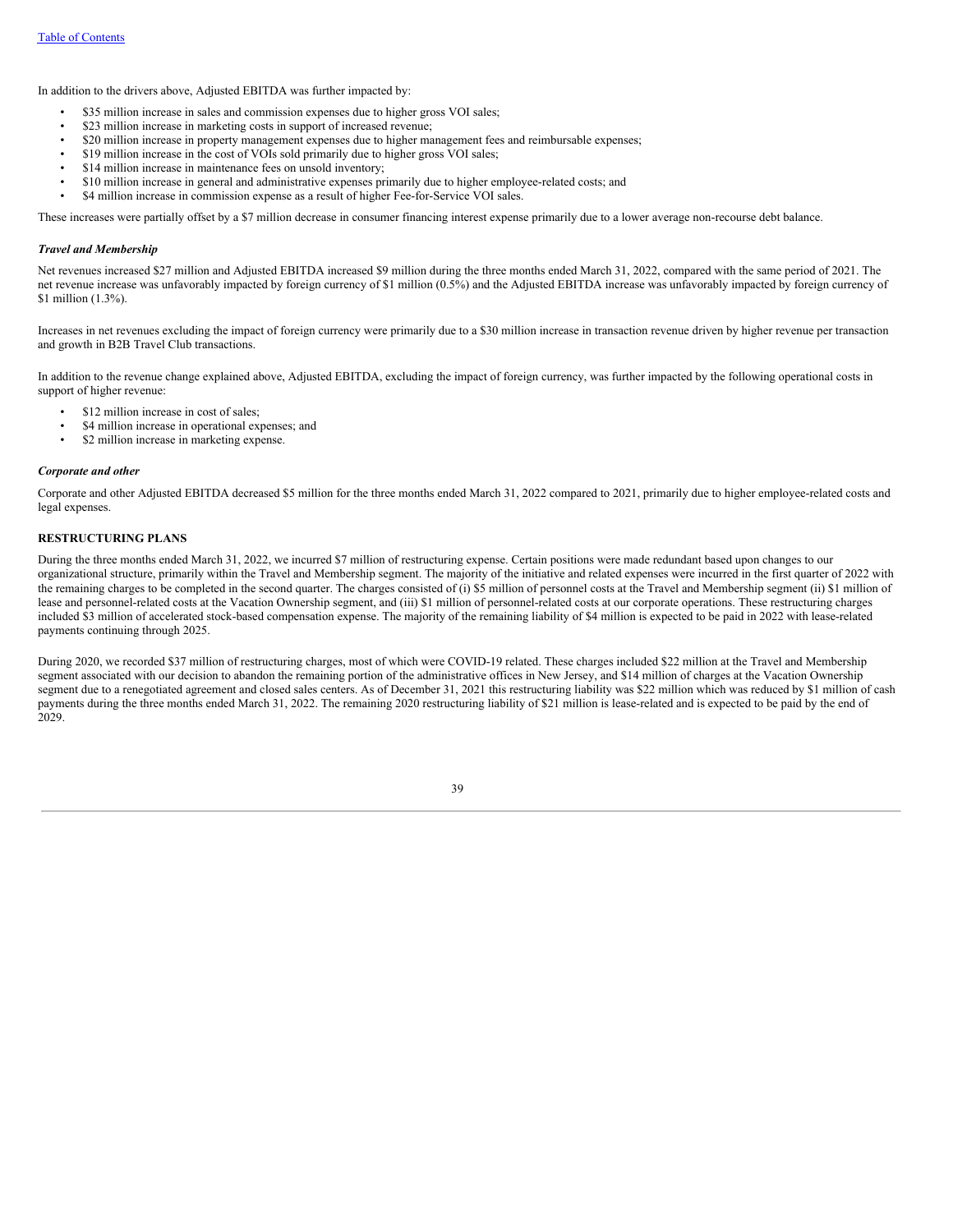### **FINANCIAL CONDITION**

| (In millions)       | March 31,<br>2022 | December 31,<br>2021 | Change                 |
|---------------------|-------------------|----------------------|------------------------|
| <b>Total</b> assets | 6,600             | 6,588                | $1^{\circ}$<br>$\perp$ |
| Total liabilities   | 7.411             | 7.382                | 29                     |
| Total (deficit)     | (811)             | (794)                | (17)                   |

Total assets increased by \$12 million from December 31, 2021 to March 31, 2022, primarily due to:

- \$38 million increase in Restricted cash primarily associated with our non-recourse debt borrowings;
- \$15 million increase in Trade receivables, net, primarily due to annual billings;
- \$54 million increase in Property and equipment, net, primarily due to the transfer of completed VOI inventory to property and equipment, partially offset by depreciation; and
- \$30 million increase in Other assets primarily due to timing of payroll funding.

These increases were partially offset by an \$87 million decrease in Inventory driven by the transfer of completed VOI inventory to property and equipment and VOI sales; and a \$48 million decrease in Vacation ownership contract receivables, net, primarily due to increased allowance for loan losses and net principal collections.

Total liabilities increased by \$29 million from December 31, 2021 to March 31, 2022, primarily due to:

- \$9 million increase in Deferred income primarily due to annual billing cycle for subscription revenues; and
- \$15 million increase in Non-recourse vacation ownership debt due to net borrowings.

Total deficit increased \$17 million from December 31, 2021 to March 31, 2022, primarily due to \$45 million of share repurchases and \$35 million of dividends, partially offset by \$51 million of Net income attributable to Travel + Leisure Co. shareholders and a \$12 million change in stock-based compensation.

# **LIQUIDITY AND CAPITAL RESOURCES**

We believe that we have sufficient liquidity to meet our ongoing cash needs for the next year and beyond, including capital expenditures, operational and/or strategic opportunities, and expenditures for human capital, intellectual property, contractual obligations, off-balance sheet arrangements, and other such requirements. Our net cash from operations and cash and cash equivalents are key sources of liquidity along with our revolving credit facilities, bank conduit facilities, and continued access to debt markets. We believe these sources of liquidity are sufficient to meet our ongoing cash needs, including the repayment of our \$400 million notes due in March 2023. Our discussion below highlights these sources of liquidity and how they have been utilized to support our cash needs.

#### *\$1.0 Billion Revolving Credit Facility*

We generally utilize our revolving credit facility to finance our short-term to medium-term business operations, as needed. The facility was renewed during 2021, extending the commitment period to October 2026. As of March 31, 2022, we had \$998 million of available capacity on our revolving credit facility, net of letters of credit.

The revolving credit facility and term loan B are subject to covenants including the maintenance of specific financial ratios as defined in the credit agreement. The financial ratio covenants consist of a minimum interest coverage ratio and a maximum first lien leverage ratio. The interest coverage ratio is calculated by dividing consolidated EBITDA (as defined in the credit agreement) by consolidated interest expense (as defined in the credit agreement), both as measured on a trailing 12-month basis preceding the measurement date. The first lien leverage ratio is calculated by dividing consolidated first lien debt (as defined in the credit agreement) as of the measurement date by consolidated EBITDA (as defined in the credit agreement) as measured on a trailing 12-month basis preceding the measurement date.

As a precautionary measure during 2020, we amended the credit agreement governing the revolving credit facility and term loan B ("First Amendment"). The First Amendment provided flexibility during the relief period spanning from July 15, 2020 through April 1, 2022, or upon our earlier termination ("Relief Period"). Among other changes, the First Amendment established Relief Period restrictions regarding share repurchases, dividends, and acquisitions. During 2021 we entered into the second amendment governing our revolving credit facility and term loan B ("Second Amendment") which resulted in the termination of the aforementioned Relief Period restrictions and extended the commitment period for the revolving credit facility from May 2023 to October 2026. The Second Amendment stipulates a first lien leverage ratio financial covenant not to exceed 4.75 to 1.0 which commenced with the December 31, 2021 period and extends through June 30, 2022, after which time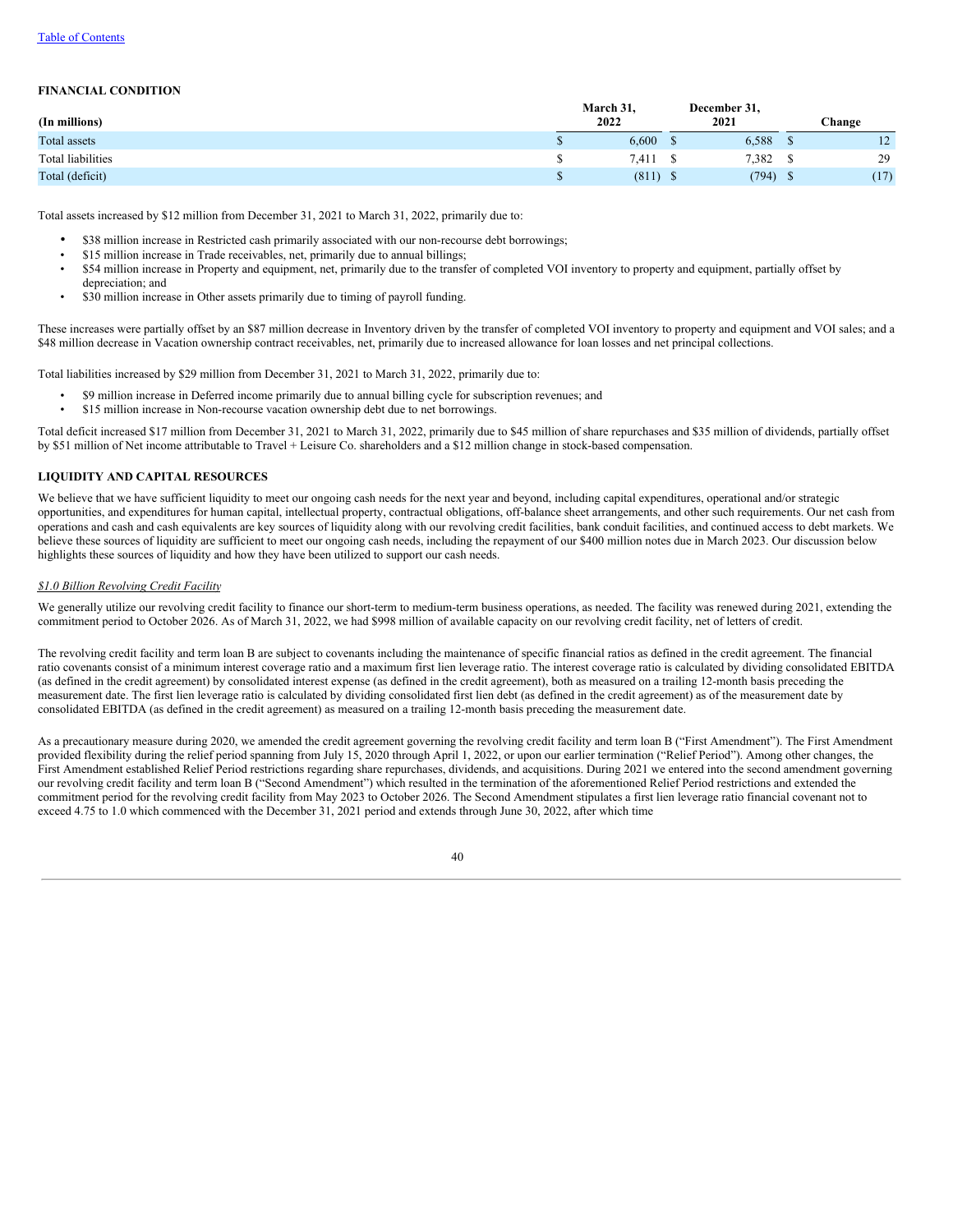it will return to 4.25 to 1.0 and reestablished the interest coverage ratio (as defined in the credit agreement) of no less than 2.50 to 1.0, the levels in place prior to COVID-19. Additionally, the Second Amendment reestablished the annual interest rate pricing schedule in existence prior to COVID-19 which is equal to, at our option, either a base rate plus a margin ranging from 0.75% to 1.25% or the London Interbank Offered Rate ("LIBOR") plus a margin ranging from 1.75% to 2.25%, in either case based upon our first lien leverage ratio. The Second Amendment also includes customary LIBOR replacement language providing for alternative interest rate options upon the cessation of LIBOR publication.

As of March 31, 2022, our first lien leverage ratio was 3.79 to 1.0 and our interest coverage ratio was 4.32 to 1.0. These ratios do not include interest expense or indebtedness related to any qualified securitization financing (as defined in the credit agreement). As of March 31, 2022, we were in compliance with the financial covenants described above.

#### *Secured Notes and Term Loan B*

We generally utilize borrowing under our secured notes to meet our long-term financing needs. As of March 31, 2022, we had \$3.37 billion outstanding of secured notes and Term Loan B, with maturities ranging from 2023 to 2030.

#### *Non-recourse Vacation Ownership Debt*

Our Vacation Ownership business finances certain of its vacation ownership contract receivables ("VOCRs") through (i) asset-backed conduit facilities and (ii) term assetbacked securitizations, all of which are non-recourse to us with respect to principal and interest. For the securitizations, we pool qualifying VOCRs and sell them to bankruptcyremote entities, all of which are consolidated into the accompanying Condensed Consolidated Balance Sheets as of March 31, 2022. We plan to continue using these sources to finance certain VOCRs. On March 4, 2022 we renewed our USD bank conduit facility, extending its term through July 2024. This renewal included a reduction of the USD borrowing capacity from \$800 million to \$600 million. We believe that our USD bank conduit facility and our AUD/NZD bank conduit facility, with a term through April 2023, amounting to a combined capacity of \$824 million (\$533 million available as of March 31, 2022) along with our ability to issue term asset-backed securities, provides sufficient liquidity to finance the sale of VOIs beyond the next year.

We closed on securitization financings of \$275 million during the three months ended March 31, 2022 and \$850 million during the full year 2021. These transactions positively impacted our liquidity and reinforce our expectation that we will maintain adequate liquidity for the next year and beyond.

Our liquidity position may be negatively affected by unfavorable conditions in the capital markets in which we operate or if our VOCR portfolios do not meet specified portfolio credit parameters. Our liquidity, as it relates to our VOCR securitization program, could be adversely affected if we were to fail to renew or replace our conduit facilities on their expiration dates, or if a particular receivables pool were to fail to meet certain ratios, which could occur in certain instances if the default rates or other credit metrics of the underlying VOCRs deteriorate. Our ability to sell securities backed by our VOCRs depends on the continued ability and willingness of capital market participants to invest in such securities.

Each of our non-recourse securitized term notes and the bank conduit facilities contain various triggers relating to the performance of the applicable loan pools. If the VOCR pool that collateralizes one of our securitization notes fails to perform within the parameters established by the contractual triggers (such as higher default or delinquency rates), there are provisions pursuant to which the cash flows for that pool will be maintained in the securitization as extra collateral for the note holders or applied to accelerate the repayment of outstanding principal to the note holders. As of March 31, 2022, all of our securitized loan pools were in compliance with applicable contractual triggers.

We may, from time to time, depending on market conditions and other factors, repurchase our outstanding indebtedness, whether or not such indebtedness trades above or below its face amount, for cash and/or in exchange for other securities or other consideration, in each case in open market purchases and/or privately negotiated transactions.

For additional details regarding our credit facilities, term loan B, and non-recourse debt see Note 9—*Debt* to the Condensed Consolidated Financial Statements.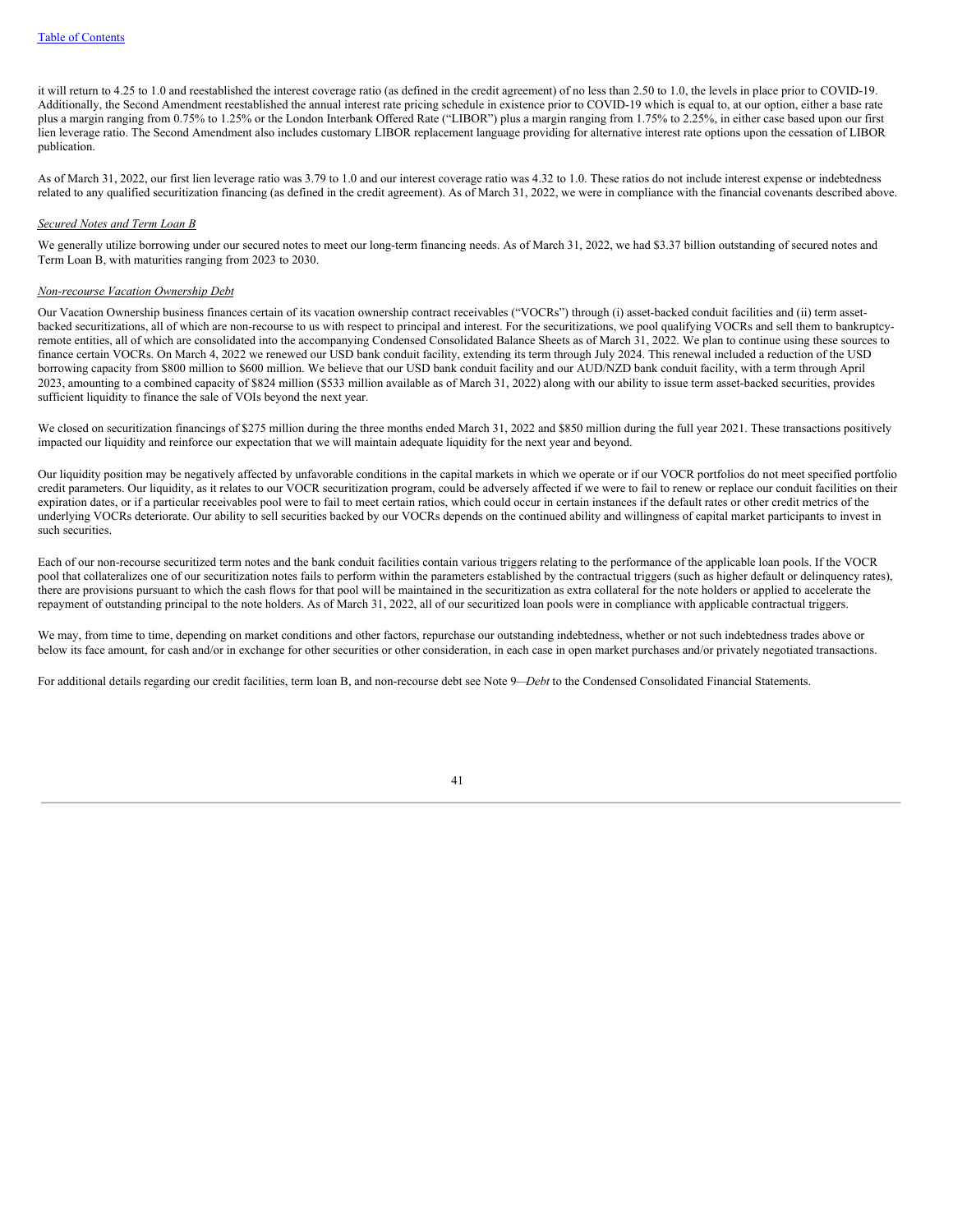# *Material Cash Requirements*

The following table summarizes material future contractual obligations of our continuing operations (in millions). We plan to fund these obligations, along with our other cash requirements, with net cash from operations, cash and cash equivalents, and through the use of our revolving credit facilities, bank conduit facilities, and continued access to debt markets.

|                                                      | $4/1/22 - 3/31/23$ |       | $4/1/23 - 3/31/24$       |   | $4/1/24 - 3/31/25$ | $4/1/25 - 3/31/26$       | $4/1/26 - 3/31/27$ |       | <b>Thereafter</b>        |   | Total |
|------------------------------------------------------|--------------------|-------|--------------------------|---|--------------------|--------------------------|--------------------|-------|--------------------------|---|-------|
| Debt                                                 |                    | 408   |                          | 6 | 303<br>ക           | 625                      |                    | 643   | 1,394                    | ъ | 3,379 |
| Non-recourse debt (a)                                |                    | 224   | 256                      |   | 230                | 303                      |                    | 207   | 729                      |   | 1,949 |
| Interest on debt $(b)$                               |                    | 234   | 212                      |   | 188                | 161                      |                    | 107   | 136                      |   | 1,038 |
| Purchase commitments (c)                             |                    | 219   | 116                      |   | 107                | 129                      |                    | 93    | 150                      |   | 814   |
| <b>Operating leases</b>                              |                    | 30    | 30                       |   | 27                 | 21                       |                    | 14    | 31                       |   | 153   |
| Inventory sold subject to conditional repurchase (d) |                    | 65    | $\overline{\phantom{a}}$ |   | _                  | $\overline{\phantom{a}}$ |                    | __    | $\overline{\phantom{a}}$ |   | 65    |
| Total $(e)$                                          |                    | 1.180 | 620                      |   | 855                | 1.239                    |                    | 1.064 | 2.440                    |   | 7,398 |

Represents debt that is securitized through bankruptcy-remote special purpose entities the creditors of which have no recourse to us for principal and interest. (a)

Includes (i) \$648 million for marketing-related activities; (ii) \$60 million relating to the development of vacation ownership properties; and (iii) \$46 million for information technology activities. (c)

Excludes a \$38 million liability for unrecognized tax benefits as it is not reasonably estimable to determine the periods in which such liability would be settled with the respective tax authorities. (e)

In addition to the amounts shown in the table above and in connection with our separation from Cendant, we entered into certain guarantee commitments with Cendant (pursuant to our assumption of certain liabilities and our obligation to indemnify Cendant, Realogy, and Travelport for such liabilities) and guarantee commitments related to deferred compensation arrangements with Cendant and Realogy. We also entered into certain guarantee commitments and indemnifications related to the sale of our vacation rentals businesses. For information on matters related to our former parent and subsidiaries see Note 21—*Transactions with Former Parent and Former Subsidiaries*to the Condensed Consolidated Financial Statements.

In addition to the key contractual obligation and separation related commitments described above, we also utilize surety bonds in our Vacation Ownership business for sales and development transactions in order to meet regulatory requirements of certain states. In the ordinary course of our business, we have assembled commitments from 12 surety providers in the amount of \$2.3 billion, of which we had \$364 million outstanding as of March 31, 2022. The availability, terms and conditions and pricing of bonding capacity are dependent on, among other things, continued financial strength and stability of the insurance company affiliates providing the bonding capacity, general availability of such capacity and our corporate credit rating. If the bonding capacity is unavailable or, alternatively, the terms and conditions and pricing of the bonding capacity are unacceptable to us, our Vacation Ownership business could be negatively impacted.

Our secured debt is rated Ba3 with a "negative outlook" by Moody's Investors Service, BB- with a "stable outlook" by Standard & Poor's Rating Services, and BB+ with a "negative outlook" by Fitch Rating Agency. A security rating is not a recommendation to buy, sell or hold securities and is subject to revision or withdrawal by the assigning rating organization. Reference in this report to any such credit rating is intended for the limited purpose of discussing or referring to aspects of our liquidity and of our costs of funds. Any reference to a credit rating is not intended to be any guarantee or assurance of, nor should there be any undue reliance upon, any credit rating or change in credit rating, nor is any such reference intended as any inference concerning future performance, future liquidity, or any future credit rating.

Includes interest on debt and non-recourse debt; estimated using the stated interest rates. (b)

Represents obligations to repurchase completed vacation ownership properties from third-party developers (See Note 7— *Inventory* to the Condensed Consolidated Financial Statements for further detail) of which \$13 million was included within Accrued expenses and other liabilities on the Condensed Consolidated Balance Sheets. (d)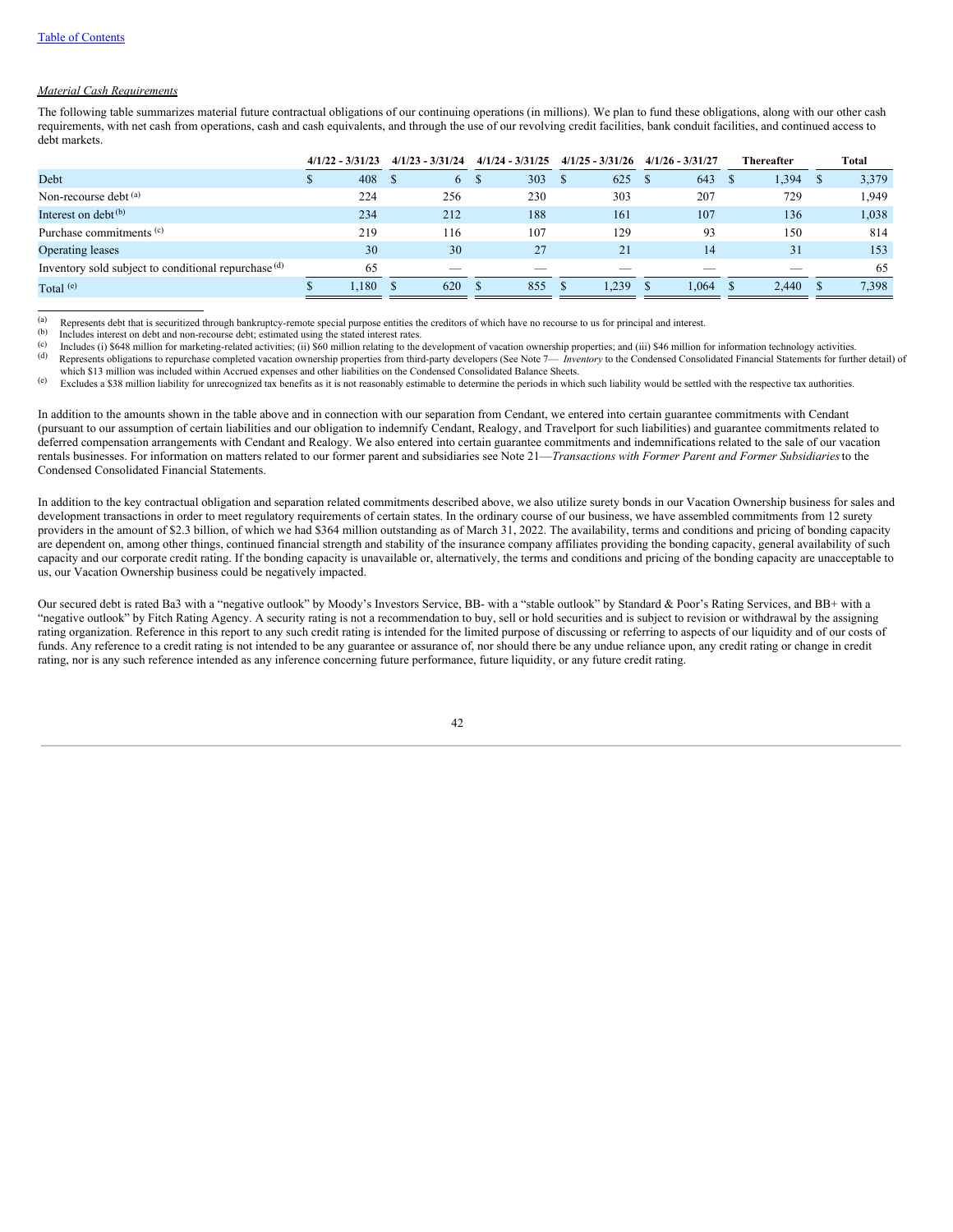### **CASH FLOW**

The following table summarizes the changes in cash, cash equivalents and restricted cash during the three months ended March 31, 2022 and 2021 (in millions):

|                                                                   | 2022 | 2021       | Change |
|-------------------------------------------------------------------|------|------------|--------|
| Cash provided by/(used in):                                       |      |            |        |
| Operating activities                                              | 141  | 78 \$      | 63     |
| Investing activities                                              | (16) | (47)       | 31     |
| Financing activities                                              | (79) | (884)      | 805    |
| Effects of changes in exchange rates on cash and cash equivalents |      | (3)        |        |
| Net change in cash, cash equivalents and restricted cash          | 50   | $(856)$ \$ | 906    |

### *Operating Activities*

Net cash provided by operating activities was \$141 million for the three months ended March 31, 2022, compared to \$78 million in the prior year. This \$63 million increase was driven by a \$22 million increase in net income, a \$36 million increase in non-cash add-back items primarily due to deferred income taxes and a higher provision for loan losses, and a \$5 million decrease in cash utilized for working capital.

#### *Investing Activities*

Net cash used in investing activities was \$16 million for the three months ended March 31, 2022, compared to \$47 million in the prior year. This decrease was primarily related to \$35 million of cash payments for the acquisition of the Travel + Leisure brand in 2021.

#### *Financing Activities*

Net cash used in financing activities was \$79 million for the three months ended March 31, 2022 compared to \$884 million in the prior year. This decrease was primarily due to \$799 million of repayments on the revolving credit facility and notes in 2021, \$47 million of net repayments on non-recourse debt in 2021 compared to \$13 million of net proceeds in 2022; partially offset by \$45 million of share repurchases in 2022.

#### *Capital Deployment*

We focus on deploying capital for the highest possible returns. Ultimately, our business objective is to grow our business while optimizing cash flow and Adjusted EBITDA. We intend to continue to invest in select capital and technological improvements across our business. We may also seek to strategically grow the business through merger and acquisition activities. As part of our merger and acquisition strategy, we have made, and expect to continue to make, acquisition proposals and enter into non-binding letters of intent, allowing us to conduct due diligence on a confidential basis. A potential transaction contemplated by a letter of intent may never reach the point where we enter into a definitive agreement, nor can we predict the timing of such a potential transaction. Finally, we intend to continue to return value to shareholders through the repurchase of common stock and payment of dividends. All future declarations of quarterly cash dividends are subject to final approval by the Board of Directors.

During the three months ended March 31, 2022, we spent \$13 million on vacation ownership development projects (inventory). We believe that our Vacation Ownership business currently has adequate finished inventory to support vacation ownership sales for several years. During 2022, we anticipate spending between \$150 million and \$170 million on vacation ownership development projects. The average inventory spend on vacation ownership development projects for the four-year period 2023 through 2026 is expected to be between \$140 million and \$170 million annually. After factoring in the anticipated additional average annual spending, we expect to have adequate inventory to support vacation ownership sales through at least the next four to five years.

During the three months ended March 31, 2022, we spent \$10 million on capital expenditures, primarily for information technology and sales center improvement projects. During 2022, we anticipate spending between \$60 million and \$65 million on capital expenditures.

In connection with our focus on optimizing cash flow, we are continuing our asset-light efforts in vacation ownership by seeking opportunities with financial partners whereby they make strategic investments to develop assets on our behalf. We refer to this as Just-in-Time. The partner may invest in new ground-up development projects or purchase from us, for cash, existing in-process inventory which currently resides on our Condensed Consolidated Balance Sheets. The partner will complete the

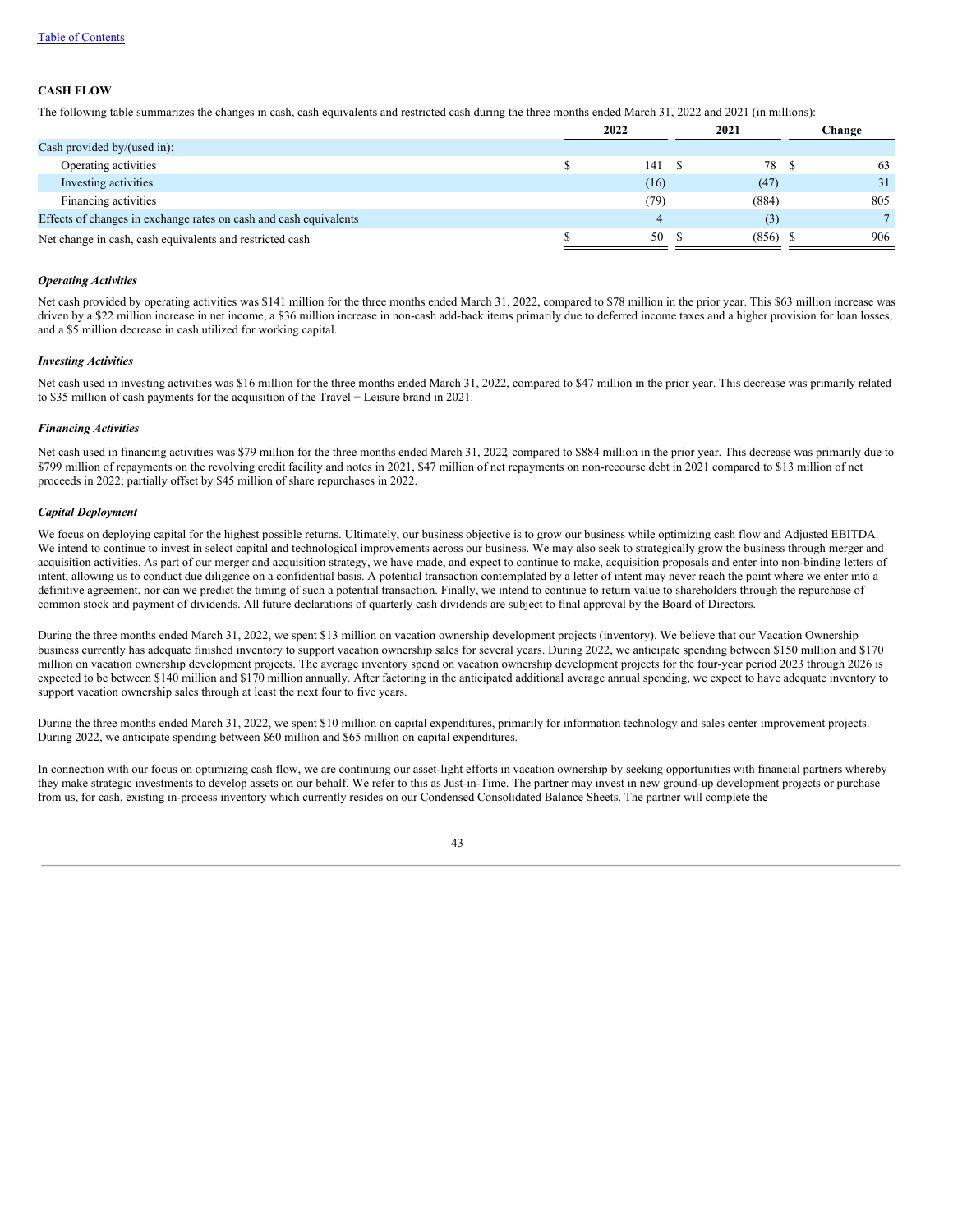development of the project and we may purchase finished inventory at a future date as needed or as obligated under the agreement.

We expect that the majority of the expenditures that will be required to pursue our capital spending programs, strategic investments, and vacation ownership development projects will be financed with cash flow generated through operations and cash and cash equivalents. We expect that additional expenditures will be financed with general secured corporate borrowings, including through the use of available capacity under our revolving credit facility.

#### *Share Repurchase Program*

On August 20, 2007, our Board of Directors authorized a share repurchase program that enables us to purchase our common stock. As of March 31, 2022, the Board of Directors had increased the capacity of the program eight times, most recently in October 2017 by \$1.0 billion, bringing the total authorization under the current program to \$6.0 billion. Proceeds received from stock option exercises have increased the repurchase capacity under the program by \$81 million since the inception of this program. We had \$283 million of remaining availability in our program as of March 31, 2022.

Under our current share repurchase program, we repurchased 0.8 million shares at an average price of \$56.15 for a cost of \$45 million during the three months ended March 31, 2022. The amount and timing of specific repurchases are subject to market conditions, applicable legal requirements and other factors, including capital allocation priorities. Repurchases may be conducted in the open market or in privately negotiated transactions.

Subsequent to the end of the quarter, our Board of Directors increased the authorization for the share repurchase program by \$500 million.

#### *Dividends*

During the quarterly period ended March 31, 2022, we paid cash dividends of \$0.40 per share (\$35 million in aggregate). During the quarterly period ended March 31, 2021, we paid cash dividends of \$0.30 per share (\$26 million in aggregate). Our long-term plan is to grow our dividend at the rate of growth of our earnings at a minimum. The declaration and payment of future dividends to holders of our common stock are at the discretion of our Board of Directors and depend upon many factors, including our financial condition, earnings, capital requirements of our business, covenants associated with certain debt obligations, legal requirements, regulatory constraints, industry practice, and other factors that our Board of Directors deems relevant. There is no assurance that a payment of a dividend will occur in the future.

# **SEASONALITY**

We experience seasonal fluctuations in our net revenues and net income from sales of VOIs and vacation exchange fees. Revenues from sales of VOIs are generally higher in the third quarter than in other quarters due to increased leisure travel. Revenues from vacation exchange fees are generally highest in the first quarter, which is generally when members of our vacation exchange business book their vacations for the year. Our seasonality has been and could continue to be impacted by COVID-19.

The seasonality of our business may cause fluctuations in our quarterly operating results. As we expand into new markets and geographical locations, we may experience increased or different seasonality dynamics that create fluctuations in operating results different from the fluctuations we have experienced in the past.

### **COMMITMENTS AND CONTINGENCIES**

From time to time, we are involved in claims, legal and regulatory proceedings, and governmental inquiries related to our business, none of which, in the opinion of management, is expected to have a material effect on our results of operations or financial condition. See Note 15—*Commitments and Contingencies* to the Condensed Consolidated Financial Statements for a description of claims and legal actions arising in the ordinary course of our business along with our guarantees and indemnifications and Note 21—*Transactions with Former Parent and Former Subsidiaries*to the Condensed Consolidated Financial Statements for a description of our obligations regarding Cendant contingent litigation, matters related to Wyndham Hotels, and matters related to the vacation rentals businesses.

### **CRITICAL ACCOUNTING ESTIMATES**

In presenting our Condensed Consolidated Financial Statements in conformity with generally accepted accounting principles, we are required to make estimates and assumptions that affect the amounts reported therein. Several of the estimates and assumptions we are required to make relate to matters that are inherently uncertain as they pertain to future events. However,

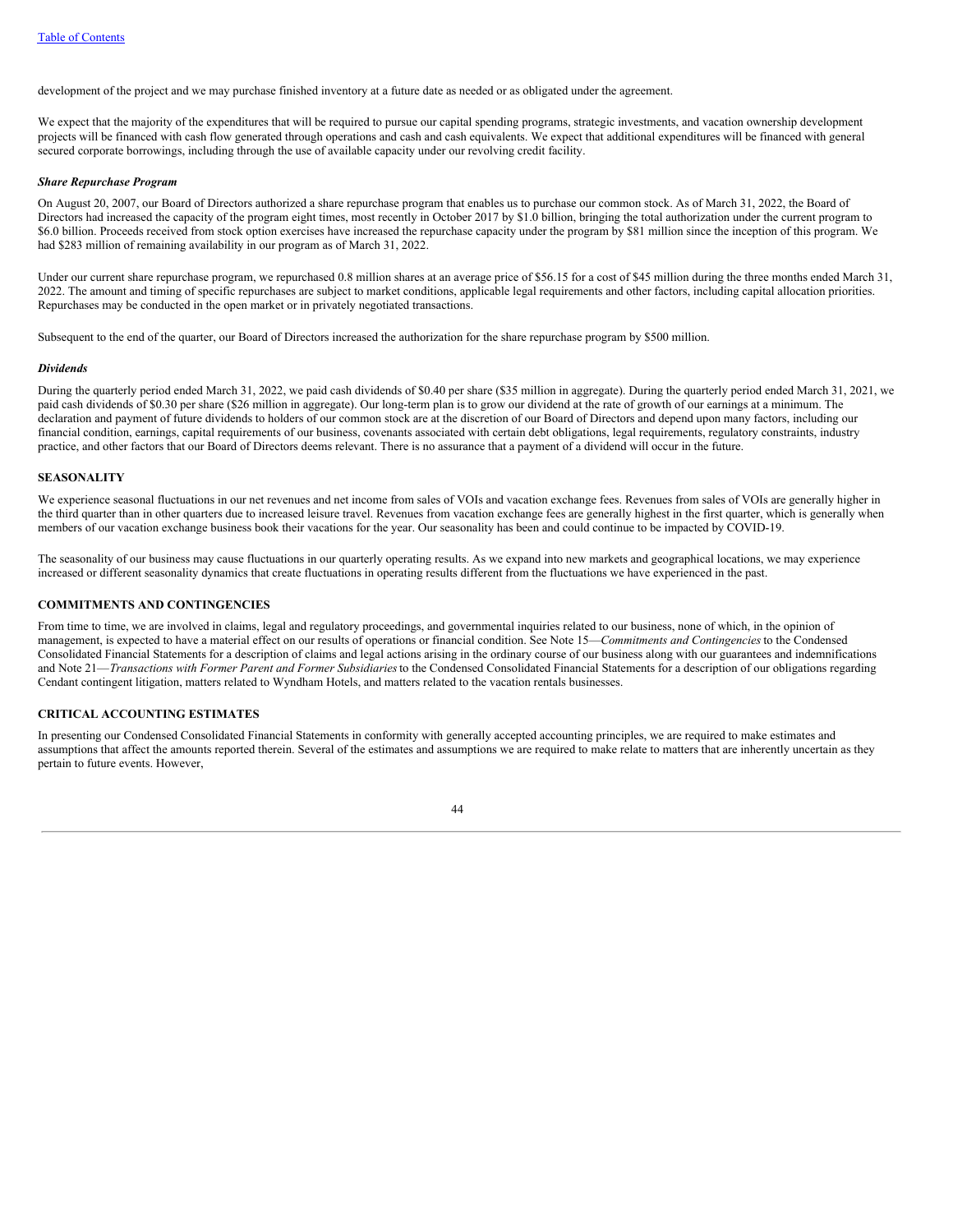events that are outside of our control cannot be predicted and, as such, they cannot be contemplated in evaluating such estimates and assumptions. If there is a significant unfavorable change to current conditions, it could result in a material impact to our consolidated results of operations, financial position, and liquidity. We believe that the estimates and assumptions we used when preparing our Condensed Consolidated Financial Statements were the most appropriate at that time. These Condensed Consolidated Financial Statements should be read in conjunction with our "Management's Discussion and Analysis of Financial Condition" and "Results of Operations" and the audited Consolidated Financial Statements included in the Annual Report filed on Form 10-K with the SEC on February 23, 2022, which includes a description of our critical accounting estimates that involve subjective and complex judgments that could potentially affect reported results.

#### <span id="page-45-0"></span>**Item 3. Quantitative and Qualitative Disclosures about Market Risks.**

We assess our market risks based on changes in interest and foreign currency exchange rates utilizing a sensitivity analysis that measures the potential impact in earnings, fair values and cash flows based on a hypothetical 10% change (increase and decrease) in interest and foreign currency exchange rates. We used March 31, 2022 market rates to perform a sensitivity analysis separately for each of our market risk exposures. The estimates assume instantaneous, parallel shifts in interest rate yield curves and exchange rates. We have determined, through such analyses, that a hypothetical 10% change in the interest rates would have resulted in a less than \$1 million increase or decrease in annual consumer financing interest expense and total interest expense. We have determined that a hypothetical 10% change in the foreign currency exchange rates would have resulted in an approximate increase or decrease to the fair value of our outstanding forward foreign currency exchange contracts of \$6 million, which would generally be offset by an opposite effect on the underlying exposure being economically hedged. As such, we believe that a 10% change in interest rates or foreign currency exchange rates would not have a material effect on our prices, earnings, fair values, or cash flows.

Our variable rate borrowings, which include our term loan, non-recourse conduit facilities, and revolving credit facility, expose us to risks caused by fluctuations in the applicable interest rates. The total outstanding balance of such variable rate borrowings at March 31, 2022, was \$291 million in non-recourse debt and \$288 million in corporate debt. A 100 basis point change in the underlying interest rates would result in a \$3 million increase or decrease in annual consumer financing interest expense and a \$3 million increase or decrease in our annual debt interest expense.

#### <span id="page-45-1"></span>**Item 4. Controls and Procedures.**

- (a) *Disclosure Controls and Procedures*. As of the end of the period covered by this report, we carried out an evaluation, under the supervision and with the participation of our management, including our principal executive and principal financial officers, of the effectiveness of the design and operation of our disclosure controls and procedures (as such term is defined in Rule 13(a)-15(e) of the Securities Exchange Act of 1934 (the "Exchange Act")). Based on such evaluation, our principal executive and principal financial officers concluded that our disclosure controls and procedures were designed and functioning effectively to provide reasonable assurance that information required to be disclosed by us in the reports we file or submit under the Exchange Act is recorded, processed, summarized and reported within the time periods specified in the rules and forms of the SEC, and to provide reasonable assurance that such information is accumulated and communicated to our management, including our principal executive and principal financial officers, as appropriate, to allow timely decisions regarding required disclosure.
- (b) *Internal Control Over Financial Reporting.* There have been no changes in our internal control over financial reporting (as such term is defined in Rule 13a-15(f) under the Exchange Act) during the period to which this report relates that have materially affected, or are reasonably likely to materially affect, our internal control over financial reporting. As of March 31, 2022, we utilized the criteria established in *Internal Control-Integrated Framework (2013)* issued by the Committee of Sponsoring Organizations of the Treadway Commission.

A significant portion of our employees either work remotely or on a hybrid remote work schedule. We have not identified any material changes in our disclosure controls and procedures, nor our internal control over financial reporting, as a result of this change. We are continually monitoring and assessing the design and operating effectiveness of our internal controls to minimize impacts.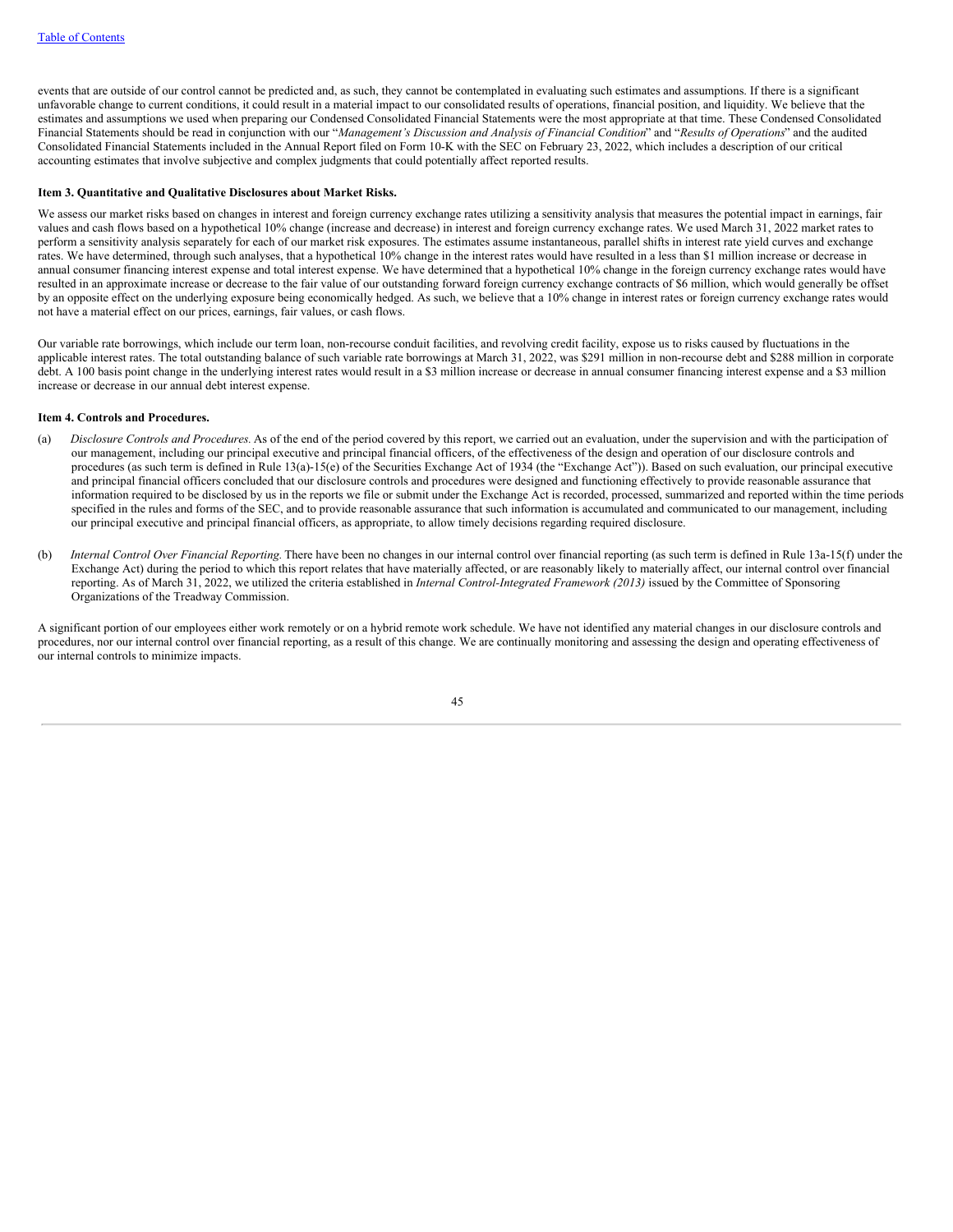# **PART II – OTHER INFORMATION**

#### <span id="page-46-0"></span>**Item 1. Legal Proceedings.**

We are involved in various claims and lawsuits arising in the ordinary course of business, none of which, in the opinion of management, is expected to have a material adverse effect on our results of operations or financial condition. See Note 15—*Commitments and Contingencies* to the Condensed Consolidated Financial Statements for a description of claims and legal actions arising in the ordinary course of our business and Note 21—*Transactions with Former Parent and Former Subsidiaries*to the Condensed Consolidated Financial Statements for a description of our obligations regarding Cendant contingent litigation, matters related to Wyndham Hotels & Resorts, Inc., and matters related to the vacation rentals businesses.

# <span id="page-46-1"></span>**Item 1A. Risk Factors.**

The discussion of our business and operations should be read together with the risk factors contained in Part I, Item 1A of our Annual Report on Form 10-K for the fiscal year ended December 31, 2021, filed with the Securities and Exchange Commission on February 23, 2022, which describe various risks and uncertainties to which we are or may become subject. These risks and uncertainties have the potential to affect our business, financial condition, results of operations, cash flows, strategies or prospects in a material and adverse manner. As of March 31, 2022, there have been no material changes to the risk factors set forth in Part I, Item 1A of our Annual Report on Form 10-K for the fiscal year ended December 31, 2021.

# <span id="page-46-2"></span>**Item 2. Unregistered Sales of Equity Securities and Use of Proceeds.**

(c) Below is a summary of our common stock repurchases by month for the quarter ended March 31, 2022:

|  | <b>ISSUER PURCHASES OF EQUITY SECURITIES</b> |
|--|----------------------------------------------|
|--|----------------------------------------------|

|                      | <b>Total Number of Shares</b> |       | Total Number of Shares Purchased                                | Approximate Dollar Value of<br>Shares that May Yet Be |
|----------------------|-------------------------------|-------|-----------------------------------------------------------------|-------------------------------------------------------|
| Period               | Purchased                     |       | Average Price Paid per Share as Part of Publicly Announced Plan | Purchased Under Plan                                  |
| January 2022         | 242,853 \$                    | 55.82 | 242,853 \$                                                      | 314,446,717                                           |
| February 2022        | 203,454 \$                    | 58.40 | 203.454 \$                                                      | 302,565,289                                           |
| March 2022 $(a)$     | 355,473 \$                    | 55.09 | 355,473 \$                                                      | 283,143,040                                           |
| Total <sup>(a)</sup> | 801,780 \$                    | 56.15 | 801.780 \$                                                      | 283,143,040                                           |

 $(a)$  Includes 29,174 shares purchased for which the trade date occurred in March 2022 while settlement occurred in April 2022.

On August 20, 2007, our Board of Directors authorized the repurchase of our common stock (the "Share Repurchase Program"). Under the Share Repurchase Program, we are authorized to repurchase shares through open market purchases, privately-negotiated transactions or otherwise in accordance with applicable federal securities laws, including through Rule 10b5-1 trading plans and under Rule 10b-18 of the Exchange Act. The Share Repurchase Program has no time limit and may be suspended or discontinued completely at any time. As of March 31, 2022, the Board of Directors had increased the capacity of the Share Repurchase Program eight times, most recently in October 2017, by \$1.0 billion, bringing the total authorization under the program to \$6.0 billion. Proceeds received from stock option exercises have increased the repurchase capacity by \$81 million since the inception of this program. Under our current and prior stock repurchase plans, the total authorization is \$6.8 billion. See "*Management's Discussion and* Analysis of Financial Condition and Results of Operations - Share Repurchase Program" for further information on the Share Repurchase Program.

Subsequent to the end of the quarter, our Board of Directors increased the authorization for the share repurchase program by \$00 million.

For a description of limitations on the payment of our dividends, see "Management's Discussion and Analysis of Financial Condition and Results of Operations - Dividends"

# <span id="page-46-3"></span>**Item 3. Defaults upon Senior Securities.**

None.

# <span id="page-46-4"></span>**Item 4. Mine Safety Disclosures.**

<span id="page-46-5"></span>Not applicable.

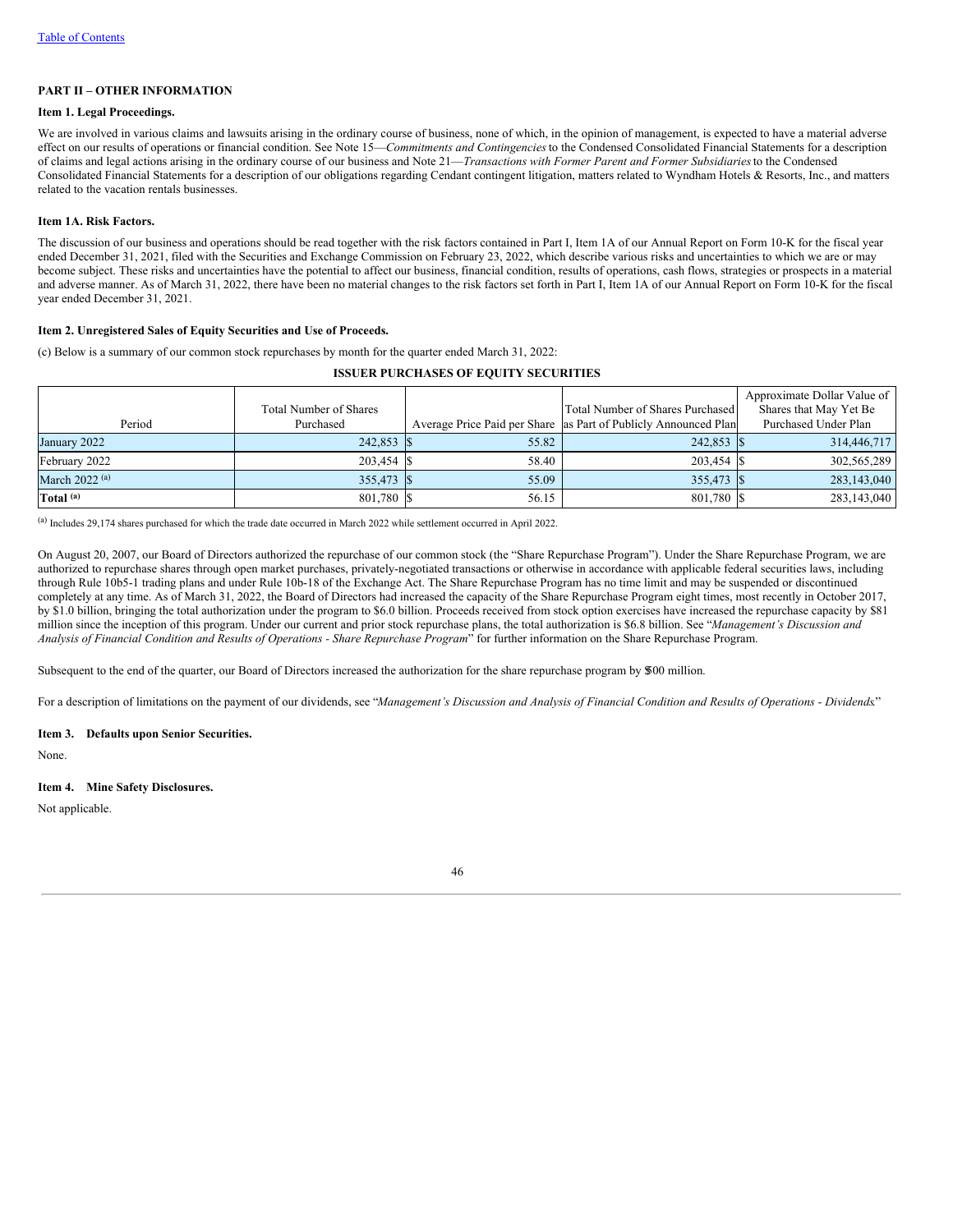# **Item 5. Other Information.**

None.

<span id="page-47-0"></span>

|                    | Item 6. Exhibits. |                                                                                                                                                                                                                                                                                                                                                                                          |
|--------------------|-------------------|------------------------------------------------------------------------------------------------------------------------------------------------------------------------------------------------------------------------------------------------------------------------------------------------------------------------------------------------------------------------------------------|
| <b>Exhibit No.</b> |                   | <b>Description</b>                                                                                                                                                                                                                                                                                                                                                                       |
| 3.1                |                   | Restated Certificate of Incorporation (incorporated by reference to Exhibit 3.2 to the Registrant's Form 8-K filed May 10, 2012).                                                                                                                                                                                                                                                        |
| 3.2                |                   | Certificate of Amendment to Certificate of Incorporation of Wyndham Worldwide Corporation effective as of May 31, 2018 (incorporated by<br>reference to Exhibit 3.1 to the Registrant's Form 8-K filed June 4, 2018).                                                                                                                                                                    |
| 3.3                |                   | Certificate of Amendment to Restated Certificate of Incorporation of Wyndham Destinations, Inc., effective as of February 17, 2021 (incorporated by<br>reference to Exhibit 3.1 to the Registrant's Form 8-K filed February 17, 2021).                                                                                                                                                   |
| 3.4                |                   | Third Amended and Restated Bylaws of Travel + Leisure Co., effective as of February 17, 2021 (incorporated by reference to Exhibit 3.2 to the<br>Registrant's Form 8-K filed February 17, 2021).                                                                                                                                                                                         |
| $10.1*$            |                   | Eleventh Amendment, dated as of March 4, 2022, to the Amended and Restated Indenture and Servicing Agreement, dated as of October 1, 2010, by<br>and among Sierra Timeshare Conduit Receivables Funding II, LLC, as Issuer, Wyndham Consumer Finance, Inc., as Servicer, Wells Fargo Bank,<br>National Association, as Trustee, and U.S. Bank National Association, as Collateral Agent. |
| $15*$              |                   | Letter re: Unaudited Interim Financial Information                                                                                                                                                                                                                                                                                                                                       |
| $31.1*$            |                   | Certification of President and Chief Executive Officer Pursuant to Rule 13a-14(a) Under the Securities and Exchange Act of 1934.                                                                                                                                                                                                                                                         |
| $31.2*$            |                   | Certification of Chief Financial Officer Pursuant to Rule 13a-14(a) Under the Securities Exchange Act of 1934                                                                                                                                                                                                                                                                            |
| $32**$             |                   | Certification of President and Chief Executive Officer and Chief Financial Officer Pursuant to 18 U.S.C. Section 1350.                                                                                                                                                                                                                                                                   |
| $101$ . INS*       |                   | Inline XBRL Instance Document                                                                                                                                                                                                                                                                                                                                                            |
| 101.SCH*           |                   | Inline XBRL Taxonomy Extension Schema Document                                                                                                                                                                                                                                                                                                                                           |
| $101.CAL*$         |                   | Inline XBRL Taxonomy Extension Calculation Linkbase Document                                                                                                                                                                                                                                                                                                                             |
| 101.DEF*           |                   | Inline XBRL Taxonomy Extension Definition Linkbase Document                                                                                                                                                                                                                                                                                                                              |
| $101.LAB*$         |                   | Inline XBRL Taxonomy Extension Label Linkbase Document                                                                                                                                                                                                                                                                                                                                   |
| 101.PRE*           |                   | Inline XBRL Taxonomy Extension Presentation Linkbase Document                                                                                                                                                                                                                                                                                                                            |
| $104*$             |                   | Cover Page Interactive Data File (formatted as Inline XBRL and contained in Exhibit 101)                                                                                                                                                                                                                                                                                                 |

\* Filed with this report

\*\* Furnished with this report

<span id="page-47-1"></span>† Management contract or compensatory plan or arrangement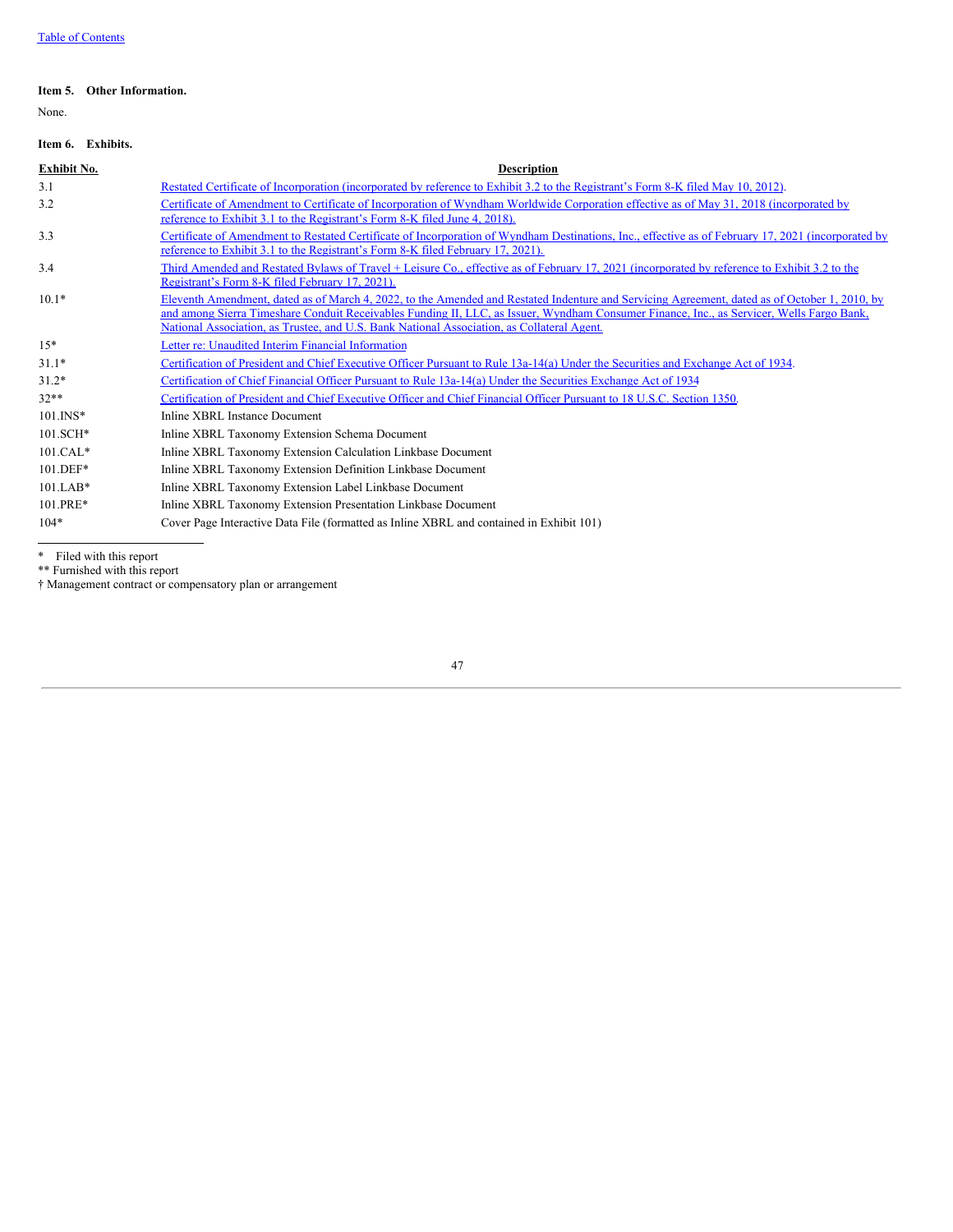# **SIGNATURES**

Pursuant to the requirements of the Securities Exchange Act of 1934, the registrant has duly caused this report to be signed on its behalf by the undersigned thereunto duly authorized.

**TRAVEL + LEISURE CO.**

| Date: April 28, 2022 | By: | /s/ Michael A. Hug       |  |
|----------------------|-----|--------------------------|--|
|                      |     | Michael A. Hug           |  |
|                      |     | Chief Financial Officer  |  |
| Date: April 28, 2022 | By: | /s/ Elizabeth E. Dreyer  |  |
|                      |     | Elizabeth E. Dreyer      |  |
|                      |     | Chief Accounting Officer |  |
|                      |     |                          |  |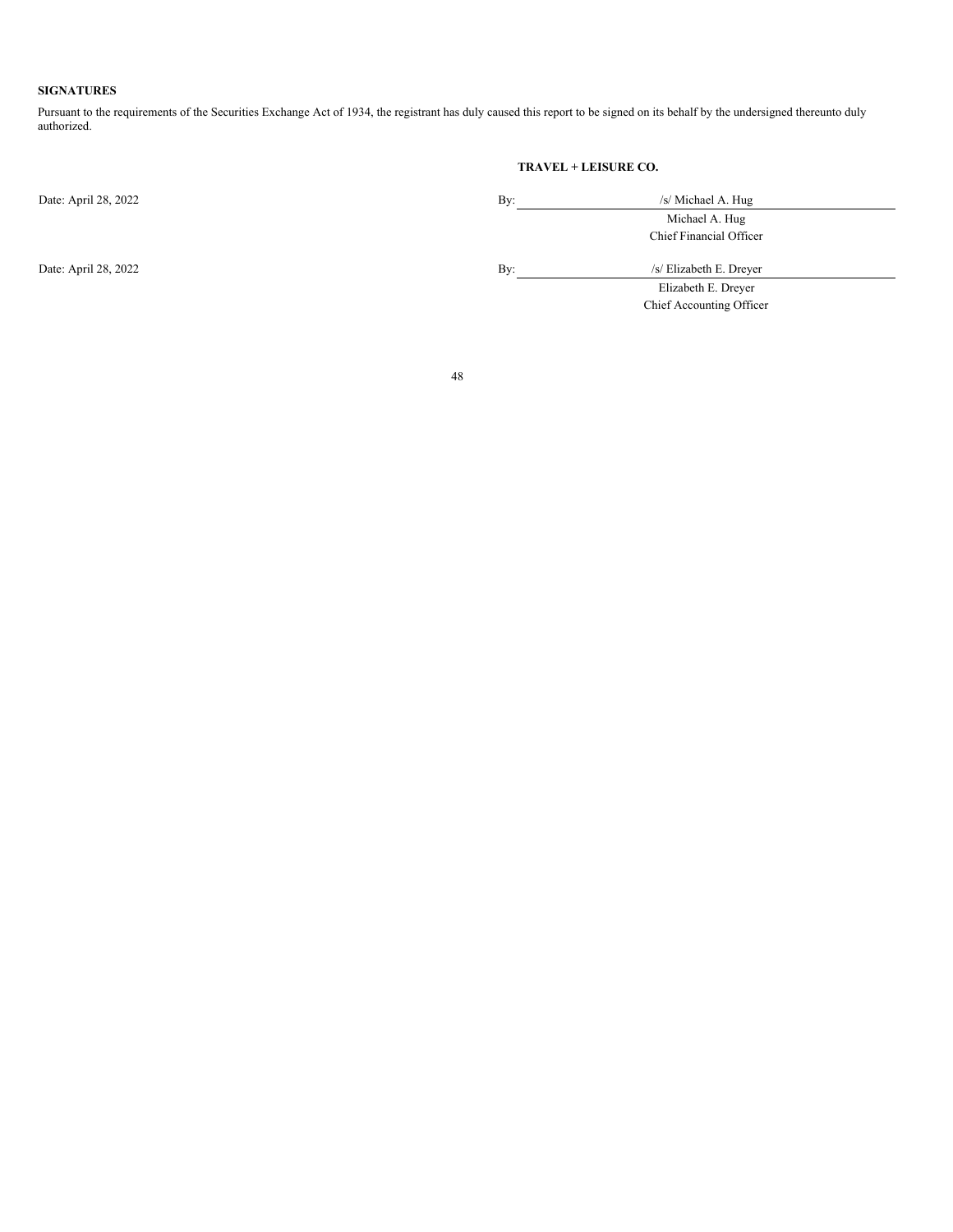# ELEVENTH AMENDMENT

# Dated as of March 4, 2022

to

# AMENDED AND RESTATED INDENTURE AND SERVICING AGREEMENT

Dated as of October 1, 2010

# by and among

# SIERRA TIMESHARE CONDUIT RECEIVABLES FUNDING II, LLC,

as Issuer

and

# WYNDHAM CONSUMER FINANCE, INC.,

as Servicer

and

# WELLS FARGO BANK, NATIONAL ASSOCIATION,

as Trustee

and

# U.S. BANK NATIONAL ASSOCIATION,

as Collateral Agent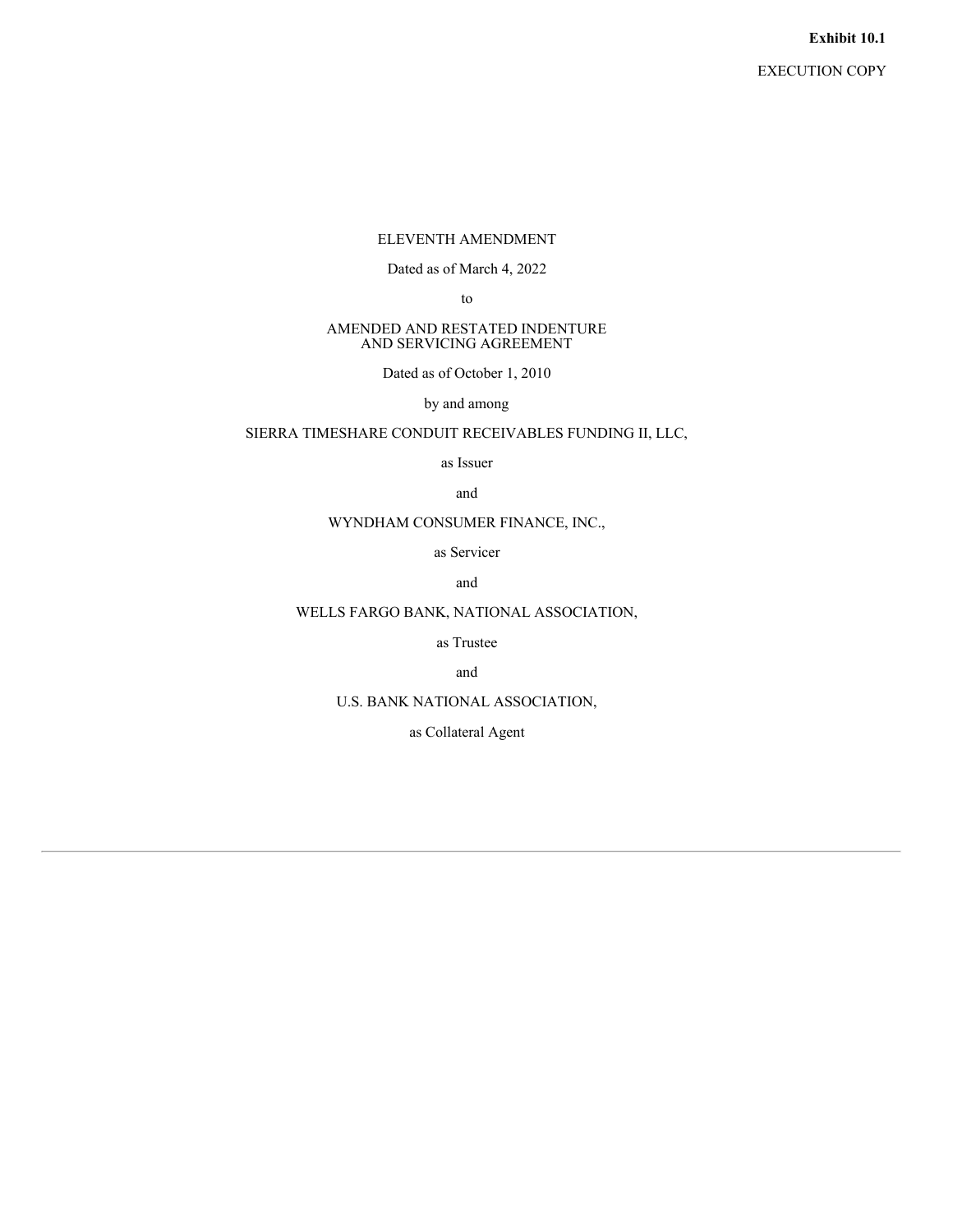# **ELEVENTH AMENDMENT**

#### **to**

# **AMENDED AND RESTATED INDENTURE AND SERVICING AGREEMENT**

**THIS ELEVENTH AMENDMENT** dated as of March 4, 2022 (this "Amendment") amends that **AMENDED AND RESTATED INDENTURE AND SERVICING AGREEMENT** dated as of October 1, 2010, as amended by that First Amendment dated as of June 28, 2011, that Second Amendment dated as of May 17, 2012, that Third Amendment dated as of August 30, 2012, that Fourth Amendment dated as of August 29, 2013, that Fifth Amendment dated as of August 28, 2014, that Sixth Amendment dated as of August 27, 2015, that Seventh Amendment dated as of August 23, 2016, that Eighth Amendment dated as of April 6, 2018, that Ninth Amendment dated as of April 24, 2019 and that Tenth Amendment dated as of October 27, 2020 (the Amended and Restated Indenture and Servicing Agreement together with the First Amendment, the Second Amendment, the Third Amendment, the Fourth Amendment, the Fifth Amendment, the Sixth Amendment, the Seventh Amendment, the Eighth Amendment, the Ninth Amendment and the Tenth Amendment thereto, the "Original Indenture") and both this Amendment and the Original Indenture are by and among **SIERRA TIMESHARE CONDUIT RECEIVABLES FUNDING II, LLC** , a limited liability company organized under the laws of the State of Delaware, as issuer, **WYNDHAM CONSUMER FINANCE, INC**., a Delaware corporation, as servicer, **WELLS FARGO BANK, NATIONAL ASSOCIATION** , a national banking association, as trustee and **U.S. BANK NATIONAL ASSOCIATION**, a national banking association, as collateral agent.

# RECITALS

WHEREAS, the Issuer, the Servicer, the Trustee and the Collateral Agent desire to amend the Original Indenture as provided herein.

WHEREAS, in accordance with (x) Section 15.1(b) of the Original Indenture, upon the Amendment Effective Date (as defined herein) the Required Facility Investors have consented to such amendment of the Original Indenture, (y) Section 15.1(g) of the Original Indenture, each Funding Agent and each Non-Conduit Committed Purchaser has consented to such amendment of the Original Indenture and (z) Section 15.16 of the Original Indenture, the Deal Agent has consented to such amendment of the Original Indenture.

NOW THEREFORE, in consideration of the mutual agreements herein contained, each party agrees as follows for the benefit of the other parties and for the benefit of the Noteholders. Capitalized terms used in this Amendment and not otherwise defined herein or amended hereby shall have the meanings assigned to such terms in the Original Indenture

SECTION 1. Definitions and Defined Terms. The definition of each of the following terms contained in Section 1.1 of the Original Indenture is hereby inserted, deleted or amended and restated, as applicable, as follows:

(a) A defined term "Adjusted Daily Simple SOFR" shall be added with a definition as follows:

"Adjusted Daily Simple SOFR" shall have the meaning assigned to that term in the Note Purchase Agreement.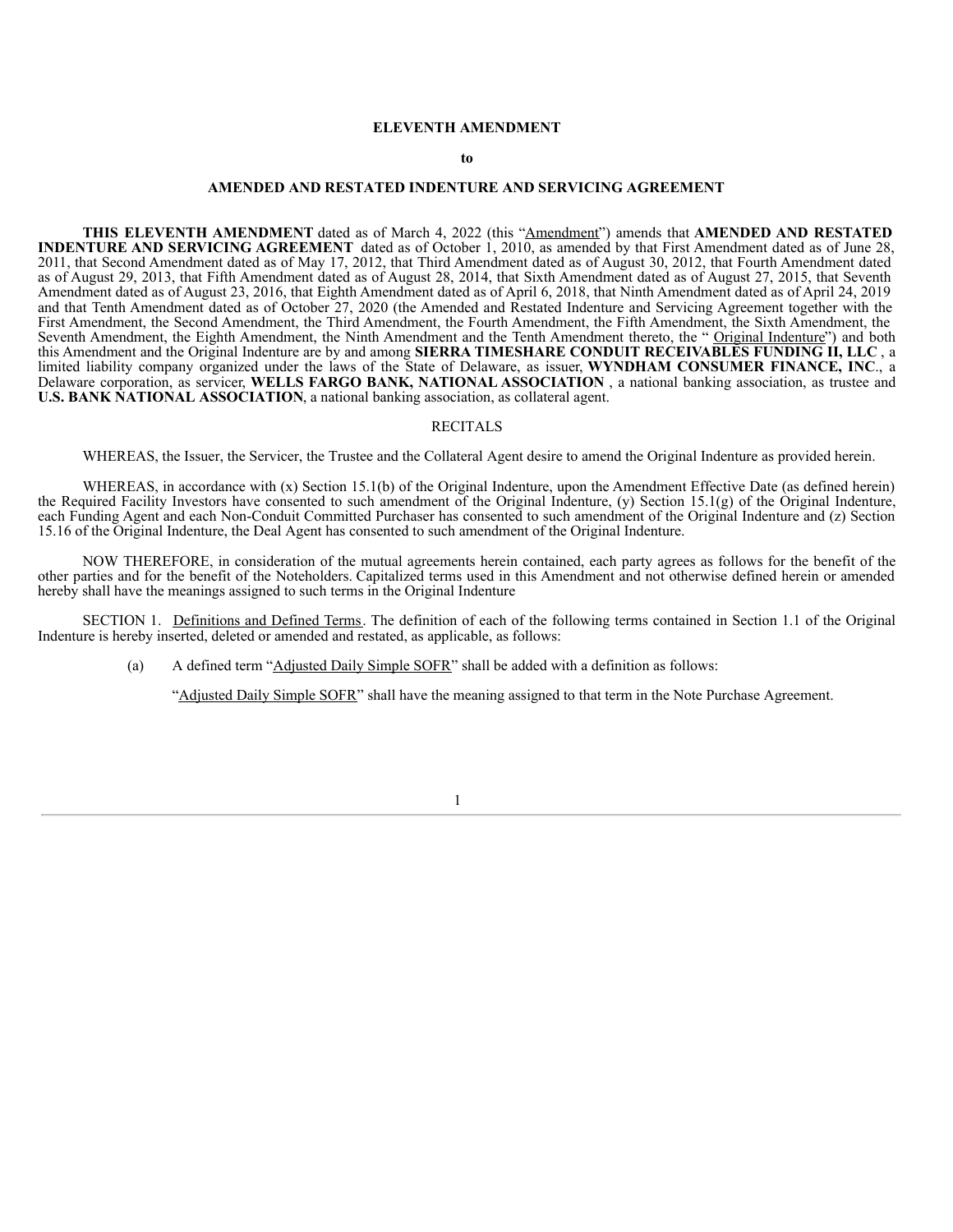# (b) The definition of "Advance Rate" shall be amended and restated as follows:

|                                     | <b>FICO</b> Score<br>greater than or<br>equal to 600<br>and less than or<br>equal to 649 | <b>FICO</b> Score<br>greater than or<br>equal to 650<br>and less than or<br>equal to 699 | FICO Score<br>greater than or<br>equal to 700<br>and less than or<br>equal to 749 | <b>FICO</b> Score<br>greater than or<br>equal to 750<br>and less than or<br>equal to 799 | <b>FICO</b> Score<br>greater than or<br>equal to 800 |
|-------------------------------------|------------------------------------------------------------------------------------------|------------------------------------------------------------------------------------------|-----------------------------------------------------------------------------------|------------------------------------------------------------------------------------------|------------------------------------------------------|
| Advance Rate for<br>Wyndham Loans   | 34.25%                                                                                   | 44.25%                                                                                   | 66.00%                                                                            | 78.50%                                                                                   | 85.00%                                               |
| Advance Rate for<br>Worldmark Loans | 66.00%                                                                                   | 83.25%                                                                                   | 86.00%                                                                            | 96.50%                                                                                   | 96.50%                                               |

"Advance Rate" shall mean, with respect to any Pledged Loan, the rate set forth in the following chart:

- (a) The defined term "LIBOR Rate" shall be deleted.
- (b) The definition of "Maturity Date" shall be amended and restated as follows:

"Maturity Date" shall mean the Payment Date in October 2039.

(c) A defined term " $T+L$ " shall be added with a definition as follows:

"T+L" shall mean Travel + Leisure Co. (formerly known as Wyndham Destinations, Inc.), a Delaware corporation, and its successors and permitted assigns.

(d) The defined term "Wyndham Destinations" shall be deleted.

# SECTION 2. Additional Amendments.

(a) Section 2.13 of the Original Indenture shall be amended to add a new clause (e) as follows:

(e) For avoidance of doubt, the Collateral Agent shall not be under any obligation (i) to monitor, determine or verify the unavailability or cessation of Adjusted Daily Simple SOFR (or any applicable alternative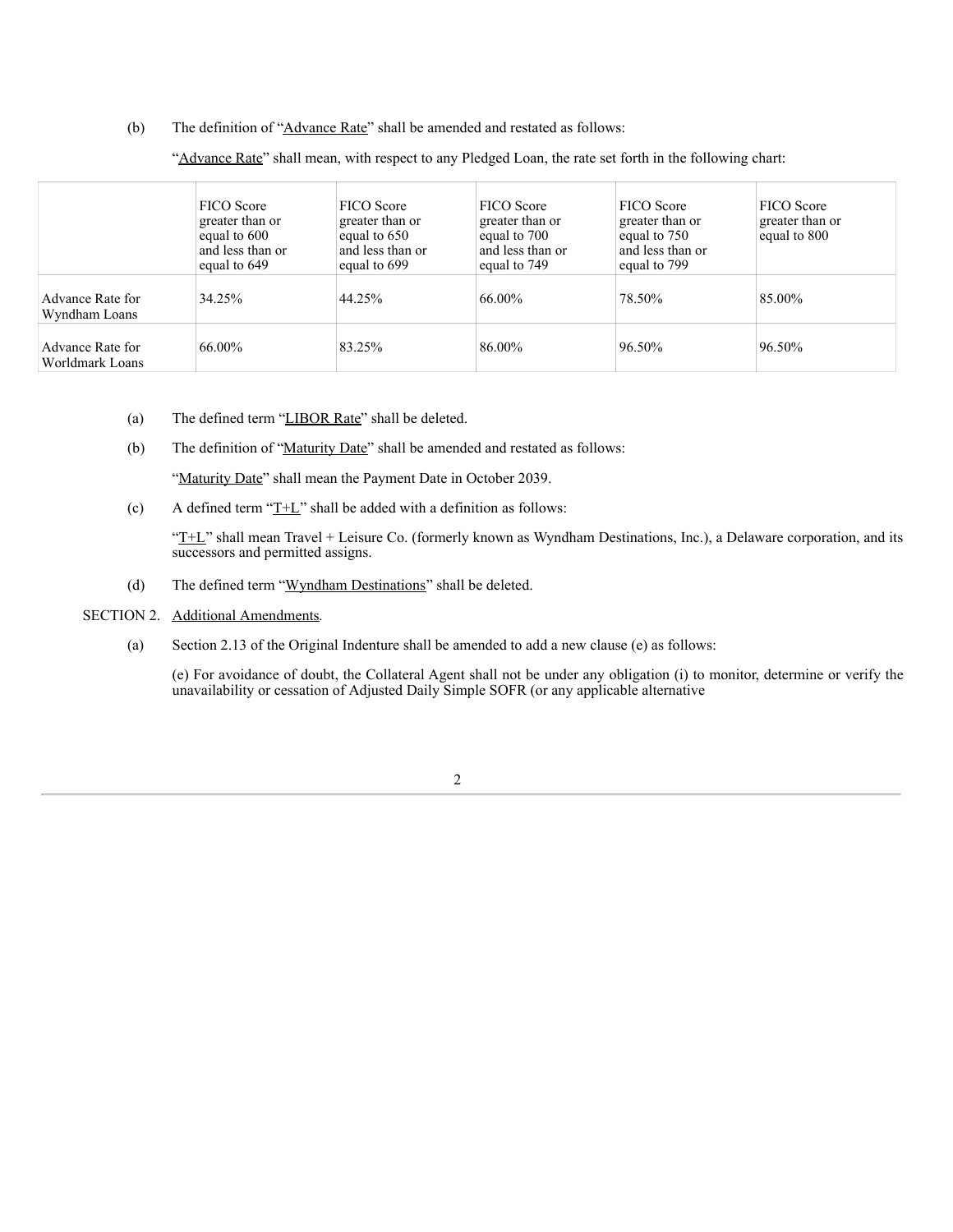<span id="page-52-0"></span>rate), or whether or when there has occurred, or to give notice to any other transaction party of the occurrence of, any benchmark transition event, (ii) to select, determine or designate any alternative rate or reference rate or other successor or replacement benchmark index, or whether any conditions to the designation of such a rate have been satisfied, (iii) to select, determine or designate any benchmark replacement adjustment, or other modifier to any replacement or successor index, or (iv) to determine whether or what benchmark replacement conforming changes are necessary or advisable, if any, in connection with any of the foregoing. The Collateral Agent shall not be liable for any inability, failure or delay on its part to perform any of its duties set forth in this Amended and Restated Indenture as a result of the unavailability of Adjusted Daily Simple SOFR (or any applicable alternative rate) and absence of a designated replacement alternative rate including as a result of any inability, delay, error or inaccuracy on the part of any other transaction party, including without limitation the Deal Agent or the Hedge Provider, in providing any direction, instruction, notice or information required or contemplated by the terms of this Indenture and reasonably required for the performance of such duties.

(b) Section 4.7(d) of the Original Indenture shall be amended and restated as follows:

(d) the Hedge Agreement shall provide for a payment by the Hedge Provider to the Trustee for deposit into the Collection Account on each Payment Date if for the related Accrual Period the simple average of Adjusted Daily Simple SOFR for each calendar day in such Accrual Period was greater than the Required Cap Rate.

(c) Each reference in the Original Indenture to "Wyndham Destinations" shall be replaced by a reference to "T+L."

SECTION 3. No Other Amendments. Except as expressly amended, modified and supplemented hereby, the provisions of the Original Indenture are and shall remain in full force and effect.

SECTION 4. FATCA. For purposes of determining withholding taxes imposed under the Foreign Account Tax Compliance Act, as contained in Sections 1471 through 1474 of the Code, from and after the effective date of this Amendment, the Issuer shall treat, and hereby authorizes the Trustee to treat, the Notes as not qualifying as a "grandfathered obligation" within the meaning of Treasury Regulation section 1.1471-2(b)(2)(i).

SECTION 5. Governing Law. This Amendment is governed by and shall be construed in accordance with the laws of the State of New York and the obligations, rights and remedies of the parties hereunder shall be determined in accordance with such laws.

SECTION 6. Counterparts. This Amendment instrument shall be valid, binding, and enforceable against a party only when executed and delivered by an authorized individual on behalf of the party by means of (i) any electronic signature permitted by the federal Electronic Signatures in Global and National Commerce Act, state enactments of the Uniform Electronic Transactions Act, and/or any other relevant electronic signatures law, including relevant provisions of the Uniform Commercial Code (collectively, "Signature Law"); (ii) an original manual signature; or (iii) a faxed, scanned, or photocopied manual signature. Each electronic signature or faxed, scanned, or photocopied manual signature shall for all purposes have the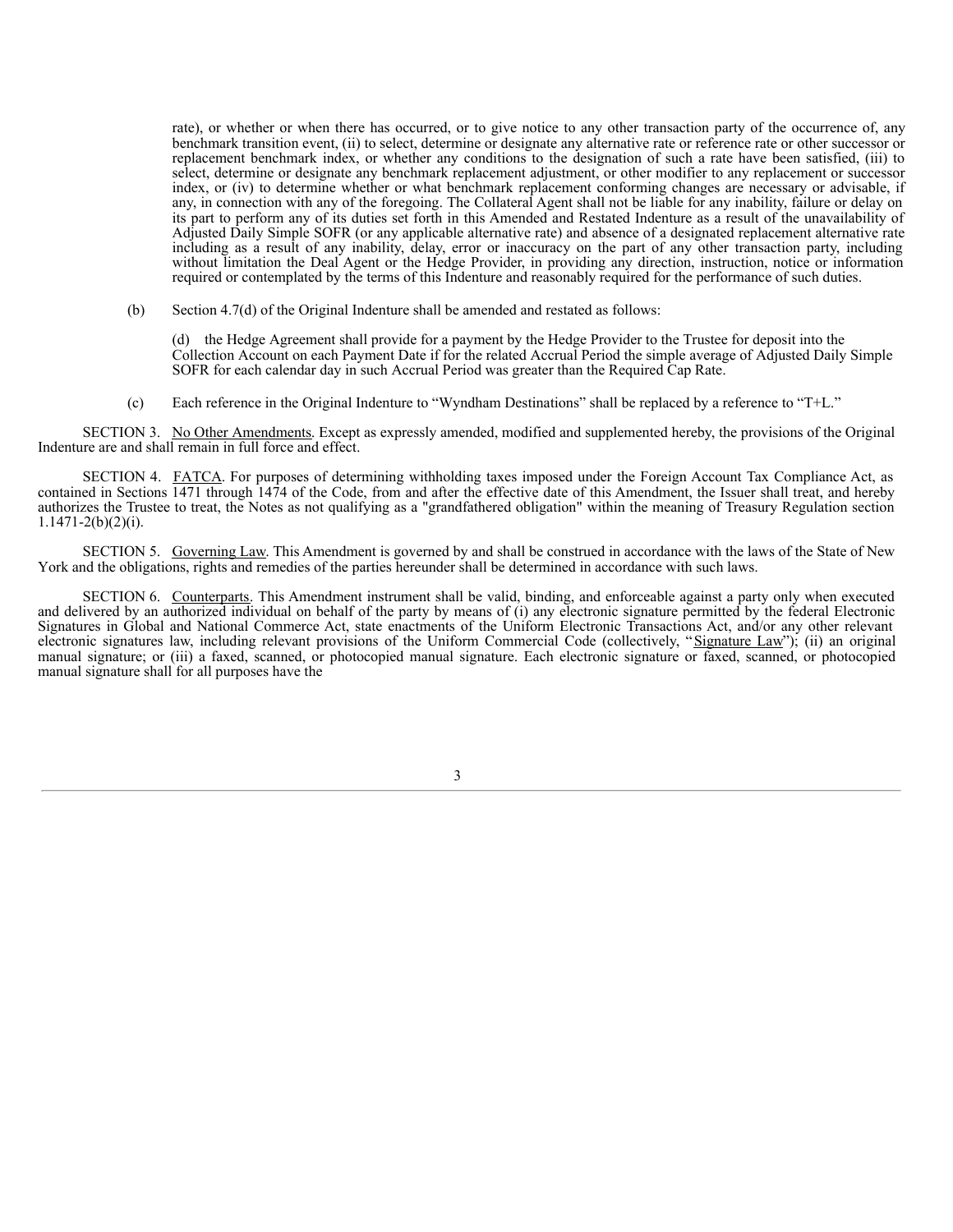same validity, legal effect, and admissibility in evidence as an original manual signature. Each party hereto shall be entitled to conclusively rely upon, and shall have no liability with respect to, any faxed, scanned, or photocopied manual signature, or other electronic signature, of any party and shall have no duty to investigate, confirm or otherwise verify the validity or authenticity thereof. This Amendment may be executed in any number of counterparts, each of which shall be deemed to be an original, but such counterparts shall, together, constitute one and the same instrument. For avoidance of doubt, original manual signatures shall be used for execution or indorsement of writings and authentication of notes when required under any Signature Law due to the character or intended character of the writings. If a party uses an electronic or digital signature service provider, it will separately specify to the Collateral Agent the name of such service provider in writing.

SECTION 7. Headings. The headings herein are for purposes of reference only and shall not otherwise affect the meaning or interpretation of any provision hereof.

SECTION 8. Effectiveness. This Amendment shall be effective upon the date (the "Amendment Effective Date") that is the later of (i) the date hereof and (ii) the first date on which each of the following conditions precedent shall have been satisfied:

(a) This Amendment shall have been executed and delivered by each of the parties hereto;

(b) The Trustee shall have received the written consent of the Required Facility Investors, each Funding Agent, each Non-Conduit Committed Purchaser and the Deal Agent to this Amendment;

(c) The Trustee shall have received any Opinions of Counsel required by the Trustee to be delivered to the Trustee; and

(d) The Eleventh Amendment to the Note Purchase Agreement, dated as of March 4, 2022 shall have been executed and delivered by each party thereto.

*[signature page follows]*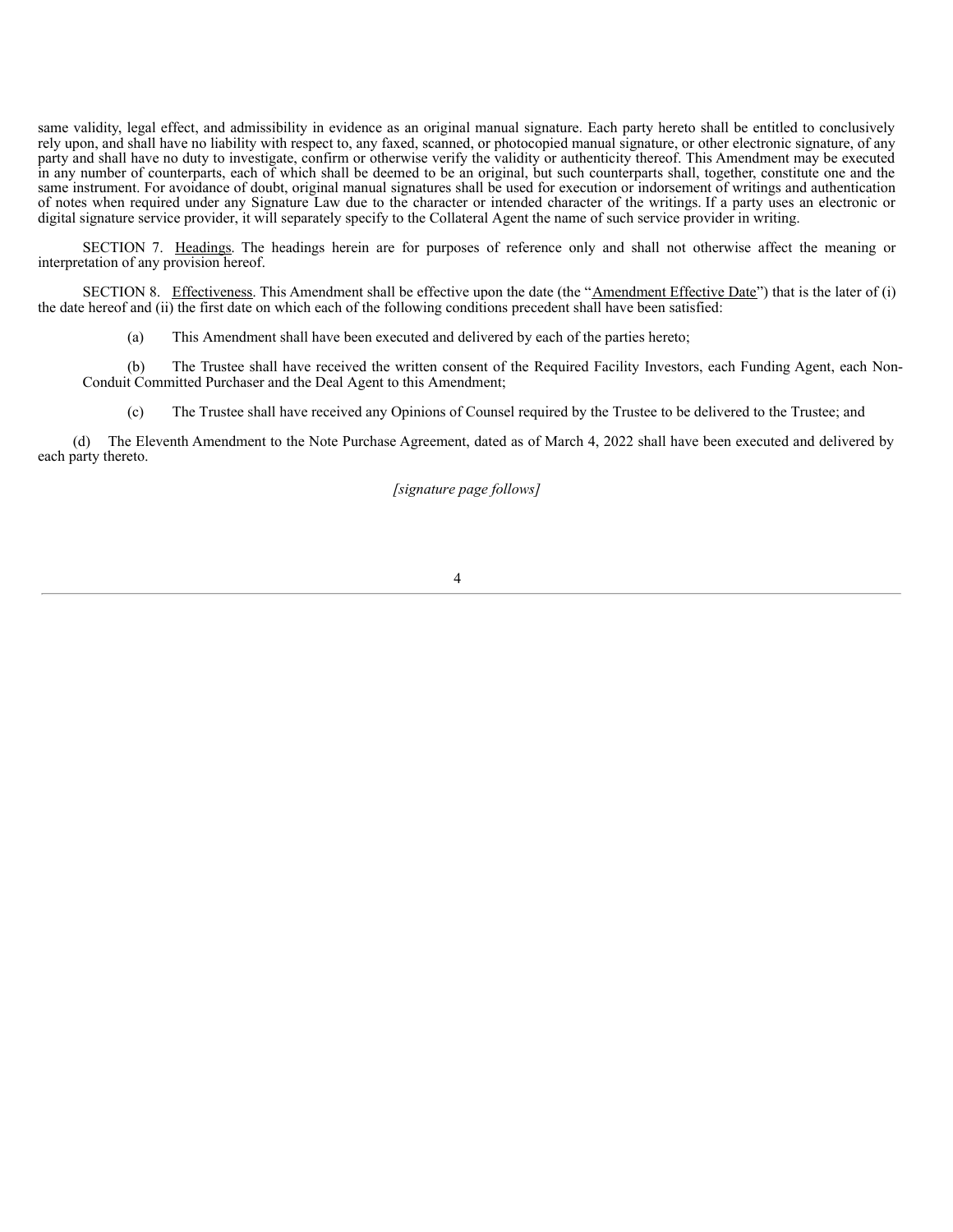IN WITNESS WHEREOF, the Issuer, the Servicer, the Trustee and the Collateral Agent have caused this Amendment to be duly executed by their respective officers as of the day and year first above written.

> **SIERRA TIMESHARE CONDUIT RECEIVABLES FUNDING II, LLC,** as Issuer

By: /s/ Joseph M. Hollingshead Name: Joseph M. Hollingshead Title: President

**WYNDHAM CONSUMER FINANCE, INC.,** as Servicer

By: /s/ Joseph M. Hollingshead Name: Joseph M. Hollingshead Title: President

[Eleventh Amendment – 2008-A Indenture]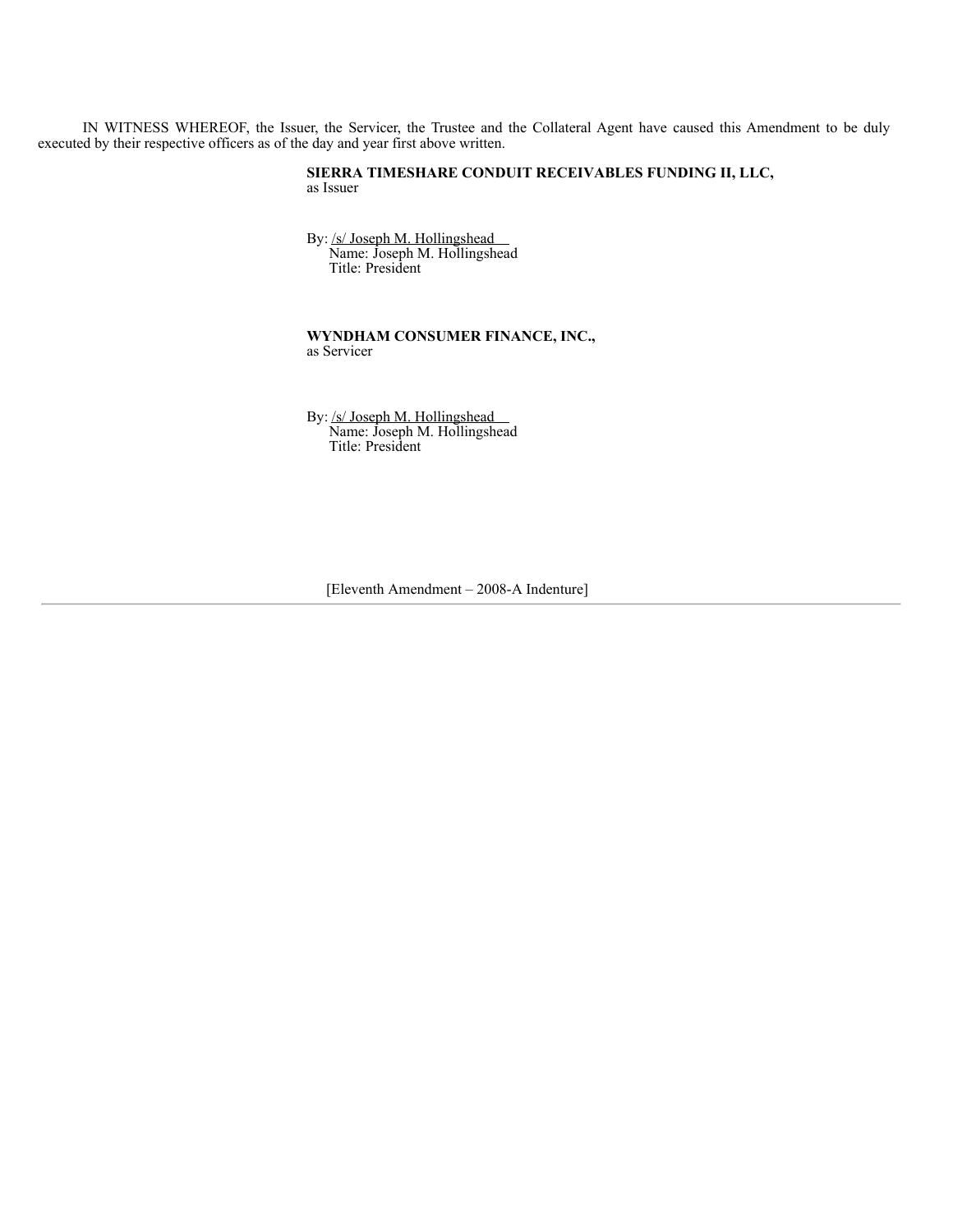# **WELLS FARGO BANK, NATIONAL ASSOCIATION,** as Trustee

By: /s/ Jennifer C. Westberg

Name: Jennifer C. Westberg, Attorney-in-Fact

Title: Vice President, Computershare Trust Company, N.A., as agent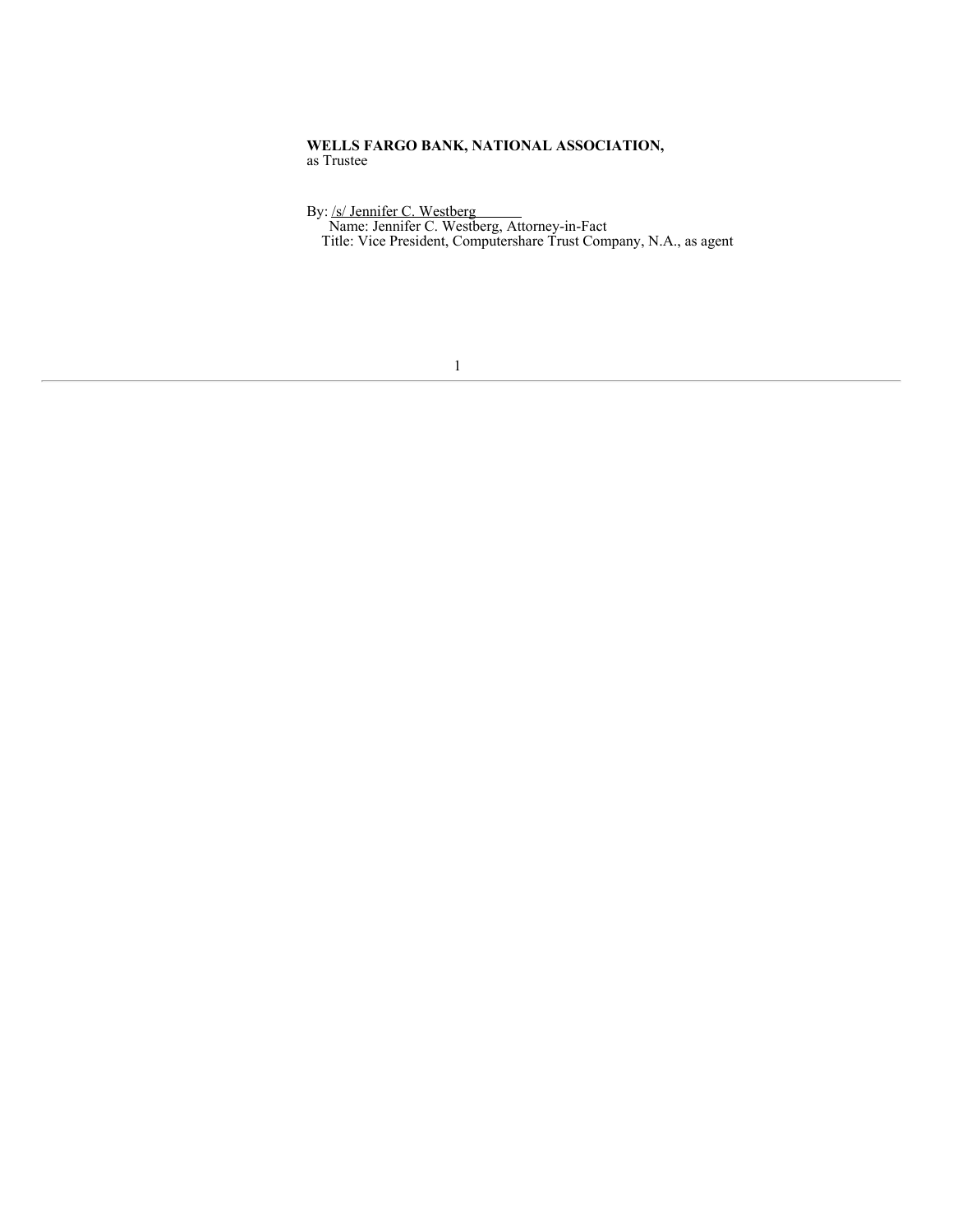# **U.S. BANK NATIONAL ASSOCIATION,** as Collateral Agent

By: /s/ Mathew M. Smith Name: Mathew M. Smith Title: Vice President

[Eleventh Amendment – 2008-A Indenture]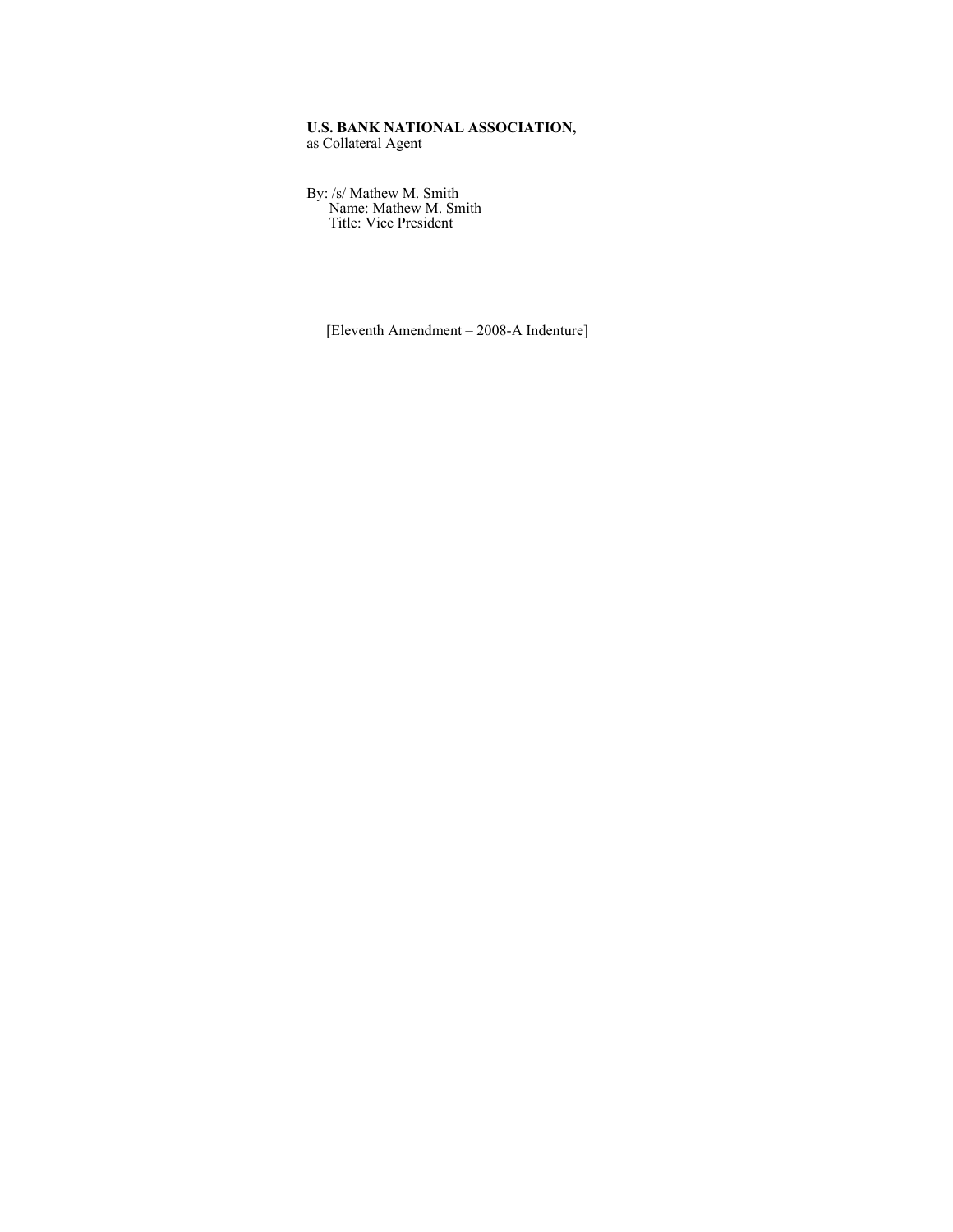<span id="page-57-0"></span>April 28, 2022

The Board of Directors and Stockholders of Travel + Leisure Co. 6277 Sea Harbor Drive Orlando, Florida 32821

We are aware that our report dated April 28, 2022, on our review of the interim condensed consolidated financial information of Travel + Leisure Co. and subsidiaries appearing in this Quarterly Report on Form 10-Q for the quarter ended March 31, 2022, is incorporated by reference in Registration Statement Nos. 333-136090 and 333-228435 on Forms S-8 and Registration Statement No. 333-256689 on Form S-3ASR.

/s/ Deloitte & Touche LLP

Tampa, Florida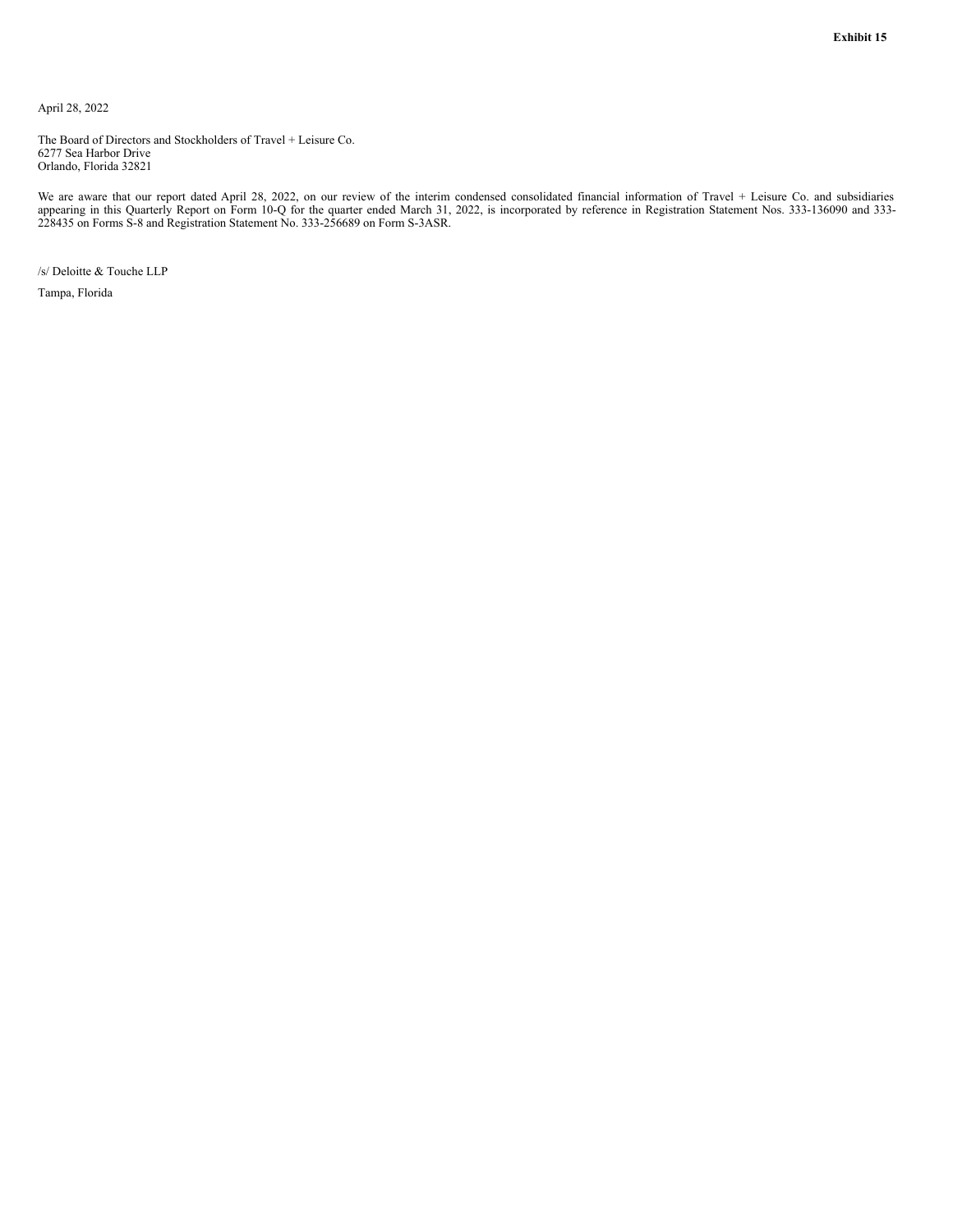### **CERTIFICATION**

<span id="page-58-0"></span>I, Michael D. Brown, certify that:

- 1. I have reviewed this quarterly report on Form 10-Q of Travel + Leisure Co.;
- 2. Based on my knowledge, this report does not contain any untrue statement of a material fact or omit to state a material fact necessary to make the statements made, in light of the circumstances under which such statements were made, not misleading with respect to the period covered by this report;
- 3. Based on my knowledge, the financial statements, and other financial information included in this report, fairly present in all material respects the financial condition, results of operations and cash flows of the registrant as of, and for, the periods presented in this report;
- 4. The registrant's other certifying officer(s) and I are responsible for establishing and maintaining disclosure controls and procedures (as defined in Exchange Act Rules  $13a-15(e)$  and  $15d-15(e)$ ) and internal control over financial reporting (as defined in Exchange Act Rules  $13a-15(f)$  and  $15d-15(f)$ ) for the registrant and have:
	- a) Designed such disclosure controls and procedures, or caused such disclosure controls and procedures to be designed under our supervision, to ensure that material information relating to the registrant, including its consolidated subsidiaries, is made known to us by others within those entities, particularly during the period in which this report is being prepared;
	- b) Designed such internal control over financial reporting, or caused such internal control over financial reporting to be designed under our supervision, to provide reasonable assurance regarding the reliability of financial reporting and the preparation of financial statements for external purposes in accordance with generally accepted accounting principles;
	- c) Evaluated the effectiveness of the registrant's disclosure controls and procedures and presented in this report our conclusions about the effectiveness of the disclosure controls and procedures, as of the end of the period covered by this report based on such evaluation; and
	- d) Disclosed in this report any change in the registrant's internal control over financial reporting that occurred during the registrant's most recent fiscal quarter (the registrant's fourth fiscal quarter in the case of an annual report) that has materially affected, or is reasonably likely to materially affect, the registrant's internal control over financial reporting; and
- 5. The registrant's other certifying officer(s) and I have disclosed, based on our most recent evaluation of internal control over financial reporting, to the registrant's auditors and the audit committee of the registrant's Board of Directors (or persons performing the equivalent functions):
	- a) All significant deficiencies and material weaknesses in the design or operation of internal control over financial reporting which are reasonably likely to adversely affect the registrant's ability to record, process, summarize and report financial information; and
	- b) Any fraud, whether or not material, that involves management or other employees who have a significant role in the registrant's internal control over financial reporting.

Date: April 28, 2022

/S/ MICHAEL D. BROWN PRESIDENT AND CHIEF EXECUTIVE OFFICER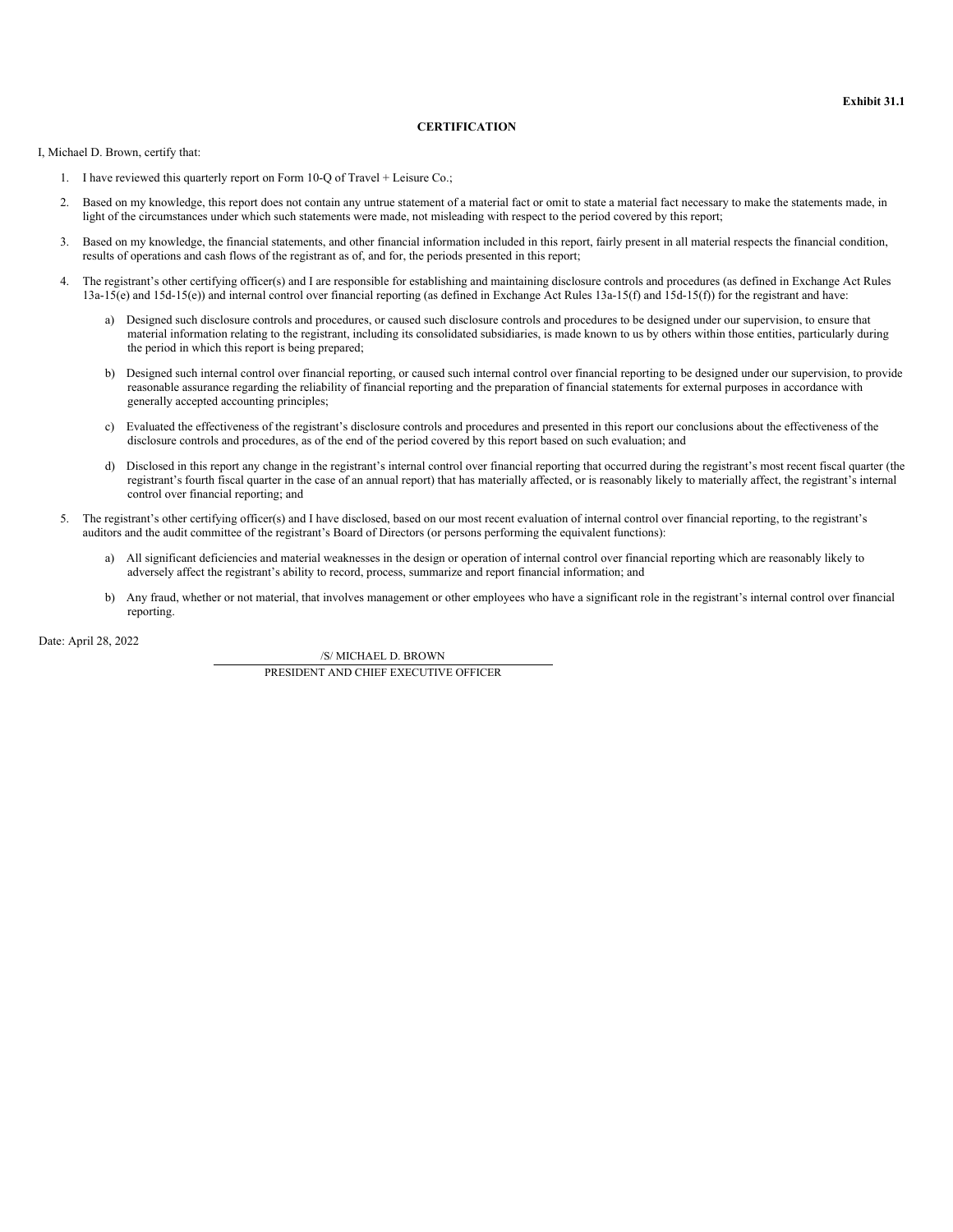### **CERTIFICATION**

<span id="page-59-0"></span>I, Michael A. Hug, certify that:

- 1. I have reviewed this quarterly report on Form 10-Q of Travel + Leisure Co.;
- 2. Based on my knowledge, this report does not contain any untrue statement of a material fact or omit to state a material fact necessary to make the statements made, in light of the circumstances under which such statements were made, not misleading with respect to the period covered by this report;
- 3. Based on my knowledge, the financial statements, and other financial information included in this report, fairly present in all material respects the financial condition, results of operations and cash flows of the registrant as of, and for, the periods presented in this report;
- 4. The registrant's other certifying officer(s) and I are responsible for establishing and maintaining disclosure controls and procedures (as defined in Exchange Act Rules 13a-15(e) and 15d-15(e)) and internal control over financial reporting (as defined in Exchange Act Rules 13a-15(f) and 15d-15(f)) for the registrant and have:
	- a) Designed such disclosure controls and procedures, or caused such disclosure controls and procedures to be designed under our supervision, to ensure that material information relating to the registrant, including its consolidated subsidiaries, is made known to us by others within those entities, particularly during the period in which this report is being prepared;
	- b) Designed such internal control over financial reporting, or caused such internal control over financial reporting to be designed under our supervision, to provide reasonable assurance regarding the reliability of financial reporting and the preparation of financial statements for external purposes in accordance with generally accepted accounting principles;
	- c) Evaluated the effectiveness of the registrant's disclosure controls and procedures and presented in this report our conclusions about the effectiveness of the disclosure controls and procedures, as of the end of the period covered by this report based on such evaluation; and
	- d) Disclosed in this report any change in the registrant's internal control over financial reporting that occurred during the registrant's most recent fiscal quarter (the registrant's fourth fiscal quarter in the case of an annual report) that has materially affected, or is reasonably likely to materially affect, the registrant's internal control over financial reporting; and
- 5. The registrant's other certifying officer(s) and I have disclosed, based on our most recent evaluation of internal control over financial reporting, to the registrant's auditors and the audit committee of the registrant's Board of Directors (or persons performing the equivalent functions):
	- a) All significant deficiencies and material weaknesses in the design or operation of internal control over financial reporting which are reasonably likely to adversely affect the registrant's ability to record, process, summarize and report financial information; and
	- b) Any fraud, whether or not material, that involves management or other employees who have a significant role in the registrant's internal control over financial reporting.

Date: April 28, 2022

/S/ MICHAEL A. HUG CHIEF FINANCIAL OFFICER